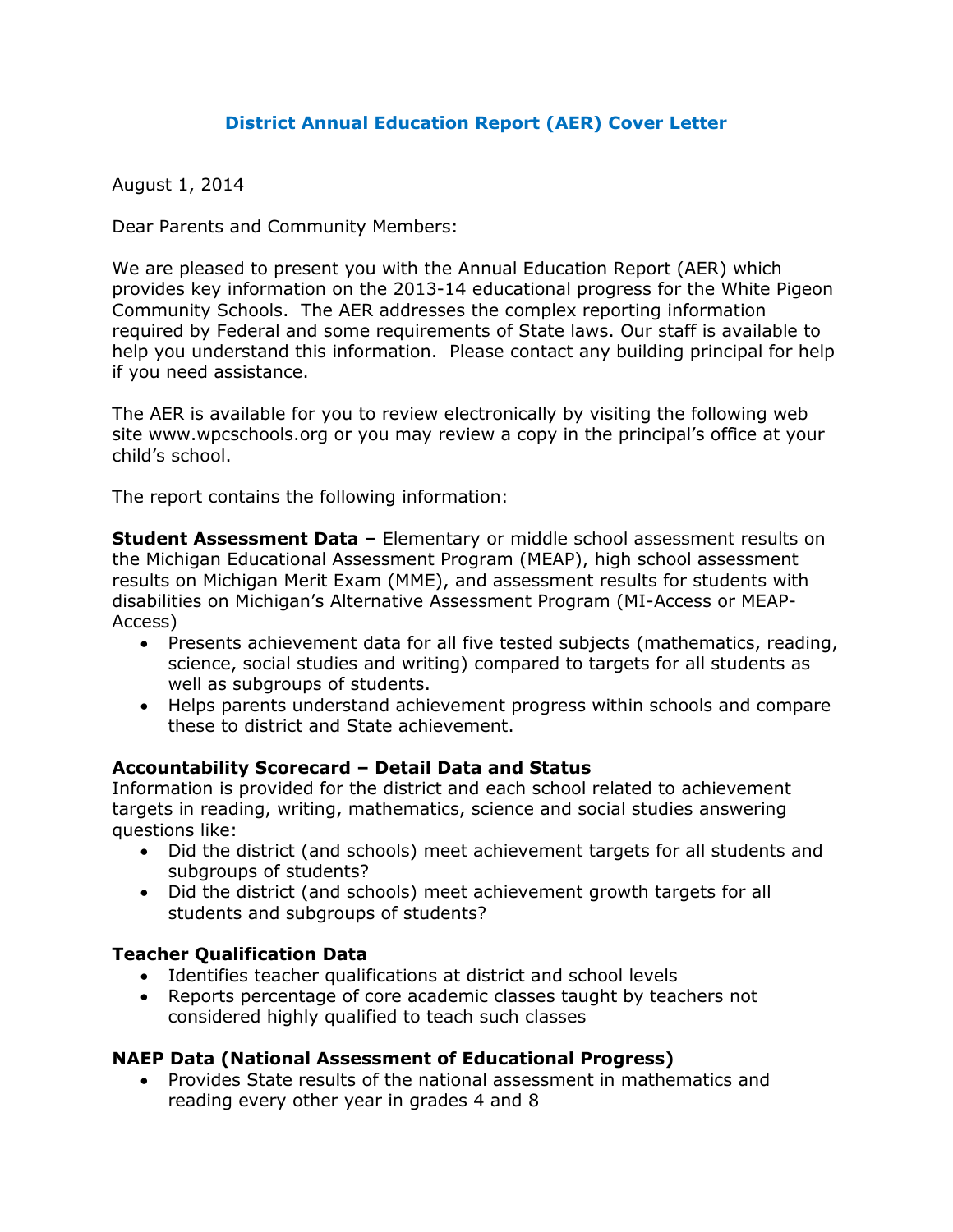Review the table below listing our schools. The state has identified some schools with the status of Reward, Focus or Priority. A Reward school is one that is outperforming other schools in achievement, growth, or is performing better than other schools with a similar student population. A Focus school is one that has a large achievement gap in 30% of its student achievement scores. A Priority school is one whose achievement and growth is in the lowest 5% of all schools in the state. Some schools are not identified with any of these labels. In these cases no status label is given.

| <b>School Name</b>        | Status Label | Key initiative to accelerate<br>achievement |
|---------------------------|--------------|---------------------------------------------|
| <b>Central Elementary</b> | No label     | Professional Learning<br>Communities        |
| WPHS/MS                   | No label     | Professional Learning<br>Communities        |
|                           |              |                                             |

We are very proud of student achievement at White Pigeon Community Schools. We have worked very hard as an entire staff to increase student achievement. We have a strategic plan that is followed, and our slogan **Every Student, Every Day** is now the district culture. It is our mission to continue to increase student achievement and make White Pigeon Community Schools the best it can be.

Sincerely,

Ronald Drzewicki Superintendent White Pigeon Community Schools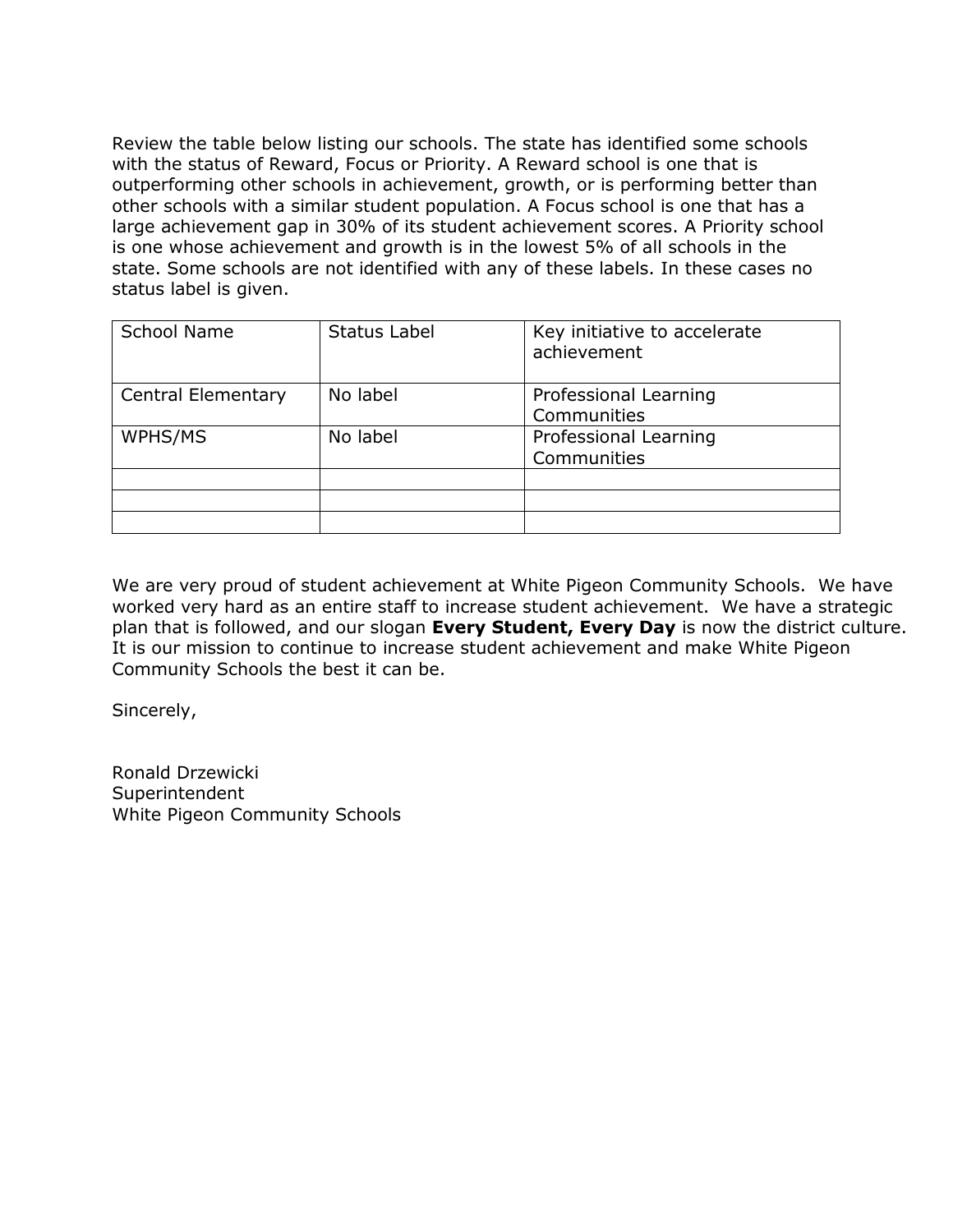

| Subject            | Grade     | Testing Group School Year     |         | % Students<br><b>Tested</b> | State %<br><b>Students</b><br>Proficient | District %<br><b>Students</b><br>Proficient | % Advanced<br>(Level 1) | % Proficient<br>(Level 2) | % Partially<br>Proficient<br>(Level 3) | % Not<br>Proficient<br>(Level 4) |
|--------------------|-----------|-------------------------------|---------|-----------------------------|------------------------------------------|---------------------------------------------|-------------------------|---------------------------|----------------------------------------|----------------------------------|
| Mathematics        | 3rd Grade | <b>All Students</b>           | 2011-12 | 100%                        | 36.3%                                    | 26.2%                                       | ~10                     | 24.6%                     | 39.3%                                  | 34.4%                            |
| Mathematics        | 3rd Grade | <b>All Students</b>           | 2012-13 | 100%                        | 40.9%                                    | 18.2%                                       | $10$                    | 18.2%                     | 34.5%                                  | 47.3%                            |
| Mathematics        | 3rd Grade | American Indian               | 2011-12 | ~10                         | 28.8%                                    | ~10                                         | < 10                    | ~10                       | ~10                                    | < 10                             |
| Mathematics        | 3rd Grade | Asian                         | 2011-12 | ~10                         | 62.9%                                    | $<10$                                       | ~10                     | < 10                      | ~10                                    | ~10                              |
| Mathematics        | 3rd Grade | Hispanic of Any<br>Race       | 2011-12 | < 10                        | 23%                                      | ~10                                         | ~10                     | < 10                      | ~10                                    | < 10                             |
| <b>Mathematics</b> | 3rd Grade | Hispanic of Any<br>Race       | 2012-13 | ~10                         | 25.7%                                    | ~10                                         | < 10                    | $\vert$ < 10              | ~10                                    | < 10                             |
| Mathematics        | 3rd Grade | Two or More<br>Races          | 2011-12 | < 10                        | 34.4%                                    | ~10                                         | < 10                    | $\mathsf{I}$ < 10         | ~10                                    | < 10                             |
| Mathematics        | 3rd Grade | Two or More<br>Races          | 2012-13 | ~10                         | 40%                                      | ~10                                         | < 10                    | < 10                      | ~10                                    | < 10                             |
| Mathematics        | 3rd Grade | White                         | 2011-12 | 100%                        | 42.3%                                    | 24.5%                                       | < 10                    | 22.6%                     | 35.8%                                  | 39.6%                            |
| <b>Mathematics</b> | 3rd Grade | White                         | 2012-13 | 100%                        | 47.4%                                    | 19.6%                                       | < 10                    | 19.6%                     | 35.3%                                  | 45.1%                            |
| <b>Mathematics</b> | 3rd Grade | Female                        | 2011-12 | 100%                        | 34.9%                                    | 33.3%                                       | < 10                    | < 10                      | 46.7%                                  | ~10                              |
| Mathematics        | 3rd Grade | Female                        | 2012-13 | 100%                        | 39.8%                                    | $<10$                                       | < 10                    | $<$ 10                    | 41.7%                                  | 54.2%                            |
| Mathematics        | 3rd Grade | Male                          | 2011-12 | 100%                        | 37.6%                                    | ~10                                         | < 10                    | ~10                       | 32.3%                                  | 48.4%                            |
| Mathematics        | 3rd Grade | Male                          | 2012-13 | 100%                        | 42%                                      | ~10                                         | < 10                    | < 10                      | ~10                                    | 41.9%                            |
| Mathematics        | 3rd Grade | Economically<br>Disadvantaged | 2011-12 | 100%                        | 23%                                      | 23.8%                                       | < 10                    | 23.8%                     | 33.3%                                  | 42.9%                            |
| Mathematics        | 3rd Grade | Economically<br>Disadvantaged | 2012-13 | 100%                        | 26.8%                                    | $<10$                                       | < 10                    | < 10                      | 33.3%                                  | 53.8%                            |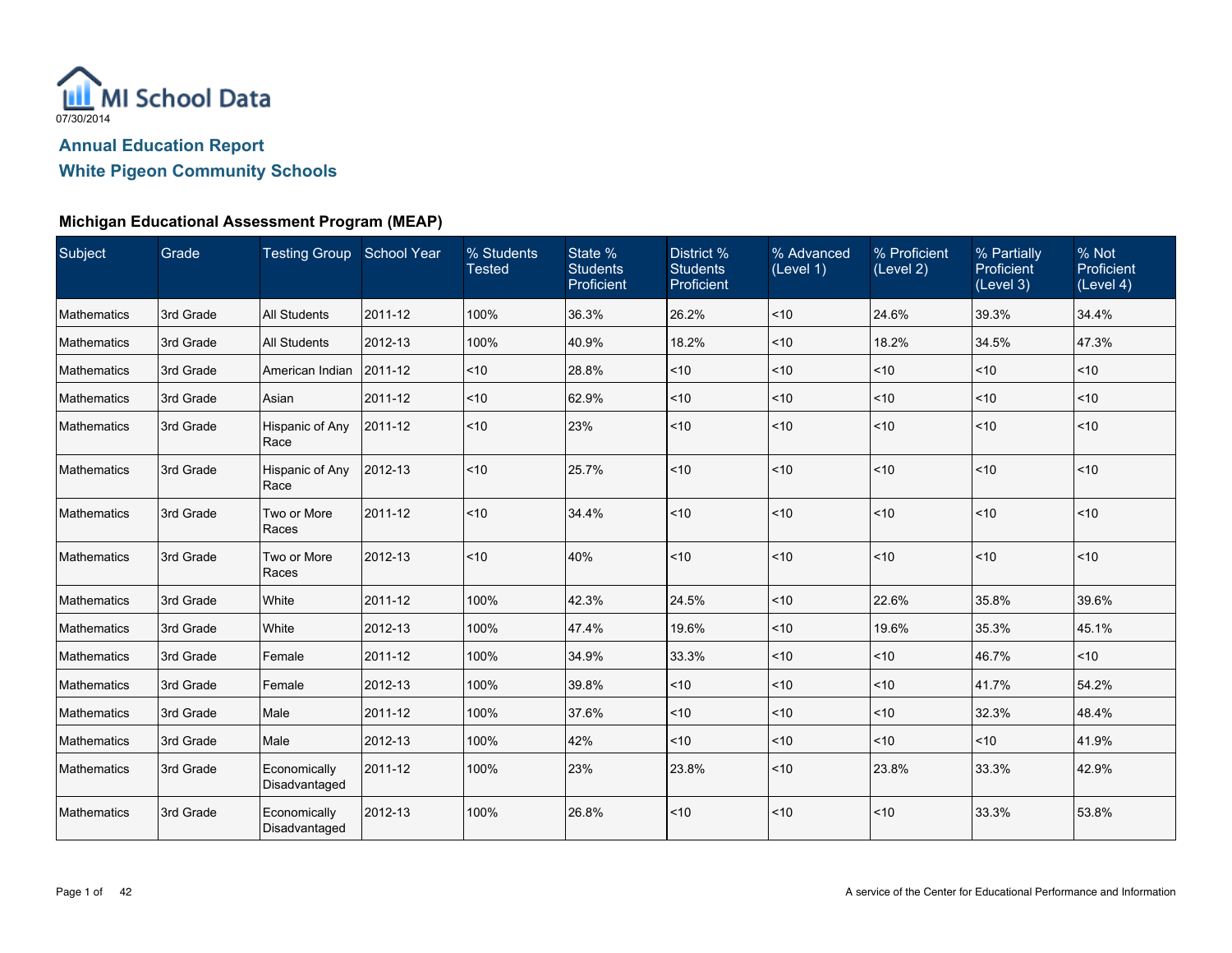

| Subject            | Grade     | Testing Group School Year                   |         | % Students<br><b>Tested</b> | State %<br><b>Students</b><br>Proficient | District %<br><b>Students</b><br>Proficient | % Advanced<br>(Level 1) | % Proficient<br>(Level 2) | % Partially<br>Proficient<br>$\overline{L}$ evel 3) | % Not<br>Proficient<br>(Level 4) |
|--------------------|-----------|---------------------------------------------|---------|-----------------------------|------------------------------------------|---------------------------------------------|-------------------------|---------------------------|-----------------------------------------------------|----------------------------------|
| Mathematics        | 3rd Grade | English<br>Language<br>Learners             | 2011-12 | ~10                         | 21.9%                                    | ~10                                         | ~10                     | ~10                       | ~10                                                 | < 10                             |
| <b>Mathematics</b> | 3rd Grade | <b>Students With</b><br><b>Disabilities</b> | 2011-12 | < 10                        | 18.5%                                    | ~10                                         | < 10                    | ~10                       | ~10                                                 | < 10                             |
| Mathematics        | 3rd Grade | <b>Students With</b><br><b>Disabilities</b> | 2012-13 | ~10                         | 21.5%                                    | ~10                                         | < 10                    | ~10                       | ~10                                                 | $ $ < 10                         |
| Mathematics        | 4th Grade | <b>All Students</b>                         | 2011-12 | 100%                        | 39.9%                                    | 34.5%                                       | < 10                    | 32.7%                     | 20%                                                 | 45.5%                            |
| Mathematics        | 4th Grade | All Students                                | 2012-13 | 100%                        | 46.1%                                    | 37.9%                                       | < 10                    | 33.3%                     | 21.2%                                               | 40.9%                            |
| <b>Mathematics</b> | 4th Grade | American Indian                             | 2012-13 | < 10                        | 39.8%                                    | $10$                                        | < 10                    | < 10                      | ~10                                                 | $<$ 10                           |
| <b>Mathematics</b> | 4th Grade | Asian                                       | 2012-13 | < 10                        | 71.4%                                    | < 10                                        | < 10                    | < 10                      | ~10                                                 | $<$ 10                           |
| <b>Mathematics</b> | 4th Grade | Hispanic of Any<br>Race                     | 2011-12 | < 10                        | 26.1%                                    | ~10                                         | < 10                    | < 10                      | ~10                                                 | < 10                             |
| Mathematics        | 4th Grade | Hispanic of Any<br>Race                     | 2012-13 | ~10                         | 33.3%                                    | ~10                                         | < 10                    | ~10                       | ~10                                                 | < 10                             |
| <b>Mathematics</b> | 4th Grade | Two or More<br>Races                        | 2011-12 | ~10                         | 38.6%                                    | ~10                                         | < 10                    | ~10                       | ~10                                                 | ~10                              |
| <b>Mathematics</b> | 4th Grade | Two or More<br>Races                        | 2012-13 | < 10                        | 44.3%                                    | ~10                                         | < 10                    | ~10                       | ~10                                                 | < 10                             |
| <b>Mathematics</b> | 4th Grade | White                                       | 2011-12 | 100%                        | 46.4%                                    | 35.3%                                       | < 10                    | 33.3%                     | 21.6%                                               | 43.1%                            |
| <b>Mathematics</b> | 4th Grade | White                                       | 2012-13 | 100%                        | 53%                                      | 33.3%                                       | < 10                    | 28.1%                     | 24.6%                                               | 42.1%                            |
| Mathematics        | 4th Grade | Female                                      | 2011-12 | 100%                        | 38.5%                                    | ~10                                         | ~10                     | $<$ 10                    | 31.3%                                               | 40.6%                            |
| <b>Mathematics</b> | 4th Grade | Female                                      | 2012-13 | 100%                        | 45.7%                                    | 45.5%                                       | ~10                     | 42.4%                     | ~10                                                 | 33.3%                            |
| Mathematics        | 4th Grade | Male                                        | 2011-12 | 100%                        | 41.2%                                    | 43.5%                                       | ~10                     | < 10                      | $<10$                                               | 52.2%                            |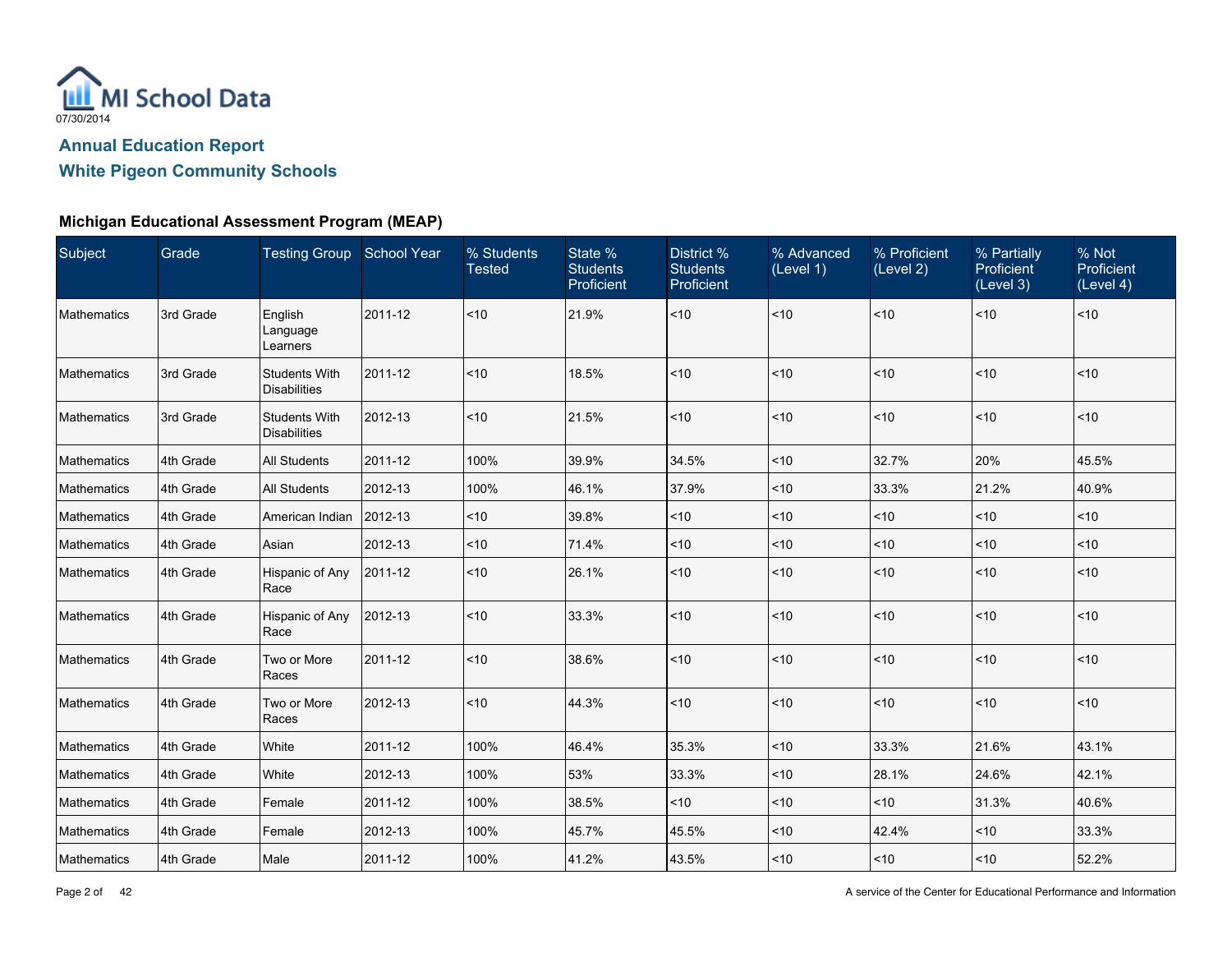

| Male<br>Economically<br>Disadvantaged<br>Economically<br>Disadvantaged<br>English<br>Language<br>Learners | 2012-13<br>2011-12<br>2012-13<br>2011-12 | 100%<br>100%<br>100% | 46.4%<br>25.3%<br>31.1% | 30.3%<br>25% | $ $ < 10<br>$ $ < 10                                                            | < 10<br>< 10 | ~10<br>25% | 48.5%<br>50% |
|-----------------------------------------------------------------------------------------------------------|------------------------------------------|----------------------|-------------------------|--------------|---------------------------------------------------------------------------------|--------------|------------|--------------|
|                                                                                                           |                                          |                      |                         |              |                                                                                 |              |            |              |
|                                                                                                           |                                          |                      |                         |              |                                                                                 |              |            |              |
|                                                                                                           |                                          |                      |                         | 38.5%        | $ $ < 10                                                                        | 36.5%        | < 10       | 48.1%        |
|                                                                                                           |                                          | < 10                 | 20.9%                   | < 10         | $ $ < 10                                                                        | < 10         | < 10       | ~10          |
| <b>Students With</b><br><b>Disabilities</b>                                                               | 2011-12                                  | < 10                 | 18.3%                   | ~10          | $ $ < 10                                                                        | < 10         | < 10       | ~10          |
| <b>Students With</b><br><b>Disabilities</b>                                                               | 2012-13                                  | ~10                  | 23%                     | ~10          | $ $ < 10                                                                        | ~10          | ~10        | $<$ 10       |
| <b>All Students</b>                                                                                       | 2011-12                                  | 100%                 | 39.6%                   | 36.4%        | $ $ < 10                                                                        | 36.4%        | 25.5%      | 38.2%        |
| <b>All Students</b>                                                                                       | 2012-13                                  | 100%                 | 45.7%                   | 41.8%        | $ $ < 10                                                                        | 38.2%        | 25.5%      | 32.7%        |
| Hispanic of Any<br>Race                                                                                   | 2011-12                                  | < 10                 | 26.2%                   | ~10          | $ $ < 10                                                                        | ~10          | < 10       | ~10          |
| Hispanic of Any<br>Race                                                                                   | 2012-13                                  | ~10                  | 31.7%                   | ~10          | $ $ < 10                                                                        | < 10         | ~10        | ~10          |
| Two or More<br>Races                                                                                      | 2012-13                                  | ~10                  | 42.7%                   | ~10          | $ $ < 10                                                                        | < 10         | ~10        | ~10          |
| White                                                                                                     | 2011-12                                  | 100%                 | 45.7%                   | 37.7%        | $ $ < 10                                                                        | 37.7%        | 26.4%      | 35.8%        |
| White                                                                                                     | 2012-13                                  | 100%                 | 52.4%                   | 42%          | $ $ < 10                                                                        | 38%          | 26%        | 32%          |
| Female                                                                                                    | 2011-12                                  | 100%                 | 37.5%                   | ~10          | $ $ < 10                                                                        | < 10         | < 10       | ~10          |
| Female                                                                                                    | 2012-13                                  | 100%                 | 43.9%                   | 33.3%        | $ $ < 10                                                                        | 30.3%        | 36.4%      | 30.3%        |
| Male                                                                                                      | 2011-12                                  | 100%                 | 41.6%                   | 43.8%        | $ $ < 10<br>A service of the Center for Educational Performance and Information | 43.8%        | < 10       | 37.5%        |
|                                                                                                           |                                          |                      |                         |              |                                                                                 |              |            |              |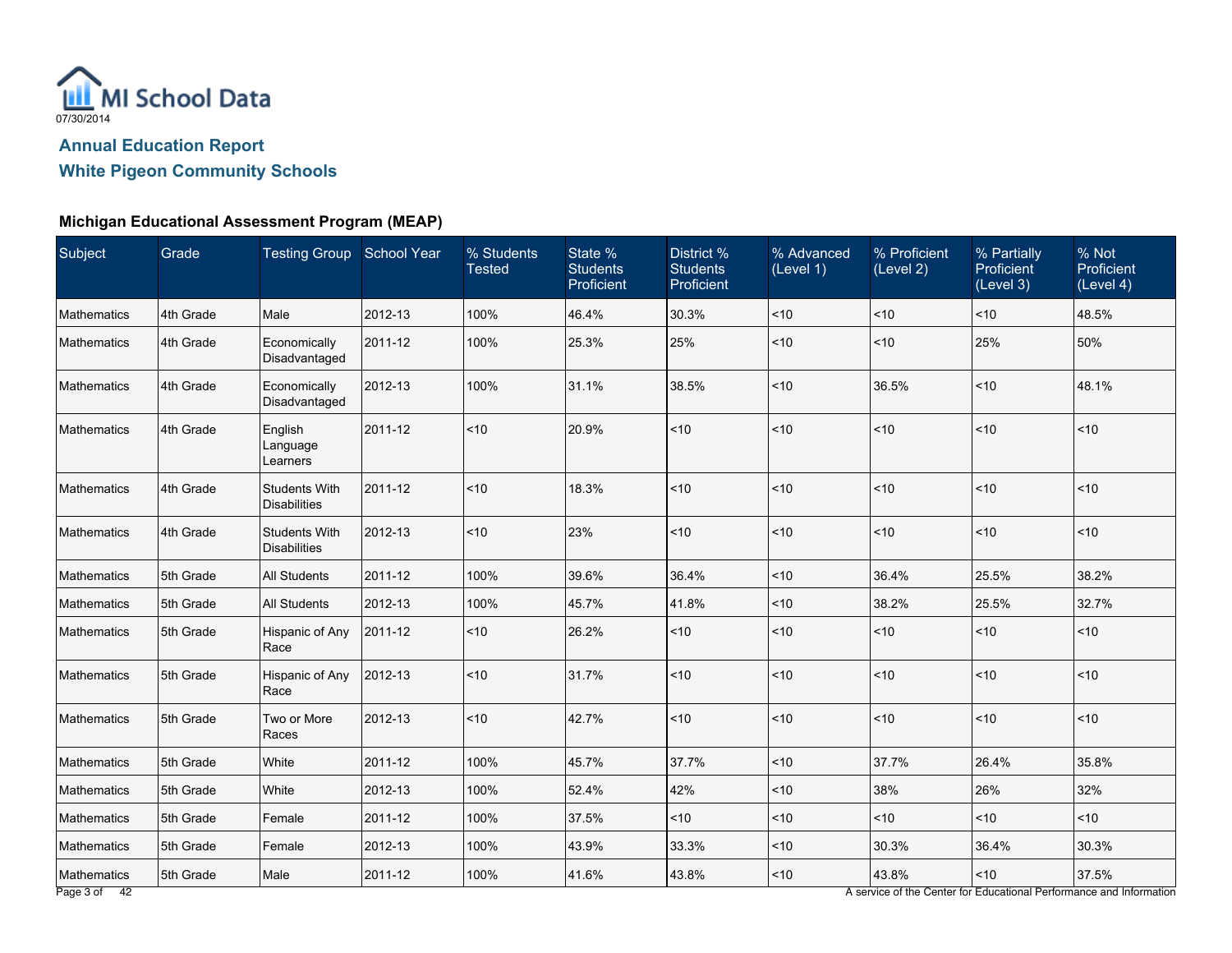

| Subject            | Grade     | Testing Group School Year                   |         | % Students<br><b>Tested</b> | State %<br><b>Students</b><br>Proficient | District %<br><b>Students</b><br>Proficient | % Advanced<br>(Level 1) | % Proficient<br>(Level 2) | % Partially<br><b>Proficient</b><br>(Level 3) | % Not<br>Proficient<br>(Level 4) |
|--------------------|-----------|---------------------------------------------|---------|-----------------------------|------------------------------------------|---------------------------------------------|-------------------------|---------------------------|-----------------------------------------------|----------------------------------|
| Mathematics        | 5th Grade | Male                                        | 2012-13 | 100%                        | 47.5%                                    | 54.5%                                       | ~10                     | 50%                       | $ $ < 10                                      | $ $ < 10                         |
| Mathematics        | 5th Grade | Economically<br>Disadvantaged               | 2011-12 | 100%                        | 24.9%                                    | 29.5%                                       | < 10                    | 29.5%                     | 27.3%                                         | 43.2%                            |
| Mathematics        | 5th Grade | Economically<br>Disadvantaged               | 2012-13 | 100%                        | 30.3%                                    | 32.5%                                       | ~10                     | 32.5%                     | 25%                                           | 42.5%                            |
| Mathematics        | 5th Grade | <b>Students With</b><br><b>Disabilities</b> | 2011-12 | < 10                        | 16%                                      | ~10                                         | < 10                    | ~10                       | < 10                                          | $ $ < 10                         |
| <b>Mathematics</b> | 5th Grade | <b>Students With</b><br><b>Disabilities</b> | 2012-13 | < 10                        | 19.9%                                    | ~10                                         | < 10                    | ~10                       | $ $ < 10                                      | $\leq 10$                        |
| Mathematics        | 6th Grade | <b>All Students</b>                         | 2011-12 | 100%                        | 37.1%                                    | 50.8%                                       | < 10                    | 47.5%                     | 24.6%                                         | 24.6%                            |
| Mathematics        | 6th Grade | <b>All Students</b>                         | 2012-13 | 100%                        | 40.2%                                    | 21.7%                                       | ~10                     | 21.7%                     | 25%                                           | 53.3%                            |
| <b>Mathematics</b> | 6th Grade | Hispanic of Any<br>Race                     | 2011-12 | ~10                         | 22.8%                                    | ~10                                         | < 10                    | ~10                       | $ $ < 10                                      | $\leq 10$                        |
| <b>Mathematics</b> | 6th Grade | Hispanic of Any<br>Race                     | 2012-13 | ~10                         | 26.3%                                    | ~10                                         | < 10                    | ~10                       | $ $ < 10                                      | $ $ < 10                         |
| <b>Mathematics</b> | 6th Grade | White                                       | 2011-12 | 100%                        | 43%                                      | 49.1%                                       | < 10                    | 45.5%                     | 23.6%                                         | 27.3%                            |
| Mathematics        | 6th Grade | White                                       | 2012-13 | 100%                        | 46.6%                                    | 23.6%                                       | < 10                    | 23.6%                     | 27.3%                                         | 49.1%                            |
| Mathematics        | 6th Grade | Female                                      | 2011-12 | 100%                        | 36.8%                                    | 51.7%                                       | ~10                     | 48.3%                     | $ $ < 10                                      | $ $ < 10                         |
| Mathematics        | 6th Grade | Female                                      | 2012-13 | 100%                        | 38.8%                                    | ~10                                         | ~10                     | ~10                       | $ $ < 10                                      | 48%                              |
| Mathematics        | 6th Grade | Male                                        | 2011-12 | 100%                        | 37.4%                                    | 50%                                         | < 10                    | 46.9%                     | ~10                                           | $\vert$ < 10                     |
| <b>Mathematics</b> | 6th Grade | Male                                        | 2012-13 | 100%                        | 41.4%                                    | < 10                                        | < 10                    | ~10                       | $ $ < 10                                      | 57.1%                            |
| Mathematics        | 6th Grade | Economically<br>Disadvantaged               | 2011-12 | 100%                        | 22.5%                                    | 44.7%                                       | ~10                     | 42.1%                     | 26.3%                                         | 28.9%                            |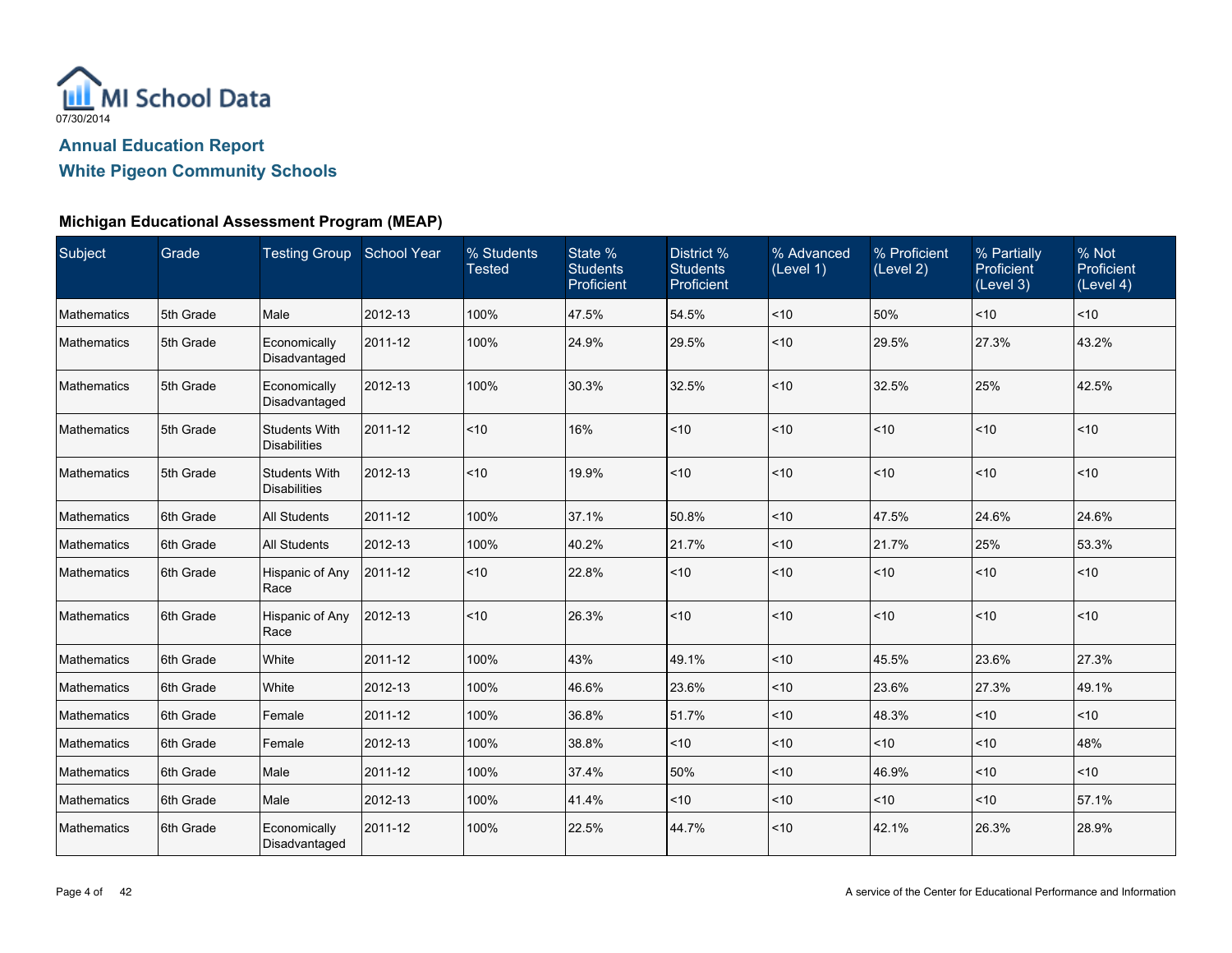

| Subject     | Grade     | Testing Group School Year                   |         | % Students<br><b>Tested</b> | State %<br><b>Students</b><br>Proficient | District %<br><b>Students</b><br>Proficient | % Advanced<br>(Level 1) | % Proficient<br>(Level 2) | % Partially<br><b>Proficient</b><br>(Level 3) | % Not<br>Proficient<br>(Level 4) |
|-------------|-----------|---------------------------------------------|---------|-----------------------------|------------------------------------------|---------------------------------------------|-------------------------|---------------------------|-----------------------------------------------|----------------------------------|
| Mathematics | 6th Grade | Economically<br>Disadvantaged               | 2012-13 | 100%                        | 24.6%                                    | $<10$                                       | < 10                    | ~10                       | 28.3%                                         | 54.3%                            |
| Mathematics | 6th Grade | <b>Students With</b><br><b>Disabilities</b> | 2011-12 | < 10                        | 11%                                      | $<10$                                       | < 10                    | < 10                      | ~10                                           | $<$ 10                           |
| Mathematics | 6th Grade | <b>Students With</b><br><b>Disabilities</b> | 2012-13 | < 10                        | 13.2%                                    | $<10$                                       | < 10                    | < 10                      | ~10                                           | < 10                             |
| Mathematics | 7th Grade | <b>All Students</b>                         | 2011-12 | 100%                        | 37.2%                                    | 39.1%                                       | ~10                     | 34.8%                     | 26.1%                                         | 34.8%                            |
| Mathematics | 7th Grade | <b>All Students</b>                         | 2012-13 | 100%                        | 38.1%                                    | 38.5%                                       | < 10                    | 32.3%                     | 16.9%                                         | 44.6%                            |
| Mathematics | 7th Grade | Hispanic of Any<br>Race                     | 2011-12 | < 10                        | 23.2%                                    | $<10$                                       | < 10                    | < 10                      | ~10                                           | ~10                              |
| Mathematics | 7th Grade | Hispanic of Any<br>Race                     | 2012-13 | < 10                        | 23.8%                                    | ~10                                         | < 10                    | < 10                      | ~10                                           | < 10                             |
| Mathematics | 7th Grade | Two or More<br>Races                        | 2011-12 | ~10                         | 34.5%                                    | ~10                                         | < 10                    | < 10                      | ~10                                           | < 10                             |
| Mathematics | 7th Grade | White                                       | 2011-12 | 100%                        | 43.6%                                    | 38.6%                                       | < 10                    | 34.1%                     | 25%                                           | 36.4%                            |
| Mathematics | 7th Grade | White                                       | 2012-13 | 100%                        | 44.2%                                    | 40.7%                                       | < 10                    | 35.6%                     | 16.9%                                         | 42.4%                            |
| Mathematics | 7th Grade | Female                                      | 2011-12 | 100%                        | 38%                                      | 46.2%                                       | < 10                    | 42.3%                     | < 10                                          | $<$ 10                           |
| Mathematics | 7th Grade | Female                                      | 2012-13 | 100%                        | 38.8%                                    | 48.4%                                       | < 10                    | 35.5%                     | < 10                                          | 38.7%                            |
| Mathematics | 7th Grade | Male                                        | 2011-12 | 100%                        | 36.5%                                    | ~10                                         | < 10                    | ~10                       | ~10                                           | ~10                              |
| Mathematics | 7th Grade | Male                                        | 2012-13 | 100%                        | 37.5%                                    | 29.4%                                       | ~10                     | 29.4%                     | < 10                                          | 50%                              |
| Mathematics | 7th Grade | Economically<br>Disadvantaged               | 2011-12 | 100%                        | 21.6%                                    | ~10                                         | < 10                    | < 10                      | 34.5%                                         | 48.3%                            |
| Mathematics | 7th Grade | Economically<br>Disadvantaged               | 2012-13 | 100%                        | 22.5%                                    | 29.5%                                       | ~10                     | 22.7%                     | ~10                                           | 52.3%                            |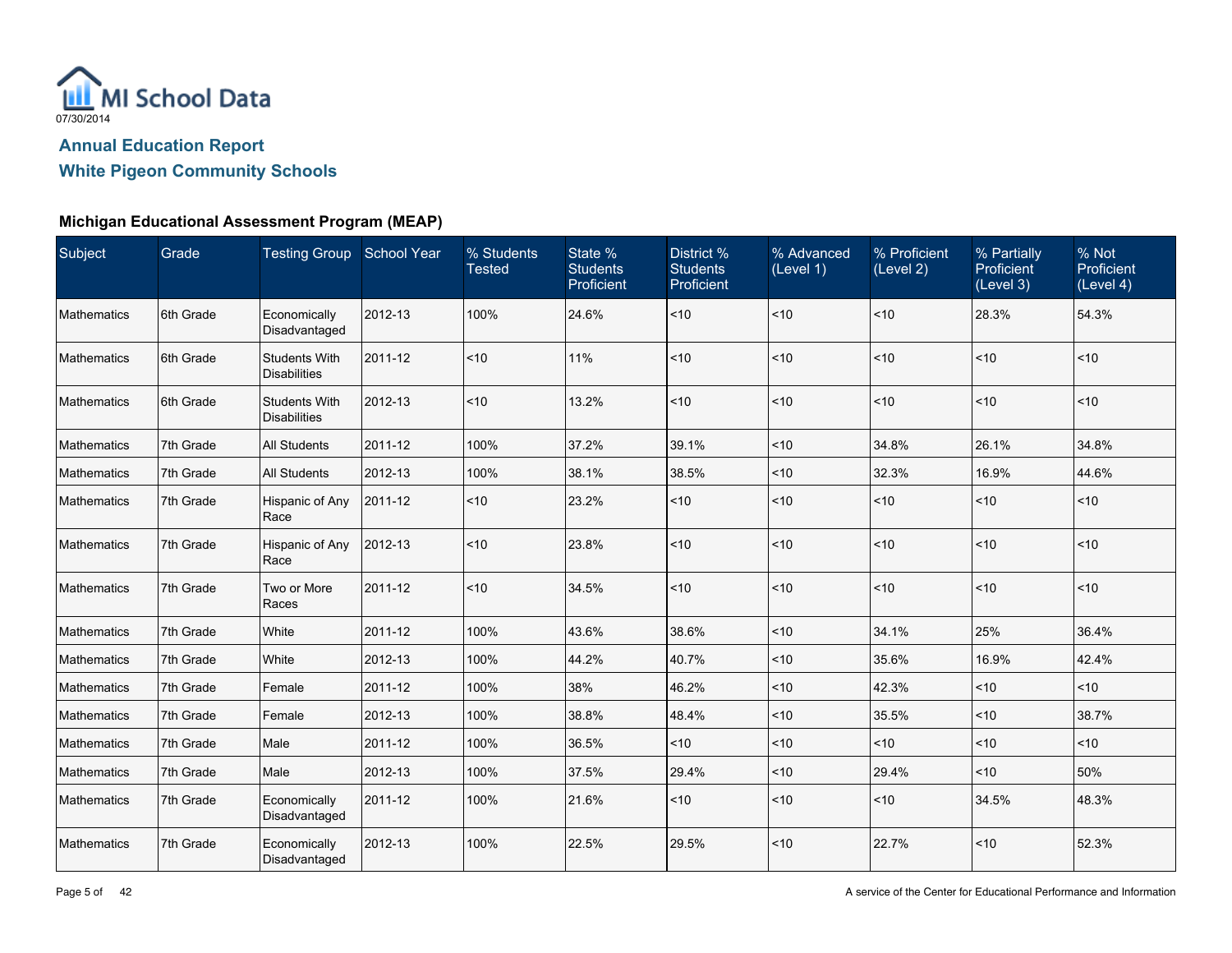

| Subject            | Grade     | Testing Group School Year                   |         | % Students<br><b>Tested</b> | State %<br><b>Students</b><br>Proficient | District %<br><b>Students</b><br>Proficient | % Advanced<br>(Level 1) | % Proficient<br>(Level 2) | % Partially<br>Proficient<br>(Level 3) | % Not<br>Proficient<br>(Level 4) |
|--------------------|-----------|---------------------------------------------|---------|-----------------------------|------------------------------------------|---------------------------------------------|-------------------------|---------------------------|----------------------------------------|----------------------------------|
| <b>Mathematics</b> | 7th Grade | English<br>Language<br>Learners             | 2012-13 | < 10                        | 14%                                      | ~10                                         | $ $ < 10                | ~10                       | ~10                                    | $ $ < 10                         |
| <b>Mathematics</b> | 7th Grade | <b>Students With</b><br><b>Disabilities</b> | 2011-12 | < 10                        | 8.6%                                     | ~10                                         | $ $ < 10                | < 10                      | ~10                                    | < 10                             |
| Mathematics        | 7th Grade | <b>Students With</b><br><b>Disabilities</b> | 2012-13 | < 10                        | 9.8%                                     | $<10$                                       | $ $ < 10                | < 10                      | ~10                                    | $ $ < 10                         |
| Mathematics        | 8th Grade | <b>All Students</b>                         | 2011-12 | 100%                        | 29.4%                                    | 25.4%                                       | $ $ < 10                | 22%                       | 37.3%                                  | 37.3%                            |
| <b>Mathematics</b> | 8th Grade | <b>All Students</b>                         | 2012-13 | 100%                        | 34.5%                                    | 35.6%                                       | $ $ < 10                | 28.9%                     | 26.7%                                  | 37.8%                            |
| <b>Mathematics</b> | 8th Grade | Asian                                       | 2011-12 | ~10                         | 61.9%                                    | ~10                                         | $ $ < 10                | ~10                       | ~10                                    | < 10                             |
| <b>Mathematics</b> | 8th Grade | Hispanic of Any<br>Race                     | 2011-12 | < 10                        | 16.3%                                    | $<10$                                       | $ $ < 10                | < 10                      | ~10                                    | < 10                             |
| <b>Mathematics</b> | 8th Grade | Hispanic of Any<br>Race                     | 2012-13 | ~10                         | 19.9%                                    | $<10$                                       | $ $ < 10                | < 10                      | ~10                                    | $ $ < 10                         |
| Mathematics        | 8th Grade | Two or More<br>Races                        | 2011-12 | ~10                         | 26.4%                                    | ~10                                         | $ $ < 10                | < 10                      | ~10                                    | $ $ < 10                         |
| <b>Mathematics</b> | 8th Grade | Two or More<br>Races                        | 2012-13 | < 10                        | 31.2%                                    | ~10                                         | $ $ < 10                | < 10                      | ~10                                    | < 10                             |
| Mathematics        | 8th Grade | White                                       | 2011-12 | 100%                        | 34.6%                                    | 24.5%                                       | $ $ < 10                | 20.8%                     | 34%                                    | 41.5%                            |
| Mathematics        | 8th Grade | White                                       | 2012-13 | 100%                        | 40.4%                                    | 35.7%                                       | $<$ 10                  | 28.6%                     | 26.2%                                  | 38.1%                            |
| <b>Mathematics</b> | 8th Grade | Female                                      | 2011-12 | 100%                        | 28%                                      | ~10                                         | $ $ < 10                | < 10                      | 41.4%                                  | 37.9%                            |
| Mathematics        | 8th Grade | Female                                      | 2012-13 | 100%                        | 34.1%                                    | 44.4%                                       | $ $ < 10                | 44.4%                     | ~10                                    | < 10                             |
| Mathematics        | 8th Grade | Male                                        | 2011-12 | 100%                        | 30.7%                                    | ~10                                         | $ $ < 10                | ~10                       | 33.3%                                  | 36.7%                            |
| Mathematics        | 8th Grade | Male                                        | 2012-13 | 100%                        | 34.9%                                    | $<10$                                       | $ $ < 10                | < 10                      | ~10                                    | 61.1%                            |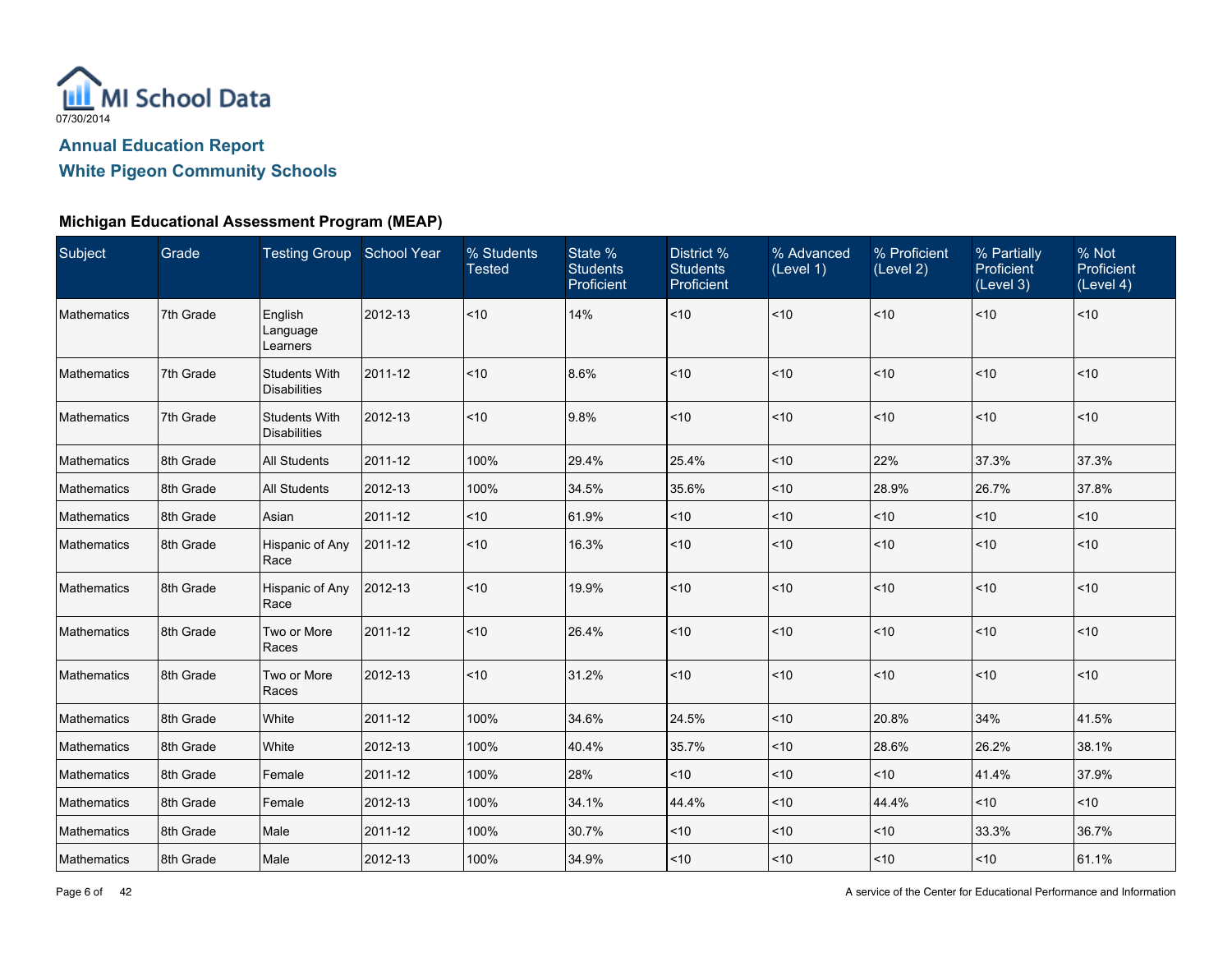

| Subject            | Grade     | Testing Group School Year                   |         | % Students<br><b>Tested</b> | State %<br><b>Students</b><br>Proficient | District %<br><b>Students</b><br>Proficient | % Advanced<br>(Level 1) | % Proficient<br>(Level 2) | % Partially<br>Proficient<br>(Level 3) | % Not<br>Proficient<br>(Level 4) |
|--------------------|-----------|---------------------------------------------|---------|-----------------------------|------------------------------------------|---------------------------------------------|-------------------------|---------------------------|----------------------------------------|----------------------------------|
| <b>Mathematics</b> | 8th Grade | Economically<br>Disadvantaged               | 2011-12 | 100%                        | 15.3%                                    | 25%                                         | < 10                    | 22.7%                     | 31.8%                                  | 43.2%                            |
| <b>Mathematics</b> | 8th Grade | Economically<br>Disadvantaged               | 2012-13 | 100%                        | 18.7%                                    | ~10                                         | < 10                    | < 10                      | 33.3%                                  | 50%                              |
| <b>Mathematics</b> | 8th Grade | <b>Students With</b><br><b>Disabilities</b> | 2011-12 | < 10                        | 5.7%                                     | ~10                                         | < 10                    | < 10                      | ~10                                    | < 10                             |
| <b>Mathematics</b> | 8th Grade | <b>Students With</b><br><b>Disabilities</b> | 2012-13 | < 10                        | 6.9%                                     | ~10                                         | < 10                    | < 10                      | ~10                                    | < 10                             |
| Reading            | 3rd Grade | <b>All Students</b>                         | 2011-12 | 100%                        | 62.4%                                    | 55.7%                                       | < 10                    | 45.9%                     | 32.8%                                  | $<$ 10                           |
| Reading            | 3rd Grade | <b>All Students</b>                         | 2012-13 | 100%                        | 66.5%                                    | 45.5%                                       | ~10                     | 45.5%                     | 36.4%                                  | 18.2%                            |
| Reading            | 3rd Grade | American Indian                             | 2011-12 | ~10                         | 59.3%                                    | < 10                                        | < 10                    | < 10                      | ~10                                    | < 10                             |
| Reading            | 3rd Grade | Asian                                       | 2011-12 | < 10                        | 73.7%                                    | ~10                                         | < 10                    | ~10                       | ~10                                    | ~10                              |
| Reading            | 3rd Grade | Hispanic of Any<br>Race                     | 2011-12 | ~10                         | 47.6%                                    | ~10                                         | ~10                     | ~10                       | ~10                                    | < 10                             |
| Reading            | 3rd Grade | Hispanic of Any<br>Race                     | 2012-13 | < 10                        | 53.5%                                    | ~10                                         | < 10                    | ~10                       | ~10                                    | < 10                             |
| Reading            | 3rd Grade | Two or More<br>Races                        | 2011-12 | ~10                         | 63%                                      | $10$                                        | < 10                    | $<$ 10                    | $<10$                                  | < 10                             |
| Reading            | 3rd Grade | Two or More<br>Races                        | 2012-13 | < 10                        | 67.6%                                    | < 10                                        | < 10                    | < 10                      | ~10                                    | $ $ < 10                         |
| Reading            | 3rd Grade | White                                       | 2011-12 | 100%                        | 69.8%                                    | 52.8%                                       | < 10                    | 43.4%                     | 34%                                    | < 10                             |
| Reading            | 3rd Grade | White                                       | 2012-13 | 100%                        | 73%                                      | 47.1%                                       | ~10                     | 47.1%                     | 35.3%                                  | ~10                              |
| Reading            | 3rd Grade | Female                                      | 2011-12 | 100%                        | 65.9%                                    | 66.7%                                       | ~10                     | 60%                       | ~10                                    | $<$ 10                           |
| Reading            | 3rd Grade | Female                                      | 2012-13 | 100%                        | 70.2%                                    | ~10                                         | ~10                     | $<$ 10                    | 45.8%                                  | ~10                              |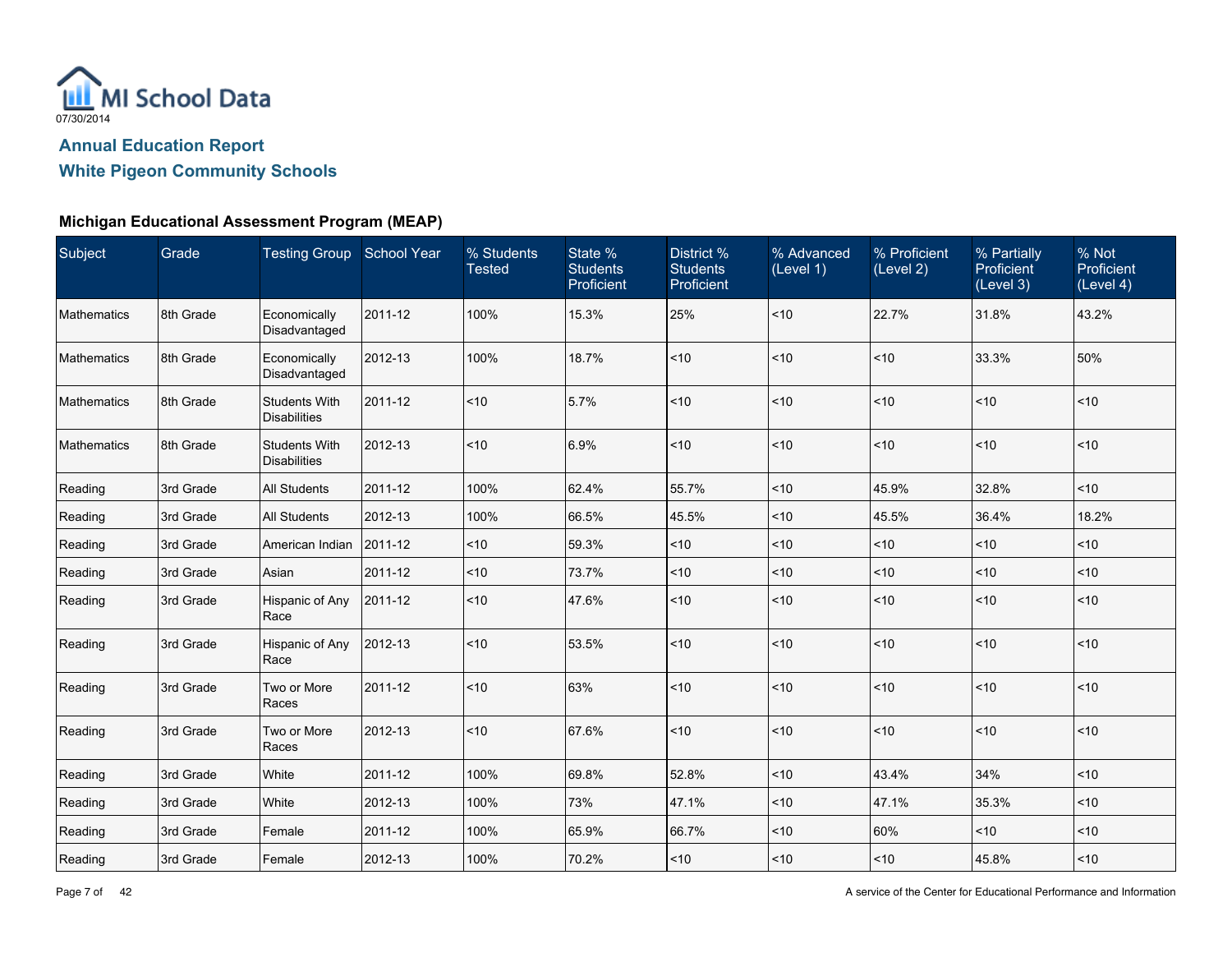

| Subject | Grade     | Testing Group School Year                   |         | % Students<br><b>Tested</b> | State %<br><b>Students</b><br>Proficient | District %<br><b>Students</b><br>Proficient | % Advanced<br>(Level 1) | % Proficient<br>(Level 2) | % Partially<br><b>Proficient</b><br>(Level 3) | % Not<br>Proficient<br>(Level 4) |
|---------|-----------|---------------------------------------------|---------|-----------------------------|------------------------------------------|---------------------------------------------|-------------------------|---------------------------|-----------------------------------------------|----------------------------------|
| Reading | 3rd Grade | Male                                        | 2011-12 | 100%                        | 59%                                      | 45.2%                                       | ~10                     | 32.3%                     | 35.5%                                         | ~10                              |
| Reading | 3rd Grade | Male                                        | 2012-13 | 100%                        | 63%                                      | 51.6%                                       | < 10                    | 51.6%                     | ~10                                           | $<$ 10                           |
| Reading | 3rd Grade | Economically<br>Disadvantaged               | 2011-12 | 100%                        | 49.5%                                    | 45.2%                                       | ~10                     | 42.9%                     | 40.5%                                         | ~10                              |
| Reading | 3rd Grade | Economically<br>Disadvantaged               | 2012-13 | 100%                        | 53.8%                                    | 35.9%                                       | < 10                    | 35.9%                     | 46.2%                                         | ~10                              |
| Reading | 3rd Grade | English<br>Language<br>Learners             | 2011-12 | ~10                         | 34.7%                                    | $<10$                                       | < 10                    | ~10                       | ~10                                           | < 10                             |
| Reading | 3rd Grade | <b>Students With</b><br><b>Disabilities</b> | 2011-12 | ~10                         | 34.3%                                    | ~10                                         | < 10                    | < 10                      | ~10                                           | ~10                              |
| Reading | 3rd Grade | <b>Students With</b><br><b>Disabilities</b> | 2012-13 | ~10                         | 37.9%                                    | ~10                                         | < 10                    | < 10                      | ~10                                           | ~10                              |
| Reading | 4th Grade | <b>All Students</b>                         | 2011-12 | 100%                        | 67.7%                                    | 63.6%                                       | < 10                    | 54.5%                     | 30.9%                                         | ~10                              |
| Reading | 4th Grade | <b>All Students</b>                         | 2012-13 | 100%                        | 68.1%                                    | 67.2%                                       | ~10                     | 60.9%                     | 31.3%                                         | < 10                             |
| Reading | 4th Grade | American Indian                             | 2012-13 | $<10$                       | 66.4%                                    | $<10$                                       | ~10                     | ~10                       | ~10                                           | ~10                              |
| Reading | 4th Grade | Asian                                       | 2012-13 | < 10                        | 79.2%                                    | ~10                                         | ~10                     | ~10                       | ~10                                           | ~10                              |
| Reading | 4th Grade | Hispanic of Any<br>Race                     | 2011-12 | ~10                         | 54.1%                                    | ~10                                         | < 10                    | $<$ 10                    | < 10                                          | ~10                              |
| Reading | 4th Grade | Hispanic of Any<br>Race                     | 2012-13 | $<10$                       | 57.5%                                    | ~10                                         | ~10                     | < 10                      | ~10                                           | ~10                              |
| Reading | 4th Grade | Two or More<br>Races                        | 2011-12 | ~10                         | 66.6%                                    | $<10$                                       | < 10                    | ~10                       | ~10                                           | ~10                              |
| Reading | 4th Grade | Two or More<br>Races                        | 2012-13 | $<10$                       | 68.7%                                    | ~10                                         | < 10                    | < 10                      | ~10                                           | < 10                             |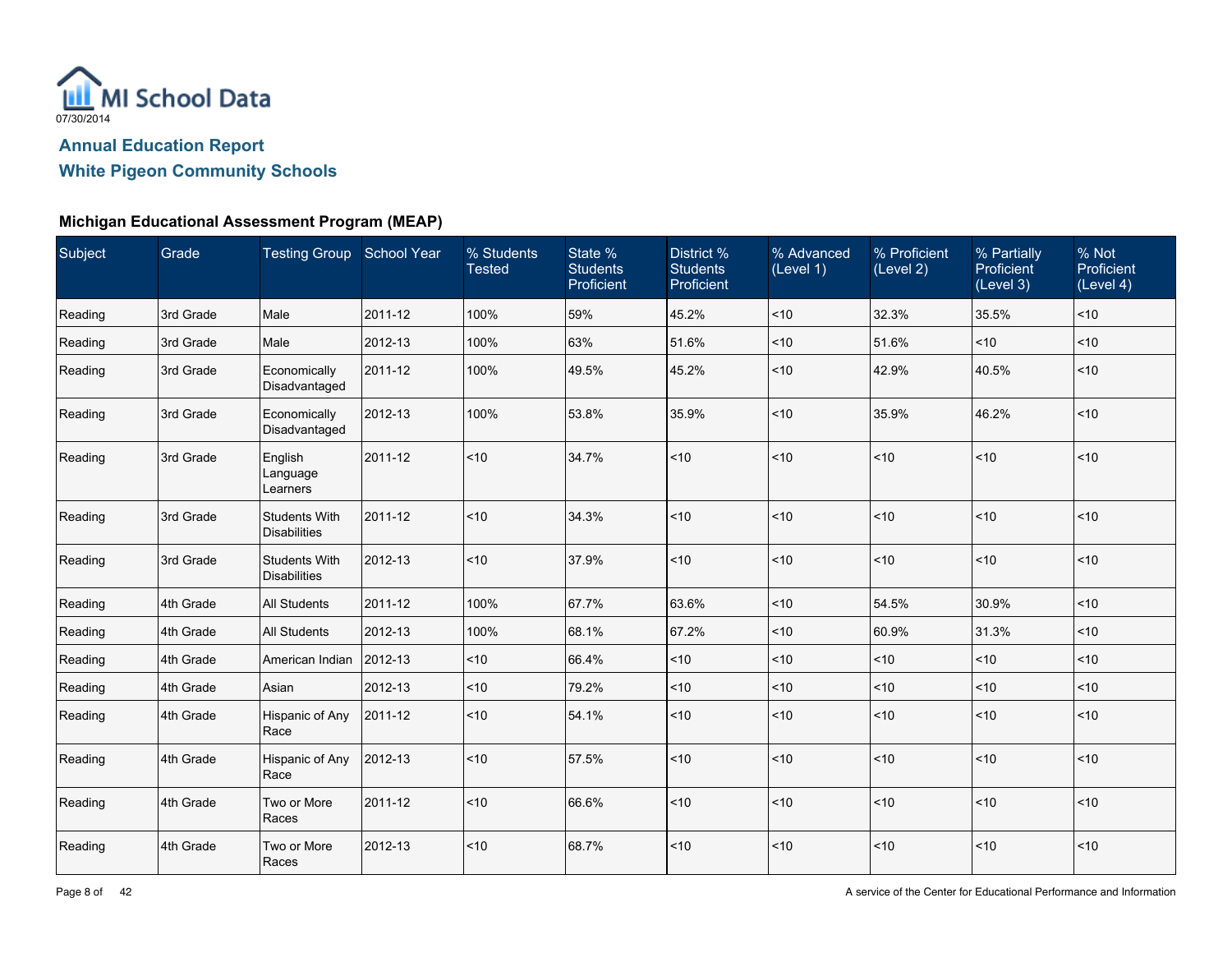

### **Michigan Educational Assessment Program (MEAP)**

| Subject | Grade     | <b>Testing Group School Year</b>            |         | % Students<br><b>Tested</b> | State %<br><b>Students</b><br>Proficient | District %<br><b>Students</b><br>Proficient | % Advanced<br>(Level 1) | % Proficient<br>(Level 2) | % Partially<br>Proficient<br>(Level 3) | % Not<br>Proficient<br>(Level 4) |
|---------|-----------|---------------------------------------------|---------|-----------------------------|------------------------------------------|---------------------------------------------|-------------------------|---------------------------|----------------------------------------|----------------------------------|
| Reading | 4th Grade | White                                       | 2011-12 | 100%                        | 74.4%                                    | 64.7%                                       | < 10                    | 54.9%                     | 29.4%                                  | < 10                             |
| Reading | 4th Grade | White                                       | 2012-13 | 100%                        | 75.1%                                    | 67.3%                                       | < 10                    | 60%                       | 32.7%                                  | ~10                              |
| Reading | 4th Grade | Female                                      | 2011-12 | 100%                        | 71.7%                                    | 71.9%                                       | < 10                    | 65.6%                     | < 10                                   | $<$ 10                           |
| Reading | 4th Grade | Female                                      | 2012-13 | 100%                        | 71.1%                                    | 65.6%                                       | $10$                    | 56.3%                     | 31.3%                                  | ~10                              |
| Reading | 4th Grade | Male                                        | 2011-12 | 100%                        | 63.7%                                    | 52.2%                                       | $10$                    | ~10                       | ~10                                    | $<$ 10                           |
| Reading | 4th Grade | Male                                        | 2012-13 | 100%                        | 65.1%                                    | 68.8%                                       | $<$ 10                  | 65.6%                     | 31.3%                                  | ~10                              |
| Reading | 4th Grade | Economically<br>Disadvantaged               | 2011-12 | 100%                        | 55%                                      | 57.5%                                       | < 10                    | 55%                       | 35%                                    | $<$ 10                           |
| Reading | 4th Grade | Economically<br>Disadvantaged               | 2012-13 | 100%                        | 55.1%                                    | 62%                                         | < 10                    | 56%                       | 36%                                    | $<$ 10                           |
| Reading | 4th Grade | English<br>Language<br>Learners             | 2011-12 | ~10                         | 38.8%                                    | $<10$                                       | ~10                     | ~10                       | ~10                                    | ~10                              |
| Reading | 4th Grade | <b>Students With</b><br><b>Disabilities</b> | 2011-12 | ~10                         | 35%                                      | ~10                                         | < 10                    | ~10                       | ~10                                    | ~10                              |
| Reading | 4th Grade | <b>Students With</b><br><b>Disabilities</b> | 2012-13 | < 10                        | 38.3%                                    | ~10                                         | < 10                    | ~10                       | ~10                                    | ~10                              |
| Reading | 5th Grade | <b>All Students</b>                         | 2011-12 | 100%                        | 68.8%                                    | 63.6%                                       | < 10                    | 58.2%                     | 21.8%                                  | $<$ 10                           |
| Reading | 5th Grade | <b>All Students</b>                         | 2012-13 | 100%                        | 70.4%                                    | 69.1%                                       | $10$                    | 61.8%                     | 23.6%                                  | ~10                              |
| Reading | 5th Grade | Hispanic of Any<br>Race                     | 2011-12 | < 10                        | 57%                                      | ~10                                         | < 10                    | ~10                       | ~10                                    | ~10                              |
| Reading | 5th Grade | Hispanic of Any<br>Race                     | 2012-13 | ~10                         | 58.1%                                    | $<10$                                       | < 10                    | ~10                       | ~10                                    | ~10                              |
| Reading | 5th Grade | Two or More<br>Races                        | 2012-13 | ~10                         | 70.4%                                    | ~10                                         | < 10                    | ~10                       | $<10$                                  | ~10                              |

Page 9 of 42 **A service of the Center for Educational Performance and Information**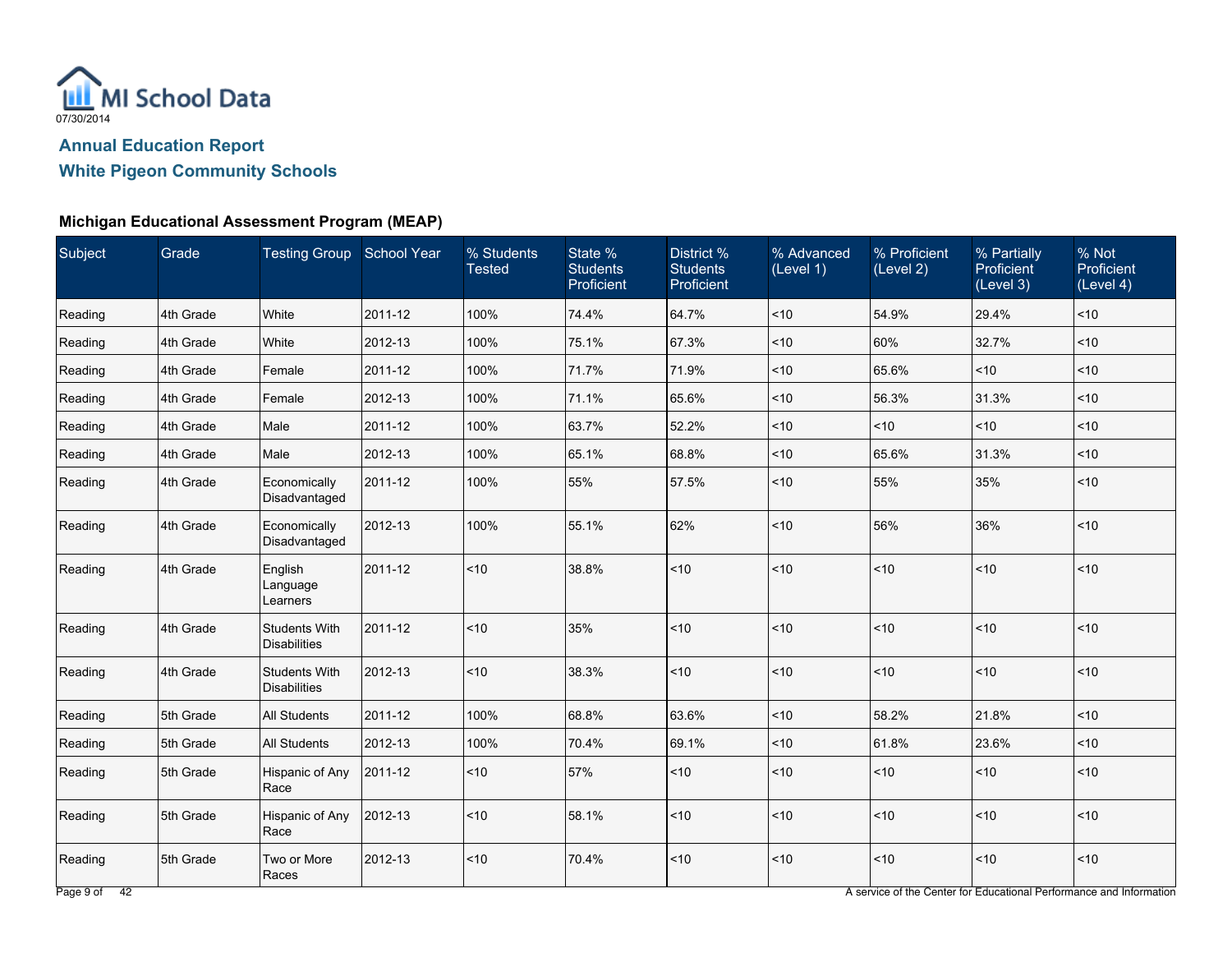

| Subject                  | Grade      | <b>Testing Group School Year</b>            |         | % Students<br><b>Tested</b> | State %<br><b>Students</b><br>Proficient | District %<br><b>Students</b><br>Proficient | % Advanced<br>(Level 1) | % Proficient<br>(Level 2) | % Partially<br>Proficient<br>(Level 3) | % Not<br>Proficient<br>(Level 4)                                                 |
|--------------------------|------------|---------------------------------------------|---------|-----------------------------|------------------------------------------|---------------------------------------------|-------------------------|---------------------------|----------------------------------------|----------------------------------------------------------------------------------|
| Reading                  | 5th Grade  | White                                       | 2011-12 | 100%                        | 74.8%                                    | 66%                                         | ~10                     | 60.4%                     | 22.6%                                  | < 10                                                                             |
| Reading                  | 5th Grade  | White                                       | 2012-13 | 100%                        | 76.9%                                    | 72%                                         | < 10                    | 64%                       | 24%                                    | ~10                                                                              |
| Reading                  | 5th Grade  | Female                                      | 2011-12 | 100%                        | 71.7%                                    | 73.9%                                       | ~10                     | 65.2%                     | ~10                                    | ~10                                                                              |
| Reading                  | 5th Grade  | Female                                      | 2012-13 | 100%                        | 74.1%                                    | 72.7%                                       | ~10                     | 63.6%                     | ~10                                    | ~10                                                                              |
| Reading                  | 5th Grade  | Male                                        | 2011-12 | 100%                        | 65.9%                                    | 56.3%                                       | ~10                     | 53.1%                     | ~10                                    | < 10                                                                             |
| Reading                  | 5th Grade  | Male                                        | 2012-13 | 100%                        | 66.8%                                    | 63.6%                                       | ~10                     | 59.1%                     | ~10                                    | $<$ 10                                                                           |
| Reading                  | 5th Grade  | Economically<br>Disadvantaged               | 2011-12 | 100%                        | 56.1%                                    | 59.1%                                       | ~10                     | 56.8%                     | 22.7%                                  | $ $ < 10                                                                         |
| Reading                  | 5th Grade  | Economically<br>Disadvantaged               | 2012-13 | 100%                        | 57.9%                                    | 62.5%                                       | < 10                    | 57.5%                     | 27.5%                                  | ~10                                                                              |
| Reading                  | 5th Grade  | <b>Students With</b><br><b>Disabilities</b> | 2011-12 | < 10                        | 34.2%                                    | $\overline{\phantom{1}}$ <10                | < 10                    | ~10                       | < 10                                   | ~10                                                                              |
| Reading                  | 5th Grade  | <b>Students With</b><br><b>Disabilities</b> | 2012-13 | < 10                        | 36.6%                                    | $ $ < 10                                    | < 10                    | ~10                       | ~10                                    | $ $ < 10                                                                         |
| Reading                  | 6th Grade  | <b>All Students</b>                         | 2011-12 | 100%                        | 67%                                      | 63.9%                                       | < 10                    | 49.2%                     | 26.2%                                  | ~10                                                                              |
| Reading                  | 6th Grade  | <b>All Students</b>                         | 2012-13 | 100%                        | 68.2%                                    | 60%                                         | ~10                     | 50%                       | 31.7%                                  | $ $ < 10                                                                         |
| Reading                  | 16th Grade | Hispanic of Any<br>Race                     | 2011-12 | < 10                        | 52.6%                                    | $\overline{\phantom{1}}$ <10                | ~10                     | ~10                       | < 10                                   | < 10                                                                             |
| Reading                  | 6th Grade  | Hispanic of Any<br>Race                     | 2012-13 | < 10                        | 57.6%                                    | $ $ < 10                                    | < 10                    | ~10                       | < 10                                   | $ $ < 10                                                                         |
| Reading                  | 6th Grade  | White                                       | 2011-12 | 100%                        | 74.1%                                    | 63.6%                                       | < 10                    | 49.1%                     | 25.5%                                  | ~10                                                                              |
| Reading                  | 6th Grade  | White                                       | 2012-13 | 100%                        | 74.3%                                    | 58.2%                                       | ~10                     | 47.3%                     | 32.7%                                  | ~10                                                                              |
| Reading                  | 6th Grade  | Female                                      | 2011-12 | 100%                        | 70.2%                                    | 65.5%                                       | < 10                    | 44.8%                     | ~10                                    | $<$ 10                                                                           |
| Reading<br>Page 10 of 42 | 6th Grade  | Female                                      | 2012-13 | 100%                        | 71.2%                                    | 64%                                         | ~10                     |                           |                                        | 56%<br>  410 A service of the Center for Educational Performance and Information |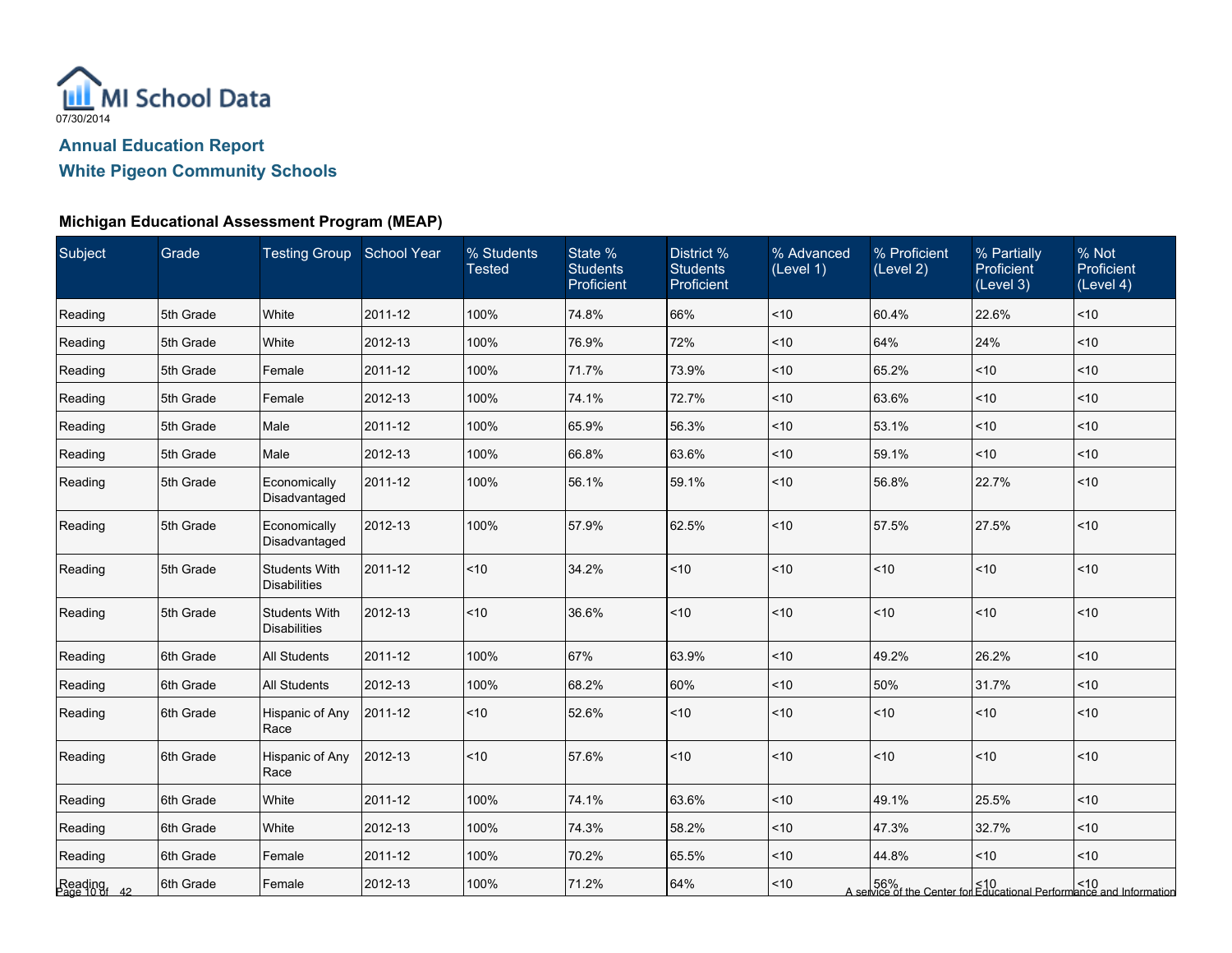

### **Michigan Educational Assessment Program (MEAP)**

| <b>Subject</b> | Grade     | <b>Testing Group School Year</b>            |         | % Students<br><b>Tested</b> | State %<br><b>Students</b><br>Proficient | District %<br><b>Students</b><br>Proficient | % Advanced<br>(Level 1) | % Proficient<br>(Level 2) | % Partially<br><b>Proficient</b><br>(Level 3) | % Not<br>Proficient<br>(Level 4) |
|----------------|-----------|---------------------------------------------|---------|-----------------------------|------------------------------------------|---------------------------------------------|-------------------------|---------------------------|-----------------------------------------------|----------------------------------|
| Reading        | 6th Grade | Male                                        | 2011-12 | 100%                        | 63.8%                                    | 62.5%                                       | $ $ < 10                | 53.1%                     | ~10                                           | ~10                              |
| Reading        | 6th Grade | Male                                        | 2012-13 | 100%                        | 65.4%                                    | 57.1%                                       | $ $ < 10                | 45.7%                     | 34.3%                                         | ~10                              |
| Reading        | 6th Grade | Economically<br>Disadvantaged               | 2011-12 | 100%                        | 53.6%                                    | 57.9%                                       | $ $ < 10                | 42.1%                     | 26.3%                                         | $<$ 10                           |
| Reading        | 6th Grade | Economically<br>Disadvantaged               | 2012-13 | 100%                        | 56.4%                                    | 58.7%                                       | $ $ < 10                | 50%                       | 32.6%                                         | $<$ 10                           |
| Reading        | 6th Grade | <b>Students With</b><br><b>Disabilities</b> | 2011-12 | < 10                        | 28.9%                                    | < 10                                        | $ $ < 10                | < 10                      | < 10                                          | ~10                              |
| Reading        | 6th Grade | <b>Students With</b><br><b>Disabilities</b> | 2012-13 | < 10                        | 32.8%                                    | ~10                                         | $ $ < 10                | < 10                      | < 10                                          | ~10                              |
| Reading        | 7th Grade | <b>All Students</b>                         | 2011-12 | 100%                        | 59.7%                                    | 63%                                         | $ $ < 10                | 47.8%                     | ~10                                           | ~10                              |
| Reading        | 7th Grade | <b>All Students</b>                         | 2012-13 | 100%                        | 62%                                      | 50.8%                                       | $ $ < 10                | 36.9%                     | 27.7%                                         | 21.5%                            |
| Reading        | 7th Grade | Hispanic of Any<br>Race                     | 2011-12 | ~10                         | 46%                                      | ~10                                         | $ $ < 10                | ~10                       | ~10                                           | ~10                              |
| Reading        | 7th Grade | Hispanic of Any<br>Race                     | 2012-13 | ~10                         | 47%                                      | ~10                                         | $ $ < 10                | ~10                       | ~10                                           | < 10                             |
| Reading        | 7th Grade | Two or More<br>Races                        | 2011-12 | < 10                        | 58.7%                                    | ~10                                         | $ $ < 10                | < 10                      | < 10                                          | < 10                             |
| Reading        | 7th Grade | White                                       | 2011-12 | 100%                        | 66.9%                                    | 61.4%                                       | $ $ < 10                | 45.5%                     | ~10                                           | < 10                             |
| Reading        | 7th Grade | White                                       | 2012-13 | 100%                        | 69.5%                                    | 52.5%                                       | $ $ < 10                | 39%                       | 28.8%                                         | 18.6%                            |
| Reading        | 7th Grade | Female                                      | 2011-12 | 100%                        | 63.9%                                    | 69.2%                                       | $ $ < 10                | 50%                       | < 10                                          | ~10                              |
| Reading        | 7th Grade | Female                                      | 2012-13 | 100%                        | 65.3%                                    | 61.3%                                       | $ $ < 10                | 35.5%                     | ~10                                           | ~10                              |
| Reading        | 7th Grade | Male                                        | 2011-12 | 100%                        | 55.6%                                    | 55%                                         | $ $ < 10                | < 10                      | < 10                                          | $<$ 10                           |
| Reading        | 7th Grade | Male                                        | 2012-13 | 100%                        | 58.8%                                    | 41.2%                                       | $ $ < 10                | 38.2%                     | 32.4%                                         | $<10$                            |

Page 11 of 42 **A service of the Center for Educational Performance and Information**<br>A service of the Center for Educational Performance and Information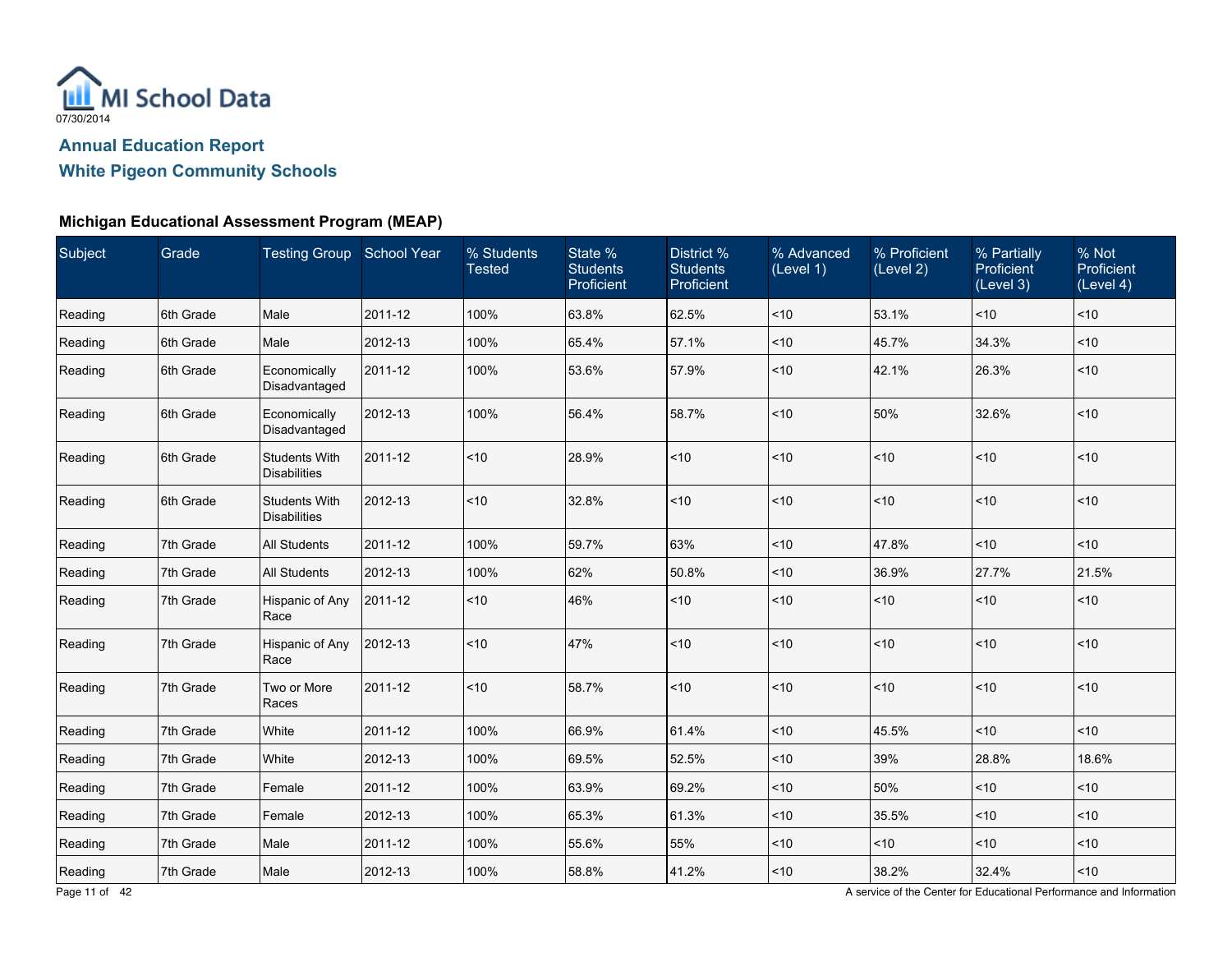

#### **Michigan Educational Assessment Program (MEAP)**

| Subject | Grade     | Testing Group School Year                   |         | % Students<br><b>Tested</b> | State %<br><b>Students</b><br>Proficient | District %<br><b>Students</b><br>Proficient | % Advanced<br>(Level 1) | % Proficient<br>(Level 2) | % Partially<br><b>Proficient</b><br>(Level 3) | % Not<br>Proficient<br>(Level 4) |
|---------|-----------|---------------------------------------------|---------|-----------------------------|------------------------------------------|---------------------------------------------|-------------------------|---------------------------|-----------------------------------------------|----------------------------------|
| Reading | 7th Grade | Economically<br>Disadvantaged               | 2011-12 | 100%                        | 44.5%                                    | 48.3%                                       | ~10                     | 41.4%                     | ~10                                           | < 10                             |
| Reading | 7th Grade | Economically<br>Disadvantaged               | 2012-13 | 100%                        | 47.4%                                    | 36.4%                                       | < 10                    | 25%                       | 38.6%                                         | 25%                              |
| Reading | 7th Grade | English<br>Language<br>Learners             | 2012-13 | ~10                         | 20.9%                                    | ~10                                         | $<10$                   | ~10                       | $<10$                                         | < 10                             |
| Reading | 7th Grade | <b>Students With</b><br><b>Disabilities</b> | 2011-12 | < 10                        | 19%                                      | ~10                                         | ~10                     | < 10                      | ~10                                           | < 10                             |
| Reading | 7th Grade | <b>Students With</b><br><b>Disabilities</b> | 2012-13 | < 10                        | 23%                                      | ~10                                         | < 10                    | < 10                      | ~10                                           | < 10                             |
| Reading | 8th Grade | <b>All Students</b>                         | 2011-12 | 100%                        | 60.5%                                    | 57.6%                                       | < 10                    | 50.8%                     | 28.8%                                         | ~10                              |
| Reading | 8th Grade | All Students                                | 2012-13 | 100%                        | 65.7%                                    | 67.4%                                       | ~10                     | 52.2%                     | ~10                                           | ~10                              |
| Reading | 8th Grade | Asian                                       | 2011-12 | ~10                         | 76%                                      | ~10                                         | < 10                    | $<$ 10                    | < 10                                          | ~10                              |
| Reading | 8th Grade | Hispanic of Any<br>Race                     | 2011-12 | ~10                         | 48%                                      | ~10                                         | < 10                    | ~10                       | ~10                                           | < 10                             |
| Reading | 8th Grade | Hispanic of Any<br>Race                     | 2012-13 | ~10                         | 56.5%                                    | ~10                                         | < 10                    | ~10                       | $<10$                                         | < 10                             |
| Reading | 8th Grade | Two or More<br>Races                        | 2011-12 | ~10                         | 59.8%                                    | ~10                                         | < 10                    | ~10                       | ~10                                           | < 10                             |
| Reading | 8th Grade | Two or More<br>Races                        | 2012-13 | ~10                         | 65.6%                                    | ~10                                         | < 10                    | ~10                       | ~10                                           | < 10                             |
| Reading | 8th Grade | White                                       | 2011-12 | 100%                        | 66.5%                                    | 54.7%                                       | < 10                    | 47.2%                     | 30.2%                                         | $ $ < 10                         |
| Reading | 8th Grade | White                                       | 2012-13 | 100%                        | 71.2%                                    | 67.4%                                       | ~10                     | 53.5%                     | ~10                                           | ~10                              |
| Reading | 8th Grade | Female                                      | 2011-12 | 100%                        | 65.3%                                    | 58.6%                                       | ~10                     | 48.3%                     | $<10$                                         | < 10                             |

Page 12 of 42 **A service of the Center for Educational Performance and Information**<br>A service of the Center for Educational Performance and Information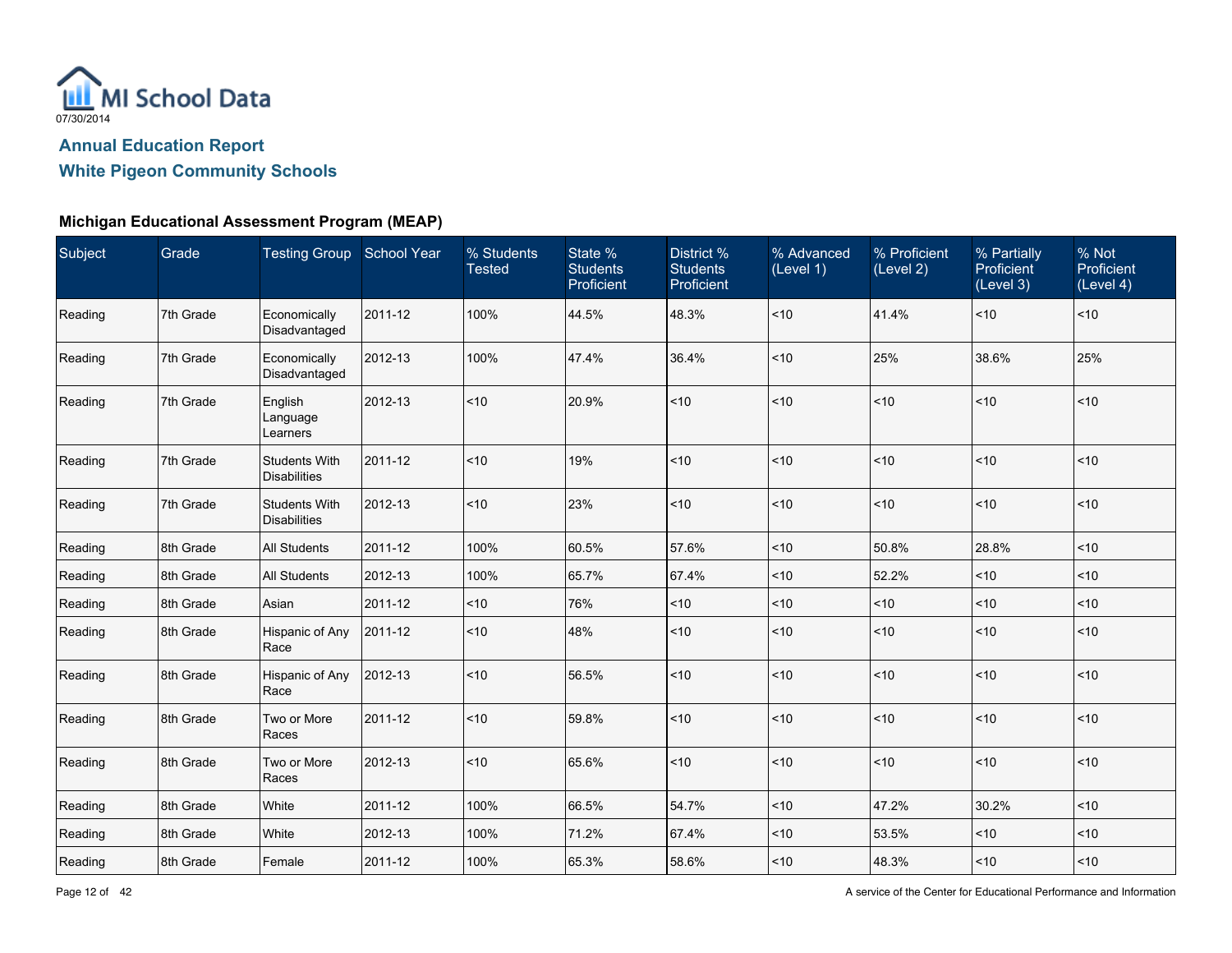

#### **Michigan Educational Assessment Program (MEAP)**

| Subject | Grade     | <b>Testing Group School Year</b>            |         | % Students<br><b>Tested</b> | State %<br><b>Students</b><br>Proficient | District %<br><b>Students</b><br>Proficient | % Advanced<br>(Level 1) | % Proficient<br>(Level 2) | % Partially<br><b>Proficient</b><br>(Level 3) | % Not<br>Proficient<br>(Level 4) |
|---------|-----------|---------------------------------------------|---------|-----------------------------|------------------------------------------|---------------------------------------------|-------------------------|---------------------------|-----------------------------------------------|----------------------------------|
| Reading | 8th Grade | Female                                      | 2012-13 | 100%                        | 70.1%                                    | 78.6%                                       | < 10                    | 67.9%                     | ~10                                           | ~10                              |
| Reading | 8th Grade | Male                                        | 2011-12 | 100%                        | 55.9%                                    | 56.7%                                       | ~10                     | 53.3%                     | ~10                                           | ~10                              |
| Reading | 8th Grade | Male                                        | 2012-13 | 100%                        | 61.5%                                    | ~10                                         | $10$                    | $<$ 10                    | < 10                                          | $<$ 10                           |
| Reading | 8th Grade | Economically<br>Disadvantaged               | 2011-12 | 100%                        | 46.7%                                    | 52.3%                                       | ~10                     | 47.7%                     | 31.8%                                         | $<$ 10                           |
| Reading | 8th Grade | Economically<br>Disadvantaged               | 2012-13 | 100%                        | 53%                                      | 58.1%                                       | $<$ 10                  | 51.6%                     | ~10                                           | ~10                              |
| Reading | 8th Grade | <b>Students With</b><br><b>Disabilities</b> | 2011-12 | < 10                        | 20.3%                                    | ~10                                         | ~10                     | < 10                      | ~10                                           | ~10                              |
| Reading | 8th Grade | <b>Students With</b><br><b>Disabilities</b> | 2012-13 | < 10                        | 26.4%                                    | ~10                                         | ~10                     | < 10                      | < 10                                          | ~10                              |
| Science | 5th Grade | <b>All Students</b>                         | 2011-12 | 100%                        | 15.3%                                    | ~10                                         | ~10                     | ~10                       | 23.2%                                         | 64.3%                            |
| Science | 5th Grade | <b>All Students</b>                         | 2012-13 | 100%                        | 13.1%                                    | $<10$                                       | $<$ 10                  | ~10                       | 39.3%                                         | 48.2%                            |
| Science | 5th Grade | Hispanic of Any<br>Race                     | 2011-12 | ~10                         | 6.2%                                     | $<10$                                       | < 10                    | < 10                      | ~10                                           | ~10                              |
| Science | 5th Grade | Hispanic of Any<br>Race                     | 2012-13 | < 10                        | 5.4%                                     | ~10                                         | ~10                     | < 10                      | ~10                                           | < 10                             |
| Science | 5th Grade | Two or More<br>Races                        | 2012-13 | < 10                        | 12.2%                                    | ~10                                         | ~10                     | < 10                      | ~10                                           | < 10                             |
| Science | 5th Grade | White                                       | 2011-12 | 100%                        | 18.9%                                    | $<10$                                       | ~10                     | < 10                      | 24.1%                                         | 63%                              |
| Science | 5th Grade | White                                       | 2012-13 | 100%                        | 16%                                      | $<10$                                       | ~10                     | ~10                       | 39.2%                                         | 47.1%                            |
| Science | 5th Grade | Female                                      | 2011-12 | 100%                        | 13.6%                                    | $<10$                                       | ~10                     | ~10                       | ~10                                           | 78.3%                            |
| Science | 5th Grade | Female                                      | 2012-13 | 100%                        | 11.6%                                    | ~10                                         | $10$                    | < 10                      | 36.4%                                         | 51.5%                            |
| Science | 5th Grade | Male                                        | 2011-12 | 100%                        | 17%                                      | $<10$                                       | ~10                     | ~10                       | ~10                                           | 54.5%                            |

Page 13 of 42 **A service of the Center for Educational Performance and Information**<br>A service of the Center for Educational Performance and Information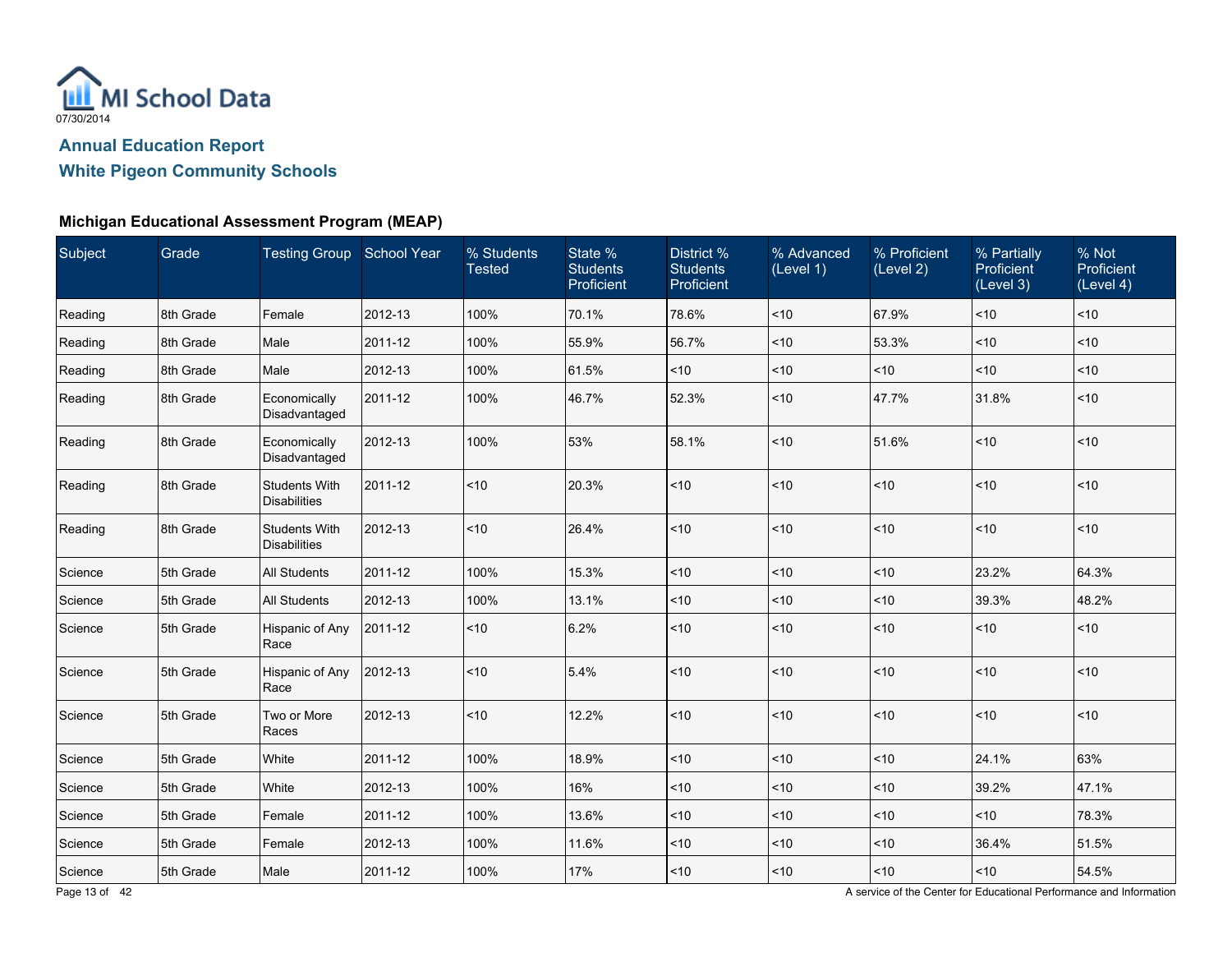

| Subject | Grade     | Testing Group School Year                   |         | % Students<br><b>Tested</b> | State %<br><b>Students</b><br>Proficient | District %<br><b>Students</b><br>Proficient | % Advanced<br>(Level 1) | % Proficient<br>(Level 2) | % Partially<br><b>Proficient</b><br>(Level 3) | % Not<br>Proficient<br>(Level 4) |
|---------|-----------|---------------------------------------------|---------|-----------------------------|------------------------------------------|---------------------------------------------|-------------------------|---------------------------|-----------------------------------------------|----------------------------------|
| Science | 5th Grade | Male                                        | 2012-13 | 100%                        | 14.5%                                    | ~10                                         | ~10                     | ~10                       | 43.5%                                         | 43.5%                            |
| Science | 5th Grade | Economically<br>Disadvantaged               | 2011-12 | 100%                        | 7%                                       | ~10                                         | < 10                    | ~10                       | 22.2%                                         | 71.1%                            |
| Science | 5th Grade | Economically<br>Disadvantaged               | 2012-13 | 100%                        | 5.8%                                     | < 10                                        | <10                     | < 10                      | 34.1%                                         | 61%                              |
| Science | 5th Grade | <b>Students With</b><br><b>Disabilities</b> | 2011-12 | ~10                         | 5.5%                                     | ~10                                         | < 10                    | < 10                      | ~10                                           | ~10                              |
| Science | 5th Grade | <b>Students With</b><br><b>Disabilities</b> | 2012-13 | ~10                         | 4.1%                                     | $<10$                                       | < 10                    | < 10                      | ~10                                           | < 10                             |
| Science | 8th Grade | <b>All Students</b>                         | 2011-12 | 100%                        | 16.5%                                    | 16.9%                                       | <10                     | < 10                      | 22%                                           | 61%                              |
| Science | 8th Grade | <b>All Students</b>                         | 2012-13 | 100%                        | 15.9%                                    | ~10                                         | ~10                     | ~10                       | 26.1%                                         | 67.4%                            |
| Science | 8th Grade | Asian                                       | 2011-12 | $<$ 10                      | 33.9%                                    | $<10$                                       | <10                     | < 10                      | ~10                                           | ~10                              |
| Science | 8th Grade | Hispanic of Any<br>Race                     | 2011-12 | ~10                         | 7.5%                                     | $<10$                                       | < 10                    | ~10                       | ~10                                           | ~10                              |
| Science | 8th Grade | Hispanic of Any<br>Race                     | 2012-13 | ~10                         | 7.1%                                     | $<10$                                       | < 10                    | < 10                      | ~10                                           | < 10                             |
| Science | 8th Grade | Two or More<br>Races                        | 2011-12 | ~10                         | 14.7%                                    | $<10$                                       | ~10                     | ~10                       | ~10                                           | < 10                             |
| Science | 8th Grade | Two or More<br>Races                        | 2012-13 | ~10                         | 15.3%                                    | $<10$                                       | < 10                    | ~10                       | ~10                                           | ~10                              |
| Science | 8th Grade | White                                       | 2011-12 | 100%                        | 20.1%                                    | 18.9%                                       | < 10                    | ~10                       | 18.9%                                         | 62.3%                            |
| Science | 8th Grade | White                                       | 2012-13 | 100%                        | 19.3%                                    | ~10                                         | ~10                     | $<$ 10                    | 28.6%                                         | 64.3%                            |
| Science | 8th Grade | Female                                      | 2011-12 | 100%                        | 13.8%                                    | $10$                                        | ~10                     | ~10                       | ~10                                           | 62.1%                            |
| Science | 8th Grade | Female                                      | 2012-13 | 100%                        | 13.7%                                    | ~10                                         | ~10                     | $<$ 10                    | ~10                                           | 64.3%                            |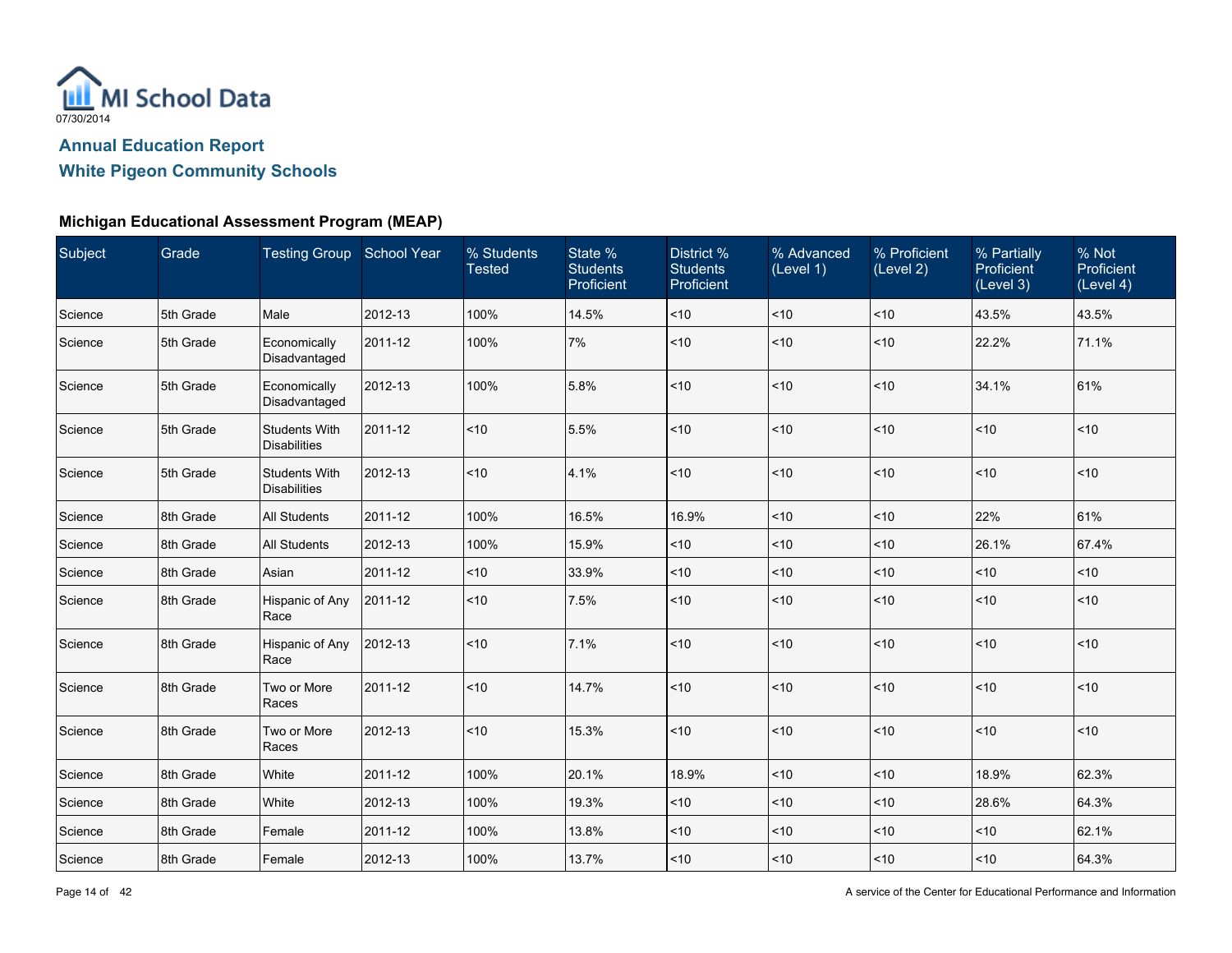

| Subject | Grade     | Testing Group School Year                   |         | % Students<br><b>Tested</b> | State %<br><b>Students</b><br>Proficient | District %<br><b>Students</b><br>Proficient | % Advanced<br>(Level 1) | % Proficient<br>(Level 2) | % Partially<br><b>Proficient</b><br>(Level 3) | % Not<br><b>Proficient</b><br>(Level 4) |
|---------|-----------|---------------------------------------------|---------|-----------------------------|------------------------------------------|---------------------------------------------|-------------------------|---------------------------|-----------------------------------------------|-----------------------------------------|
| Science | 8th Grade | Male                                        | 2011-12 | 100%                        | 19%                                      | $\leq 10$                                   | $\leq 10$               | $\leq 10$                 | $ $ < 10                                      | 60%                                     |
| Science | 8th Grade | Male                                        | 2012-13 | 100%                        | 18%                                      | $\mathsf{I}$ < 10                           | $\leq 10$               | $\mathsf{I}$ <10          | $ $ < 10                                      | 72.2%                                   |
| Science | 8th Grade | Economically<br>Disadvantaged               | 2011-12 | 100%                        | 7.7%                                     | $\mathsf{I}$ < 10                           | $\leq 10$               | $\mathsf{I}$ <10          | $ $ < 10                                      | 63.6%                                   |
| Science | 8th Grade | Economically<br>Disadvantaged               | 2012-13 | 100%                        | 7.4%                                     | $\mathsf{I}$ < 10                           | $ $ < 10                | $\mathsf{I}$ <10          | $ $ < 10                                      | 87.1%                                   |
| Science | 8th Grade | Students With<br><b>Disabilities</b>        | 2011-12 | $\leq 10$                   | 3.5%                                     | $\mathsf{I}$ < 10                           | $\leq 10$               | $\mathsf{I}$ <10          | $ $ < 10                                      | $\leq 10$                               |
| Science | 8th Grade | <b>Students With</b><br><b>Disabilities</b> | 2012-13 | < 10                        | 3.5%                                     | $\mathsf{I}$ < 10                           | $\leq 10$               | $\mathsf{I}$ <10          | $ $ < 10                                      | $\overline{\phantom{1}}$ <10            |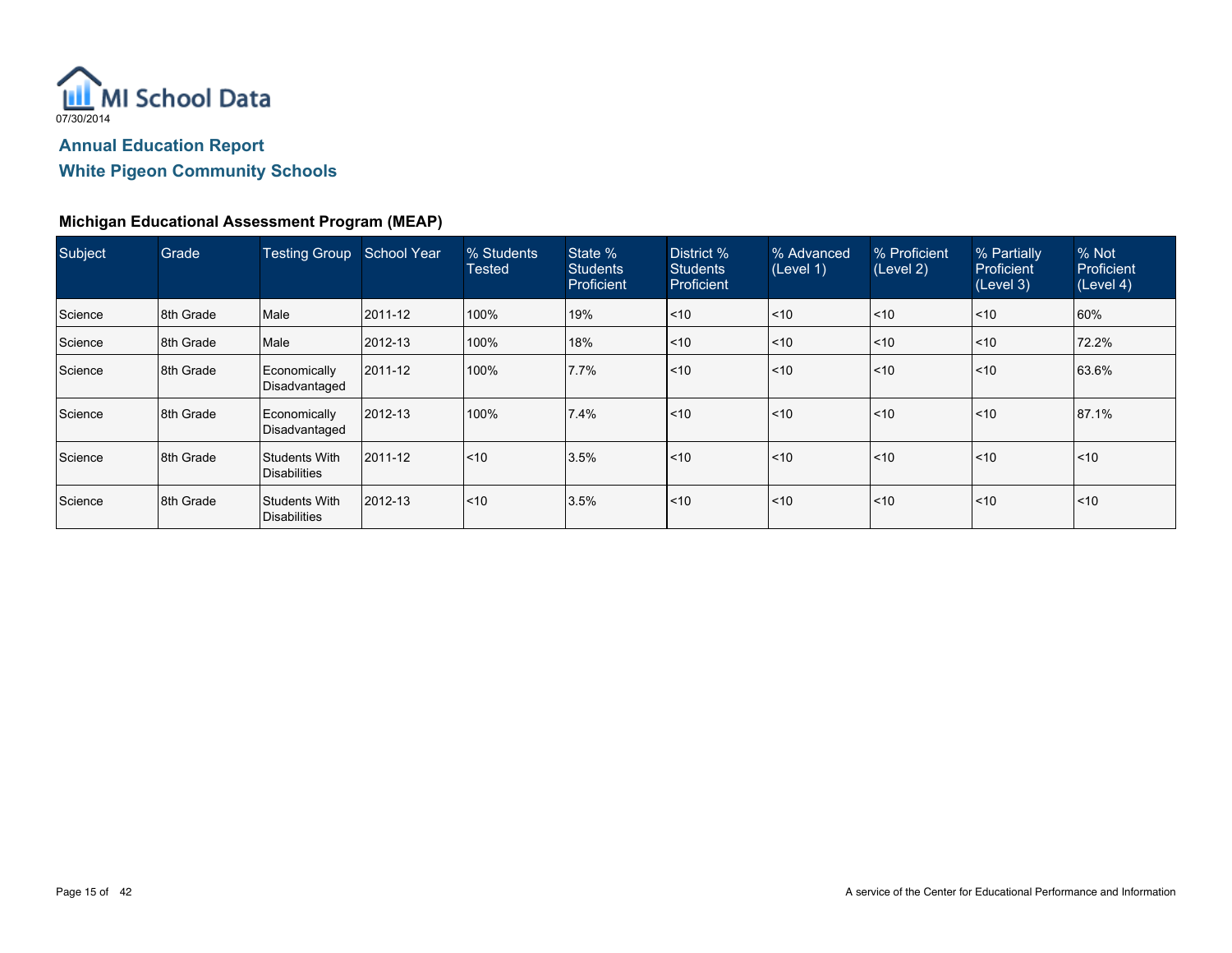

### **Michigan Merit Examination (MME)**

| Subject            | Grade      | Testing Group School Year                   |         | % Students<br><b>Tested</b> | State %<br><b>Students</b><br>Proficient | District %<br><b>Students</b><br>Proficient | % Advanced<br>(Level 1) | % Proficient<br>(Level 2) | % Partially<br><b>Proficient</b><br>(Level 3) | % Not<br>Proficient<br>(Level 4) |
|--------------------|------------|---------------------------------------------|---------|-----------------------------|------------------------------------------|---------------------------------------------|-------------------------|---------------------------|-----------------------------------------------|----------------------------------|
| Mathematics        | 11th Grade | <b>All Students</b>                         | 2011-12 | 98.4%                       | 29.1%                                    | 17.7%                                       | ~10                     | ~10                       | 41.9%                                         | 40.3%                            |
| Mathematics        | 11th Grade | <b>All Students</b>                         | 2012-13 | 96.2%                       | 28.6%                                    | 20%                                         | ~10                     | 20%                       | 36%                                           | 44%                              |
| Mathematics        | 11th Grade | African American 2012-13                    |         | ~10                         | 5.7%                                     | $<10$                                       | < 10                    | $<$ 10                    | < 10                                          | $<$ 10                           |
| Mathematics        | 11th Grade | Asian                                       | 2012-13 | < 10                        | 58.8%                                    | $<10$                                       | < 10                    | $<$ 10                    | < 10                                          | ~10                              |
| Mathematics        | 11th Grade | Hispanic of Any<br>Race                     | 2011-12 | < 10                        | 15.9%                                    | ~10                                         | ~10                     | < 10                      | < 10                                          | < 10                             |
| Mathematics        | 11th Grade | Hispanic of Any<br>Race                     | 2012-13 | < 10                        | 15.3%                                    | ~10                                         | ~10                     | < 10                      | ~10                                           | < 10                             |
| Mathematics        | 11th Grade | Two or More<br>Races                        | 2011-12 | ~10                         | 25.4%                                    | ~10                                         | < 10                    | < 10                      | ~10                                           | < 10                             |
| Mathematics        | 11th Grade | Two or More<br>Races                        | 2012-13 | ~10                         | 23.4%                                    | ~10                                         | < 10                    | ~10                       | ~10                                           | ~10                              |
| Mathematics        | 11th Grade | White                                       | 2011-12 | 98.2%                       | 33.6%                                    | 17.9%                                       | ~10                     | < 10                      | 41.1%                                         | 41.1%                            |
| Mathematics        | 11th Grade | White                                       | 2012-13 | 95.6%                       | 33.3%                                    | ~10                                         | ~10                     | ~10                       | 39.5%                                         | 44.2%                            |
| Mathematics        | 11th Grade | Female                                      | 2011-12 | 96%                         | 26.9%                                    | $<10$                                       | ~10                     | $<$ 10                    | ~10                                           | 50%                              |
| Mathematics        | 11th Grade | Female                                      | 2012-13 | 95.8%                       | 27%                                      | $<10$                                       | < 10                    | $<$ 10                    | ~10                                           | $<$ 10                           |
| Mathematics        | 11th Grade | Male                                        | 2011-12 | 100%                        | 31.2%                                    | ~10                                         | ~10                     | ~10                       | 44.7%                                         | 34.2%                            |
| Mathematics        | 11th Grade | Male                                        | 2012-13 | 96.4%                       | 30.3%                                    | $<10$                                       | < 10                    | $<$ 10                    | < 10                                          | 48.1%                            |
| Mathematics        | 11th Grade | Economically<br>Disadvantaged               | 2011-12 | 97.9%                       | 13.4%                                    | ~10                                         | $<$ 10                  | ~10                       | 37%                                           | 47.8%                            |
| <b>Mathematics</b> | 11th Grade | Economically<br>Disadvantaged               | 2012-13 | 94.6%                       | 13%                                      | ~10                                         | < 10                    | < 10                      | 42.9%                                         | 40%                              |
| Mathematics        | 11th Grade | <b>Students With</b><br><b>Disabilities</b> | 2011-12 | ~10                         | 3.9%                                     | ~10                                         | < 10                    | < 10                      | ~10                                           | ~10                              |

Page 16 of 42 **A service of the Center for Educational Performance and Information**<br>A service of the Center for Educational Performance and Information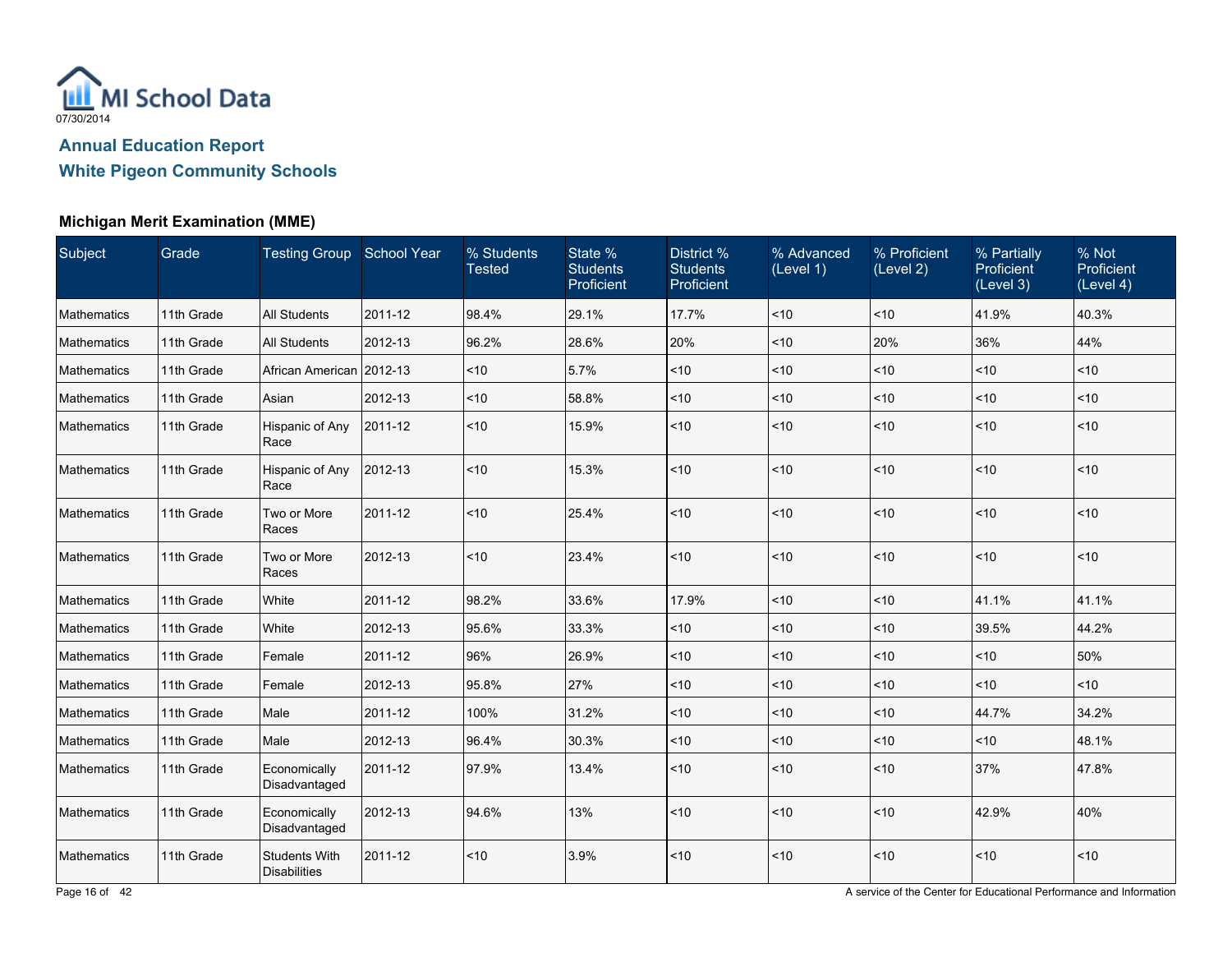

### **Michigan Merit Examination (MME)**

| Subject     | Grade      | Testing Group School Year                   |         | % Students<br><b>Tested</b> | State %<br><b>Students</b><br>Proficient | District %<br><b>Students</b><br>Proficient | % Advanced<br>(Level 1) | % Proficient<br>(Level 2) | % Partially<br>Proficient<br>(Level 3) | % Not<br>Proficient<br>(Level 4) |
|-------------|------------|---------------------------------------------|---------|-----------------------------|------------------------------------------|---------------------------------------------|-------------------------|---------------------------|----------------------------------------|----------------------------------|
| Mathematics | 11th Grade | <b>Students With</b><br><b>Disabilities</b> | 2012-13 | ~10                         | 3.7%                                     | ~10                                         | < 10                    | < 10                      | ~10                                    | $ $ < 10                         |
| Reading     | 11th Grade | All Students                                | 2011-12 | 100%                        | 55.9%                                    | 44.4%                                       | <10                     | 39.7%                     | 31.7%                                  | 23.8%                            |
| Reading     | 11th Grade | <b>All Students</b>                         | 2012-13 | 96.2%                       | 53.5%                                    | 34%                                         | < 10                    | 28%                       | 30%                                    | 36%                              |
| Reading     | 11th Grade | African American 2012-13                    |         | < 10                        | 28.9%                                    | ~10                                         | ~10                     | ~10                       | < 10                                   | < 10                             |
| Reading     | 11th Grade | Asian                                       | 2012-13 | ~10                         | 64.9%                                    | $<10$                                       | ~10                     | $<$ 10                    | ~10                                    | ~10                              |
| Reading     | 11th Grade | Hispanic of Any<br>Race                     | 2011-12 | $<10$                       | 41.6%                                    | ~10                                         | ~10                     | ~10                       | ~10                                    | ~10                              |
| Reading     | 11th Grade | Hispanic of Any<br>Race                     | 2012-13 | ~10                         | 39.9%                                    | $<10$                                       | <10                     | < 10                      | ~10                                    | ~10                              |
| Reading     | 11th Grade | Two or More<br>Races                        | 2011-12 | ~10                         | 55.1%                                    | ~10                                         | < 10                    | < 10                      | ~10                                    | ~10                              |
| Reading     | 11th Grade | Two or More<br>Races                        | 2012-13 | ~10                         | 52.8%                                    | ~10                                         | <10                     | ~10                       | ~10                                    | ~10                              |
| Reading     | 11th Grade | White                                       | 2011-12 | 100%                        | 62.4%                                    | 43.9%                                       | < 10                    | 38.6%                     | 33.3%                                  | 22.8%                            |
| Reading     | 11th Grade | White                                       | 2012-13 | 95.6%                       | 59.1%                                    | 32.6%                                       | <10                     | 25.6%                     | 32.6%                                  | 34.9%                            |
| Reading     | 11th Grade | Female                                      | 2011-12 | 100%                        | 60.4%                                    | 48%                                         | <10                     | 44%                       | ~10                                    | ~10                              |
| Reading     | 11th Grade | Female                                      | 2012-13 | 95.8%                       | 56%                                      | < 10                                        | <10                     | < 10                      | ~10                                    | ~10                              |
| Reading     | 11th Grade | Male                                        | 2011-12 | 100%                        | 51.4%                                    | 42.1%                                       | ~10                     | 36.8%                     | 31.6%                                  | 26.3%                            |
| Reading     | 11th Grade | Male                                        | 2012-13 | 96.4%                       | 51%                                      | ~10                                         | ~10                     | ~10                       | ~10                                    | 44.4%                            |
| Reading     | 11th Grade | Economically<br>Disadvantaged               | 2011-12 | 100%                        | 39.9%                                    | 40.4%                                       | ~10                     | 38.3%                     | 34%                                    | 25.5%                            |
| Reading     | 11th Grade | Economically<br>Disadvantaged               | 2012-13 | 94.6%                       | 37.9%                                    | 34.3%                                       | ~10                     | 31.4%                     | 37.1%                                  | 28.6%                            |

Page 17 of 42 A service of the Center for Educational Performance and Information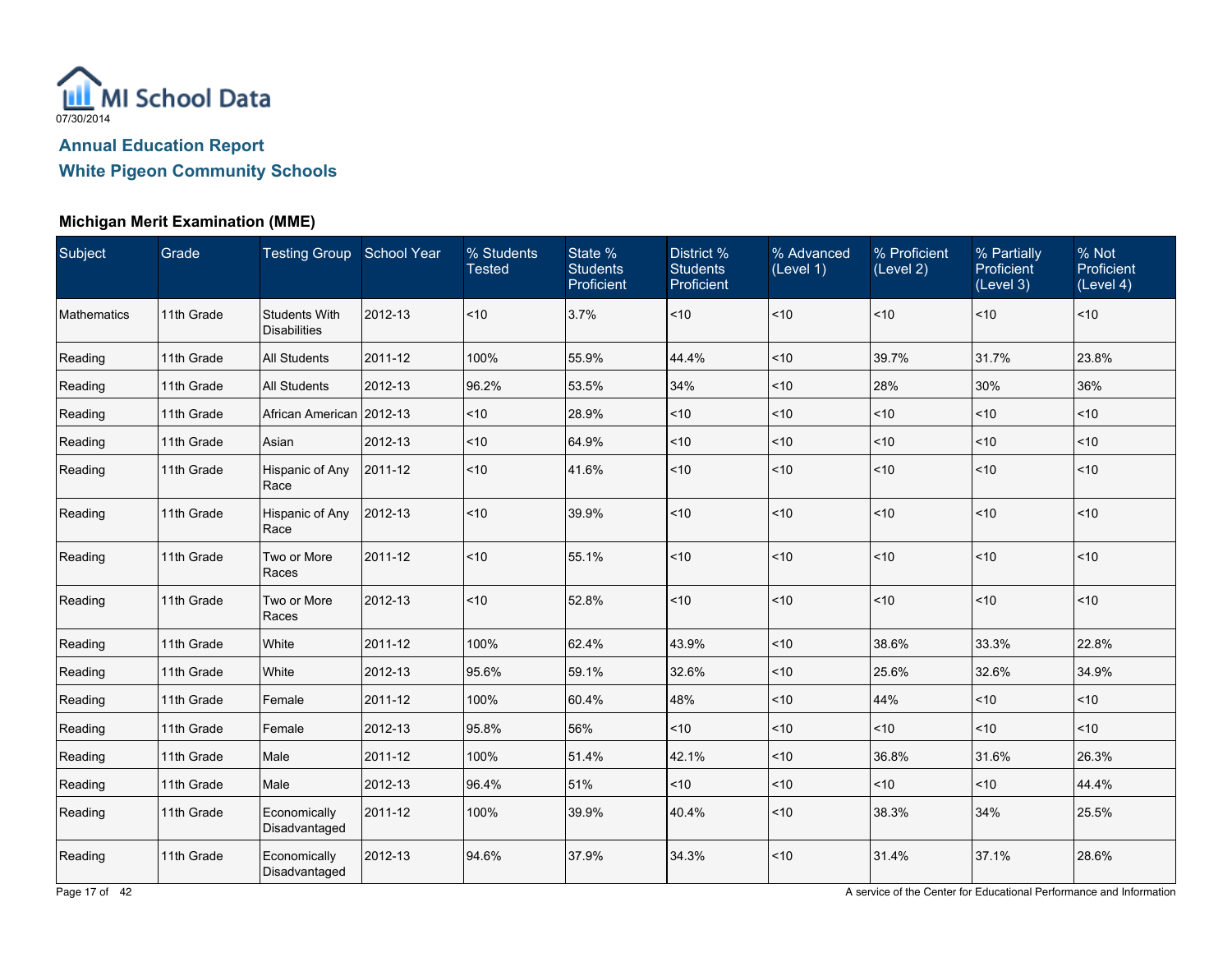

#### **Michigan Merit Examination (MME)**

| Subject | Grade      | <b>Testing Group</b> School Year            |         | % Students<br><b>Tested</b> | State %<br><b>Students</b><br>Proficient | District <sup>%</sup><br><b>Students</b><br>Proficient | % Advanced<br>(Level 1) | % Proficient<br>(Level 2) | % Partially<br>Proficient<br>(Level 3) | % Not<br>Proficient<br>(Level 4) |
|---------|------------|---------------------------------------------|---------|-----------------------------|------------------------------------------|--------------------------------------------------------|-------------------------|---------------------------|----------------------------------------|----------------------------------|
| Reading | 11th Grade | <b>Students With</b><br><b>Disabilities</b> | 2011-12 | < 10                        | 19.4%                                    | ~10                                                    | $ $ < 10                | < 10                      | ~10                                    | $ $ < 10                         |
| Reading | 11th Grade | <b>Students With</b><br><b>Disabilities</b> | 2012-13 | < 10                        | 19%                                      | ~10                                                    | $ $ < 10                | < 10                      | ~10                                    | < 10                             |
| Science | 11th Grade | <b>All Students</b>                         | 2011-12 | 98.4%                       | 25.8%                                    | ~10                                                    | $ $ < 10                | < 10                      | 25.8%                                  | 59.7%                            |
| Science | 11th Grade | <b>All Students</b>                         | 2012-13 | 98.1%                       | 25.7%                                    | ~10                                                    | $ $ < 10                | < 10                      | 25.5%                                  | 64.7%                            |
| Science | 11th Grade | African American 2012-13                    |         | < 10                        | 3.9%                                     | ~10                                                    | $10$                    | $<$ 10                    | ~10                                    | < 10                             |
| Science | 11th Grade | Asian                                       | 2012-13 | ~10                         | 44.7%                                    | $<10$                                                  | $ $ < 10                | < 10                      | ~10                                    | $ $ < 10                         |
| Science | 11th Grade | Hispanic of Any<br>Race                     | 2011-12 | < 10                        | 12.8%                                    | $<10$                                                  | $ $ < 10                | < 10                      | ~10                                    | < 10                             |
| Science | 11th Grade | Hispanic of Any<br>Race                     | 2012-13 | < 10                        | 12.2%                                    | ~10                                                    | $ $ < 10                | < 10                      | ~10                                    | $ $ < 10                         |
| Science | 11th Grade | Two or More<br>Races                        | 2011-12 | < 10                        | 23.3%                                    | ~10                                                    | $ $ < 10                | < 10                      | ~10                                    | $ $ < 10                         |
| Science | 11th Grade | Two or More<br>Races                        | 2012-13 | ~10                         | 21.1%                                    | ~10                                                    | $ $ < 10                | ~10                       | ~10                                    | $ $ < 10                         |
| Science | 11th Grade | White                                       | 2011-12 | 98.2%                       | 30.4%                                    | ~10                                                    | $ $ < 10                | < 10                      | 23.2%                                  | 60.7%                            |
| Science | 11th Grade | White                                       | 2012-13 | 97.8%                       | 30.4%                                    | ~10                                                    | ~10                     | ~10                       | 22.7%                                  | 65.9%                            |
| Science | 11th Grade | Female                                      | 2011-12 | 96%                         | 22.8%                                    | ~10                                                    | $ $ < 10                | ~10                       | ~10                                    | 66.7%                            |
| Science | 11th Grade | Female                                      | 2012-13 | 95.8%                       | 22.5%                                    | ~10                                                    | $ $ < 10                | < 10                      | ~10                                    | 65.2%                            |
| Science | 11th Grade | Male                                        | 2011-12 | 100%                        | 28.7%                                    | ~10                                                    | $<$ 10                  | $<$ 10                    | ~10                                    | 55.3%                            |
| Science | 11th Grade | Male                                        | 2012-13 | 100%                        | 28.9%                                    | $<10$                                                  | $ $ < 10                | ~10                       | ~10                                    | 64.3%                            |
| Science | 11th Grade | Economically<br>Disadvantaged               | 2011-12 | 97.9%                       | 12%                                      | ~10                                                    | $ $ < 10                | ~10                       | 28.3%                                  | 65.2%                            |

Page 18 of 42 A service of the Center for Educational Performance and Information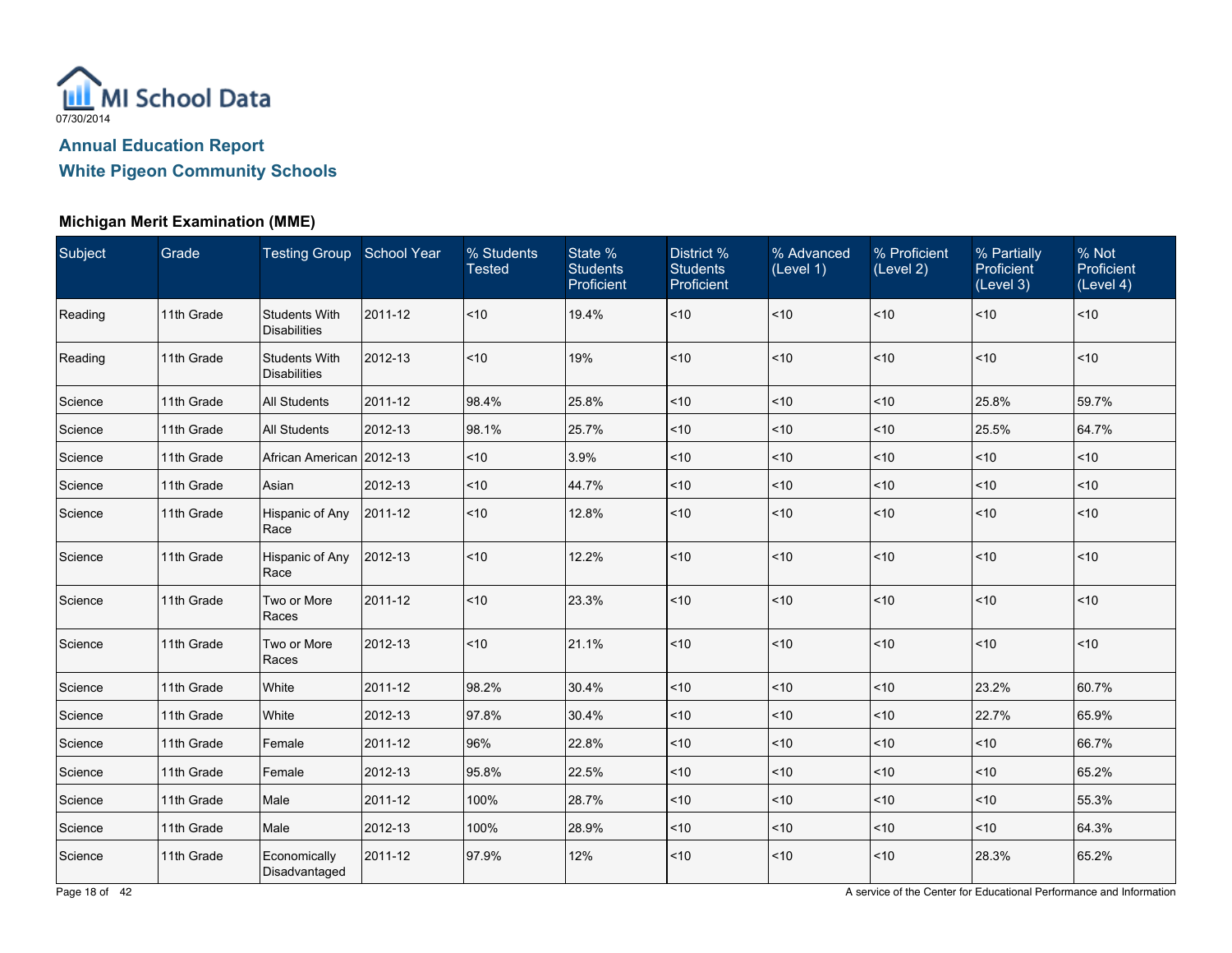

### **Michigan Merit Examination (MME)**

| Subject | Grade       | <b>Testing Group</b>            | School Year   | % Students<br>Tested | State %<br><b>Students</b><br><b>Proficient</b> | District %<br><b>Students</b><br>Proficient | % Advanced<br>(Level 1)      | % Proficient<br>(Level 2) | % Partially<br><b>Proficient</b><br>(Level 3) | % Not<br>Proficient<br>(Level 4) |
|---------|-------------|---------------------------------|---------------|----------------------|-------------------------------------------------|---------------------------------------------|------------------------------|---------------------------|-----------------------------------------------|----------------------------------|
| Science | 11th Grade  | Economically<br>Disadvantaged   | $ 2012 - 13 $ | 97.3%                | 11.5%                                           | l<10                                        | $\overline{\phantom{1}}$ <10 | < 10                      | 33.3%                                         | 161.1%                           |
| Science | 111th Grade | Students With<br>Disabilities   | 2011-12       | <10                  | 15.5%                                           | l<10                                        | $\leq 10$                    | l<10                      | $\leq 10$                                     | $ $ < 10                         |
| Science | 111th Grade | Students With<br>l Disabilities | $ 2012 - 13$  | l<10                 | 15.1%                                           | l<10                                        | $\overline{\phantom{1}}$ <10 | l<10                      | $\leq 10$                                     | $ $ < 10                         |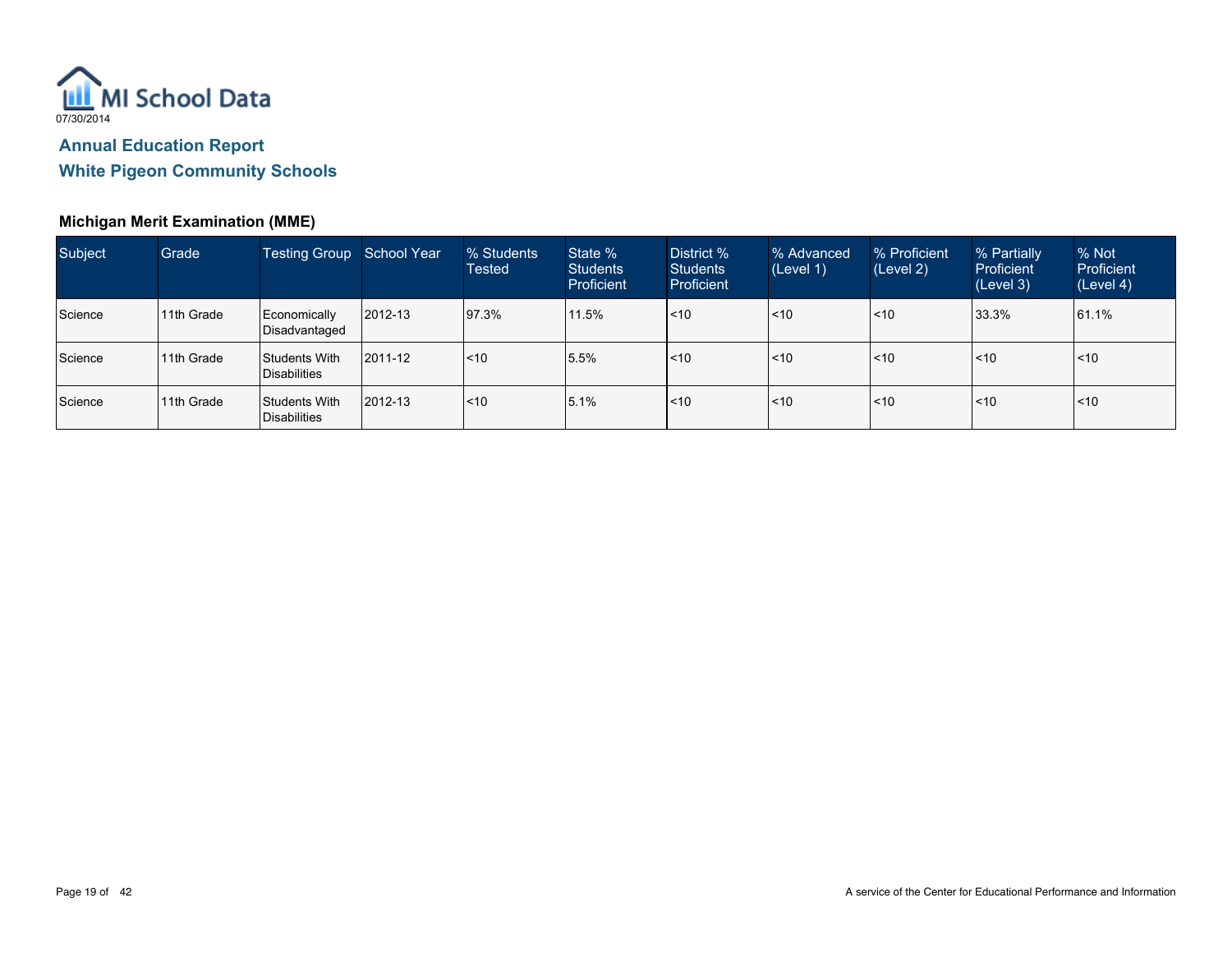

### **Michigan Educational Assessment Program Access (MEAP - Access)**

| Subject     | Grade     | <b>Testing Group</b>          | <b>School Year</b> | % Students<br><b>Tested</b> | State %<br><b>Students</b><br>Proficient | District %<br><b>Students</b><br>Proficient | % Exceeded | % Met | % Progressing |
|-------------|-----------|-------------------------------|--------------------|-----------------------------|------------------------------------------|---------------------------------------------|------------|-------|---------------|
| Mathematics | 3rd Grade | <b>All Students</b>           | 2011-12            | 100%                        | 56.4%                                    | 75%                                         | < 10       | 75%   | < 10          |
| Mathematics | 3rd Grade | Hispanic of Any<br>Race       | 2011-12            | $<10$                       | 51%                                      | $<10$                                       | < 10       | ~10   | < 10          |
| Mathematics | 3rd Grade | White                         | 2011-12            | 100%                        | 65.2%                                    | ~10                                         | ~10        | ~10   | < 10          |
| Mathematics | 3rd Grade | Female                        | 2011-12            | 100%                        | 51.9%                                    | 100%                                        | < 10       | 100%  | ~10           |
| Mathematics | 3rd Grade | Male                          | 2011-12            | < 10                        | 62.6%                                    | ~10                                         | < 10       | ~10   | ~10           |
| Mathematics | 3rd Grade | Economically<br>Disadvantaged | 2011-12            | 100%                        | 57.7%                                    | 75%                                         | < 10       | 75%   | ~10           |
| Mathematics | 4th Grade | All Students                  | 2012-13            | 10                          | 57.5%                                    | ~10                                         | ~10        | 10    | ~10           |
| Mathematics | 4th Grade | White                         | 2012-13            | ~10                         | 63.6%                                    | ~10                                         | < 10       | ~10   | ~10           |
| Mathematics | 4th Grade | Female                        | 2012-13            | ~10                         | 56.8%                                    | $<10$                                       | ~10        | $<10$ | < 10          |
| Mathematics | 4th Grade | Male                          | 2012-13            | ~10                         | 57.9%                                    | $<10$                                       | ~10        | ~10   | ~10           |
| Mathematics | 4th Grade | Economically<br>Disadvantaged | 2012-13            | ~10                         | 55.5%                                    | $<10$                                       | < 10       | ~10   | < 10          |
| Mathematics | 5th Grade | <b>All Students</b>           | 2011-12            | ~10                         | 59.9%                                    | ~10                                         | ~10        | $<10$ | ~10           |
| Mathematics | 5th Grade | <b>All Students</b>           | 2012-13            | $<10$                       | 58.5%                                    | $<10$                                       | ~10        | 10    | ~10           |
| Mathematics | 5th Grade | White                         | 2011-12            | ~10                         | 67.5%                                    | $<10$                                       | < 10       | ~10   | ~10           |
| Mathematics | 5th Grade | White                         | 2012-13            | ~10                         | 64%                                      | ~10                                         | ~10        | ~10   | ~10           |
| Mathematics | 5th Grade | Male                          | 2011-12            | ~10                         | 64%                                      | $<10$                                       | ~10        | ~10   | ~10           |
| Mathematics | 5th Grade | Male                          | 2012-13            | ~10                         | 60.4%                                    | ~10                                         | < 10       | < 10  | ~10           |
| Mathematics | 5th Grade | Economically<br>Disadvantaged | 2011-12            | ~10                         | 59.3%                                    | $<10$                                       | ~10        | ~10   | ~10           |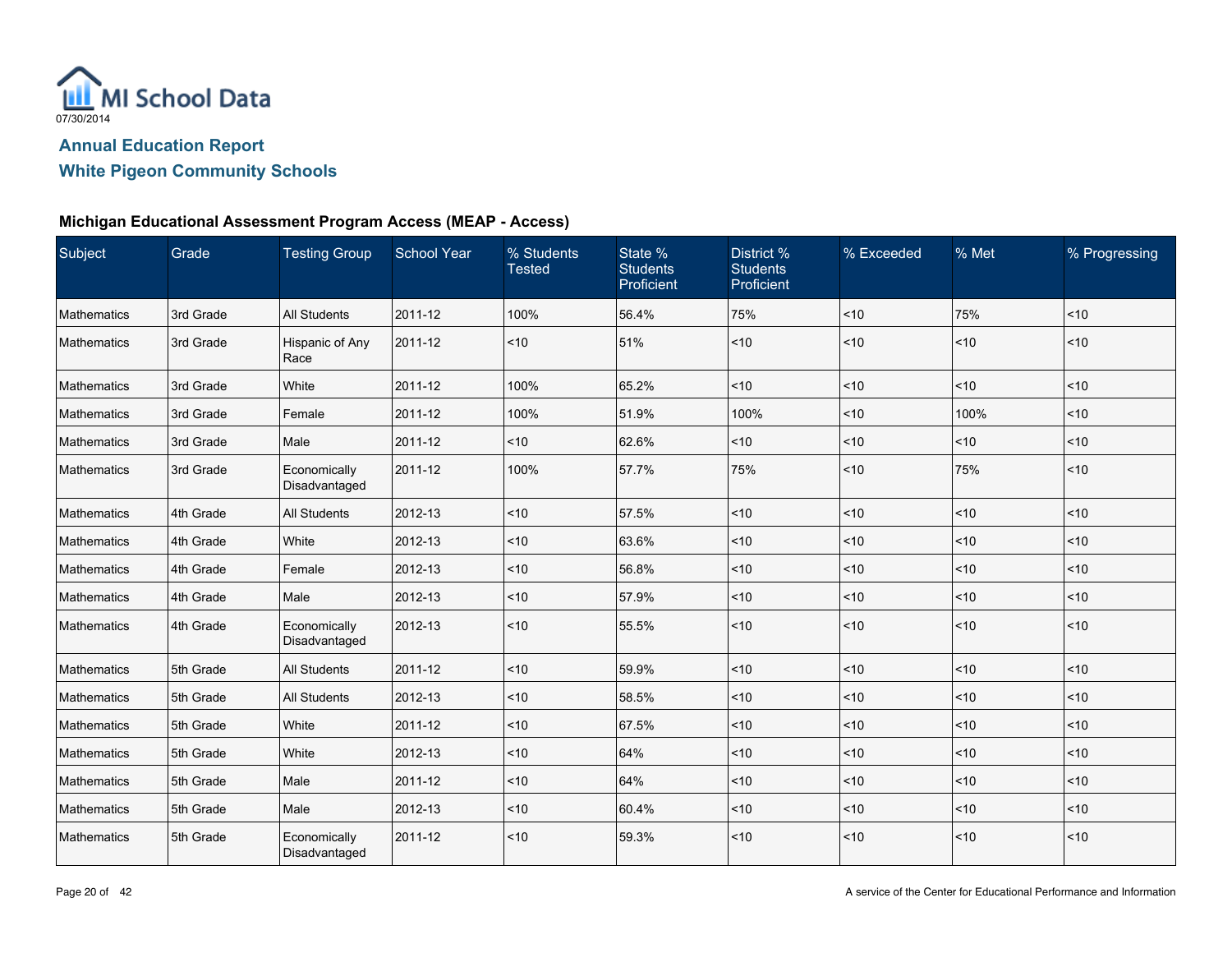

### **Michigan Educational Assessment Program Access (MEAP - Access)**

| Subject     | Grade     | <b>Testing Group</b>          | <b>School Year</b> | % Students<br><b>Tested</b> | State %<br><b>Students</b><br>Proficient | District %<br><b>Students</b><br>Proficient | % Exceeded | % Met    | % Progressing |
|-------------|-----------|-------------------------------|--------------------|-----------------------------|------------------------------------------|---------------------------------------------|------------|----------|---------------|
| Mathematics | 5th Grade | Economically<br>Disadvantaged | 2012-13            | ~10                         | 55.7%                                    | ~10                                         | < 10       | ~10      | ~10           |
| Mathematics | 6th Grade | All Students                  | 2012-13            | ~10                         | 57.9%                                    | $<10$                                       | ~10        | ~10      | 10            |
| Mathematics | 6th Grade | White                         | 2012-13            | ~10                         | 62.4%                                    | ~10                                         | < 10       | ~10      | < 10          |
| Mathematics | 6th Grade | Male                          | 2012-13            | < 10                        | 58.1%                                    | ~10                                         | < 10       | ~10      | ~10           |
| Mathematics | 6th Grade | Economically<br>Disadvantaged | 2012-13            | $<10$                       | 55.3%                                    | $<10$                                       | < 10       | $<10$    | ~10           |
| Reading     | 3rd Grade | All Students                  | 2011-12            | 100%                        | 42.1%                                    | ~10                                         | < 10       | < 10     | 100%          |
| Reading     | 3rd Grade | Hispanic of Any<br>Race       | 2011-12            | < 10                        | 33.6%                                    | $<10$                                       | < 10       | ~10      | ~10           |
| Reading     | 3rd Grade | White                         | 2011-12            | 100%                        | 42.3%                                    | $<10$                                       | ~10        | $<10$    | 100%          |
| Reading     | 3rd Grade | Female                        | 2011-12            | 100%                        | 43.8%                                    | ~10                                         | < 10       | ~10      | 100%          |
| Reading     | 3rd Grade | Male                          | 2011-12            | < 10                        | 40.8%                                    | $<10$                                       | < 10       | ~10      | ~10           |
| Reading     | 3rd Grade | Economically<br>Disadvantaged | 2011-12            | 100%                        | 39.1%                                    | ~10                                         | ~10        | $<10$    | 100%          |
| Reading     | 4th Grade | <b>All Students</b>           | 2012-13            | 100%                        | 46.3%                                    | ~10                                         | ~10        | ~10      | 75%           |
| Reading     | 4th Grade | White                         | 2012-13            | 100%                        | 51.4%                                    | ~10                                         | < 10       | < 10     | 75%           |
| Reading     | 4th Grade | Female                        | 2012-13            | < 10                        | 50.8%                                    | $<10$                                       | < 10       | < 10     | ~10           |
| Reading     | 4th Grade | Male                          | 2012-13            | ~10                         | 44%                                      | $<10$                                       | ~10        | $<10$    | ~10           |
| Reading     | 4th Grade | Economically<br>Disadvantaged | 2012-13            | 100%                        | 43.3%                                    | ~10                                         | ~10        | $<10$    | 75%           |
| Reading     | 5th Grade | All Students                  | 2011-12            | ~10                         | 55%                                      | $ $ < 10                                    | < 10       | $ $ < 10 | $<10$         |
| Reading     | 5th Grade | All Students                  | 2012-13            | ~10                         | 59.8%                                    | $<10$                                       | ~10        | $<10$    | $<10$         |

Page 21 of 42 **A service of the Center for Educational Performance and Information**<br>A service of the Center for Educational Performance and Information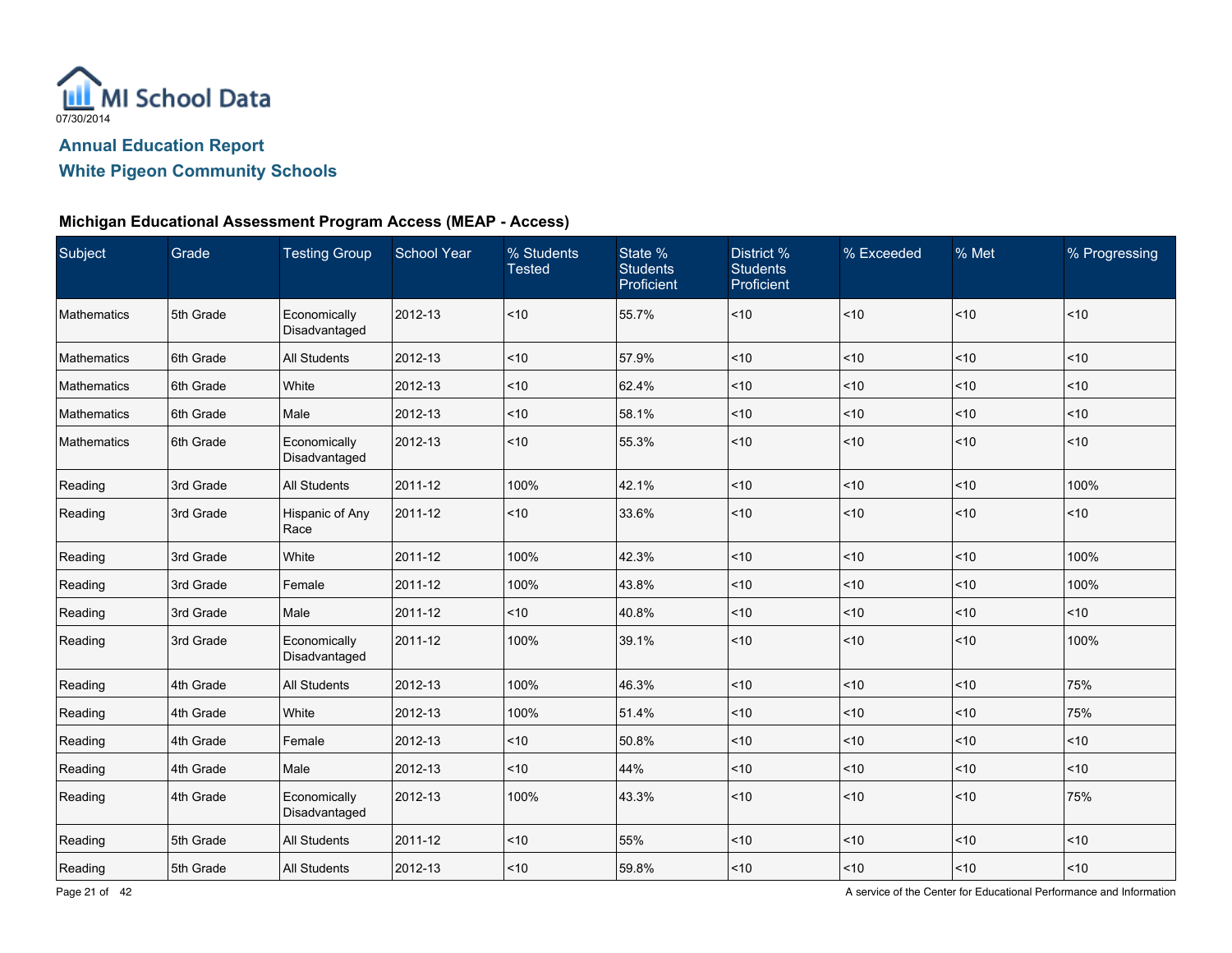

### **Michigan Educational Assessment Program Access (MEAP - Access)**

| Subject | Grade     | <b>Testing Group</b>          | <b>School Year</b> | % Students<br><b>Tested</b> | State %<br><b>Students</b><br><b>Proficient</b> | District %<br><b>Students</b><br>Proficient | % Exceeded | % Met | % Progressing |
|---------|-----------|-------------------------------|--------------------|-----------------------------|-------------------------------------------------|---------------------------------------------|------------|-------|---------------|
| Reading | 5th Grade | White                         | 2011-12            | $ $ < 10                    | 61.1%                                           | $ $ < 10                                    | < 10       | < 10  | $ $ < 10      |
| Reading | 5th Grade | White                         | 2012-13            | < 10                        | 63.4%                                           | $<$ 10                                      | ~10        | ~10   | < 10          |
| Reading | 5th Grade | Male                          | 2011-12            | $ $ < 10                    | 56.8%                                           | $<$ 10                                      | $<$ 10     | ~10   | $ $ < 10      |
| Reading | 5th Grade | Male                          | 2012-13            | $ $ < 10                    | 57.4%                                           | $<$ 10                                      | < 10       | ~10   | < 10          |
| Reading | 5th Grade | Economically<br>Disadvantaged | 2011-12            | < 10                        | 52.8%                                           | $ $ < 10                                    | $10$       | < 10  | < 10          |
| Reading | 5th Grade | Economically<br>Disadvantaged | 2012-13            | $ $ < 10                    | 58%                                             | $\leq 10$                                   | $\leq 10$  | < 10  | < 10          |
| Reading | 6th Grade | <b>All Students</b>           | 2012-13            | $<$ 10                      | 58.7%                                           | $<$ 10                                      | < 10       | ~10   | < 10          |
| Reading | 6th Grade | White                         | 2012-13            | $<$ 10                      | 62.3%                                           | $ $ < 10                                    | $<$ 10     | < 10  | $ $ < 10      |
| Reading | 6th Grade | Male                          | 2012-13            | $ $ < 10                    | 56.5%                                           | $ $ < 10                                    | < 10       | ~10   | ~10           |
| Reading | 6th Grade | Economically<br>Disadvantaged | 2012-13            | $<$ 10                      | 55.6%                                           | $ $ < 10                                    | $<$ 10     | ~10   | < 10          |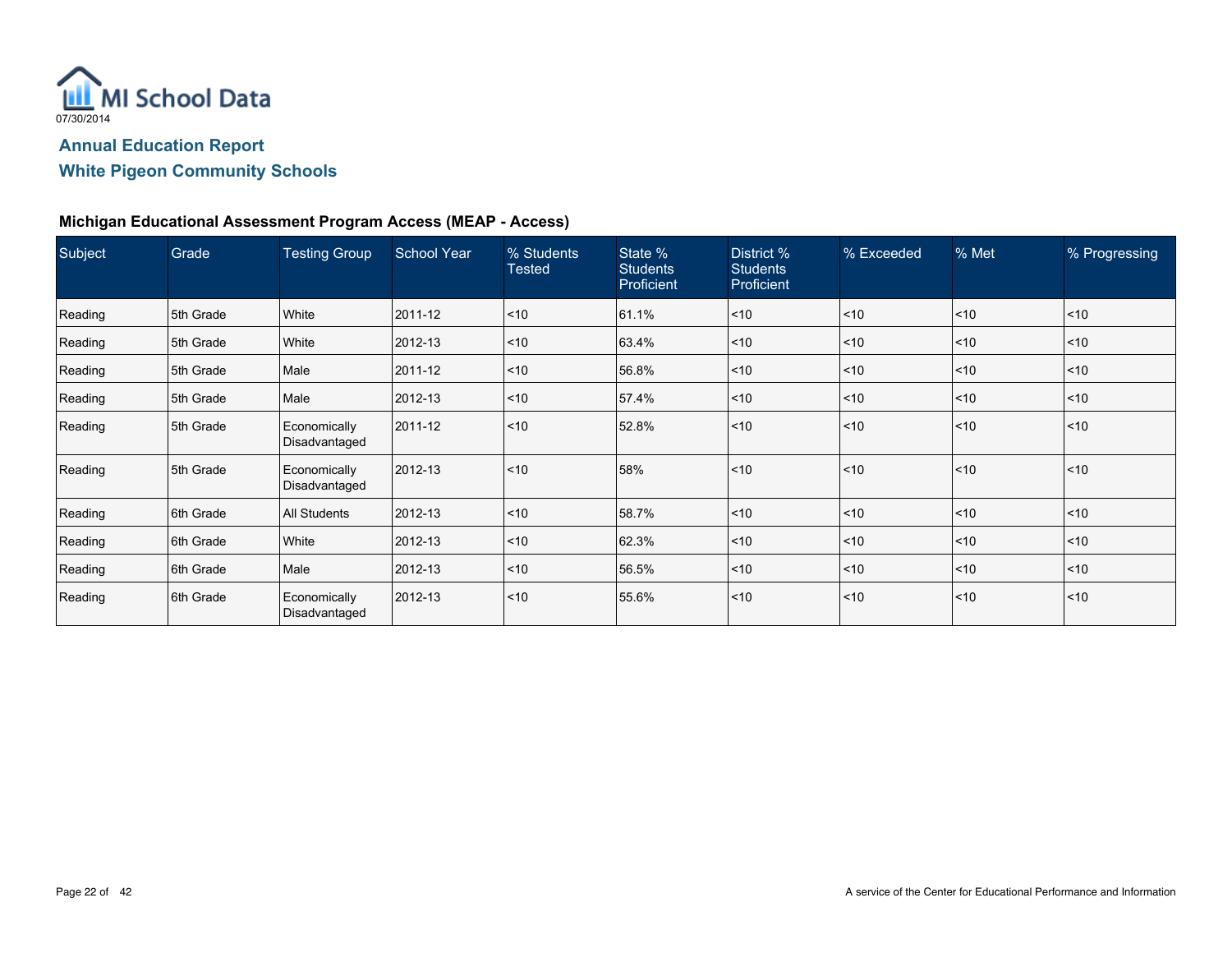

| Subject                  | Grade     | <b>Testing Group</b>          | <b>School Year</b> | % Students<br><b>Tested</b> | State %<br><b>Students</b><br>Proficient | District %<br><b>Students</b><br>Proficient | % Surpassed<br>(Level 1) | % Attained<br>(Level 2) | % Emerging<br>(Level 3)                                                     |
|--------------------------|-----------|-------------------------------|--------------------|-----------------------------|------------------------------------------|---------------------------------------------|--------------------------|-------------------------|-----------------------------------------------------------------------------|
| Mathematics              | 3rd Grade | All Students                  | 2012-13            | ~10                         | 77.5%                                    | ~10                                         | < 10                     | ~10                     | ~10                                                                         |
| Reading                  | 3rd Grade | All Students                  | 2012-13            | ~10                         | 81.7%                                    | ~10                                         | < 10                     | ~10                     | ~10                                                                         |
| <b>Mathematics</b>       | 3rd Grade | White                         | 2012-13            | ~10                         | 80.8%                                    | < 10                                        | < 10                     | ~10                     | ~10                                                                         |
| Reading                  | 3rd Grade | White                         | 2012-13            | ~10                         | 84.9%                                    | < 10                                        | $<$ 10                   | ~10                     | ~10                                                                         |
| Mathematics              | 3rd Grade | Female                        | 2012-13            | ~10                         | 77.1%                                    | < 10                                        | < 10                     | ~10                     | ~10                                                                         |
| Reading                  | 3rd Grade | Female                        | 2012-13            | ~10                         | 81.7%                                    | < 10                                        | $<$ 10                   | < 10                    | < 10                                                                        |
| Mathematics              | 3rd Grade | Economically<br>Disadvantaged | 2012-13            | $<10$                       | 78.5%                                    | < 10                                        | ~10                      | ~10                     | ~10                                                                         |
| Reading                  | 3rd Grade | Economically<br>Disadvantaged | 2012-13            | ~10                         | 81.2%                                    | < 10                                        | < 10                     | ~10                     | < 10                                                                        |
| Mathematics              | 4th Grade | All Students                  | 2011-12            | ~10                         | 81.9%                                    | ~10                                         | ~10                      | ~10                     | ~10                                                                         |
| Mathematics              | 4th Grade | <b>All Students</b>           | 2012-13            | ~10                         | 79.4%                                    | < 10                                        | ~10                      | ~10                     | ~10                                                                         |
| Reading                  | 4th Grade | <b>All Students</b>           | 2011-12            | ~10                         | 72.5%                                    | ~10                                         | < 10                     | ~10                     | ~10                                                                         |
| Reading                  | 4th Grade | <b>All Students</b>           | 2012-13            | $<10$                       | 75.1%                                    | ~10                                         | ~10                      | ~10                     | ~10                                                                         |
| <b>Mathematics</b>       | 4th Grade | White                         | 2011-12            | < 10                        | 84%                                      | < 10                                        | ~10                      | < 10                    | ~10                                                                         |
| Mathematics              | 4th Grade | White                         | 2012-13            | < 10                        | 80.6%                                    | ~10                                         | $<$ 10                   | < 10                    | ~10                                                                         |
| Reading                  | 4th Grade | White                         | 2011-12            | ~10                         | 75.8%                                    | < 10                                        | $<$ 10                   | ~10                     | ~10                                                                         |
| Reading                  | 4th Grade | White                         | 2012-13            | $<10$                       | 75.1%                                    | ~10                                         | ~10                      | ~10                     | ~10                                                                         |
| Mathematics              | 4th Grade | Female                        | 2012-13            | ~10                         | 75.3%                                    | $<10$                                       | ~10                      | ~10                     | ~10                                                                         |
| Reading                  | 4th Grade | Female                        | 2012-13            | ~10                         | 74%                                      | ~10                                         | < 10                     | ~10                     | ~10                                                                         |
| Mathematics              | 4th Grade | Male                          | 2011-12            | ~10                         | 82%                                      | < 10                                        | ~10                      | ~10                     | ~10                                                                         |
| Reading<br>Page 23 of 42 | 4th Grade | Male                          | 2011-12            | ~10                         | 72.2%                                    | $<10$                                       | < 10                     | ~10                     | < 10<br>A service of the Center for Educational Performance and Information |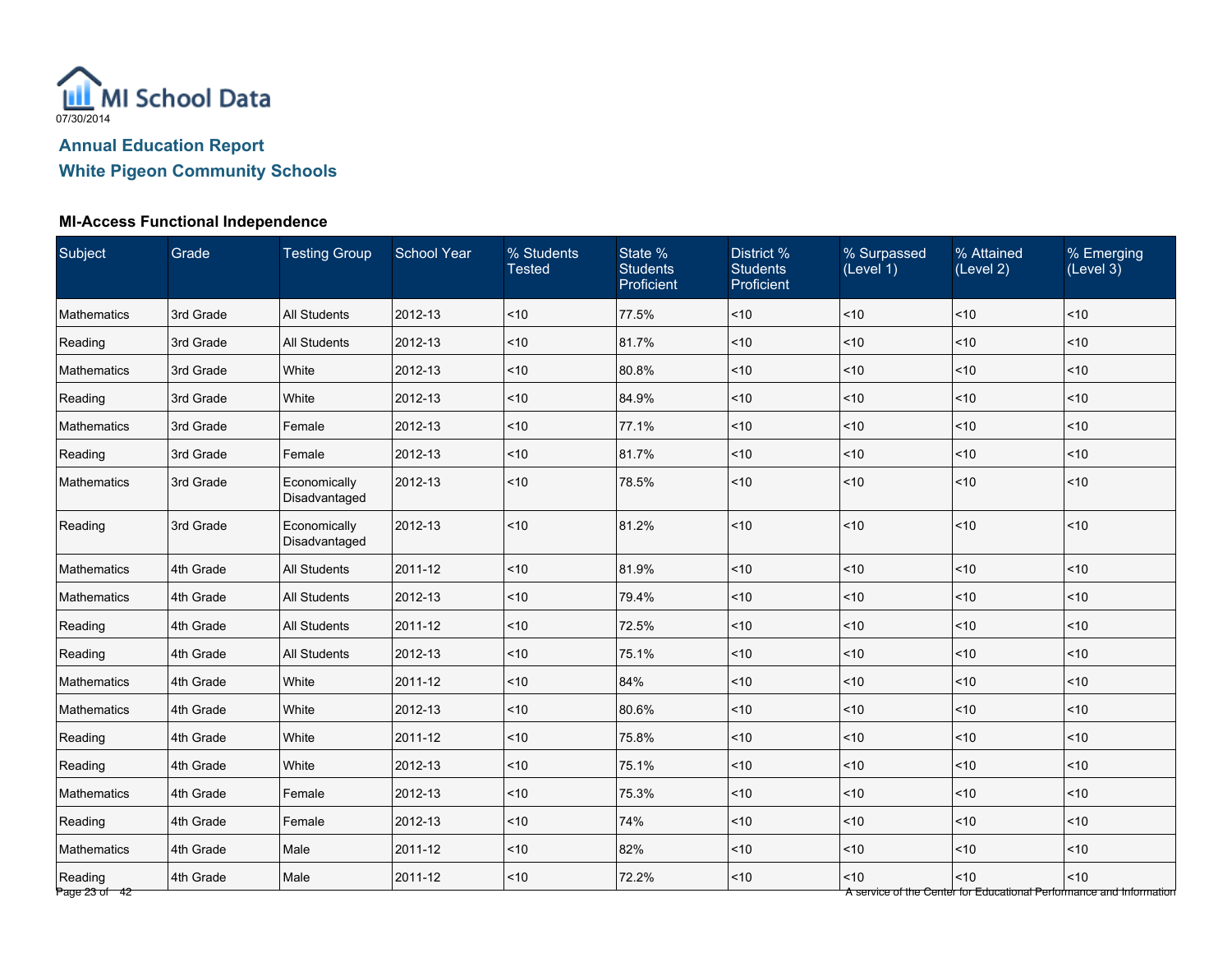

| Subject     | Grade     | <b>Testing Group</b>          | <b>School Year</b> | % Students<br><b>Tested</b> | State %<br><b>Students</b><br>Proficient | District %<br><b>Students</b><br>Proficient | % Surpassed<br>(Level 1) | % Attained<br>(Level 2) | % Emerging<br>(Level 3) |
|-------------|-----------|-------------------------------|--------------------|-----------------------------|------------------------------------------|---------------------------------------------|--------------------------|-------------------------|-------------------------|
| Mathematics | 4th Grade | Economically<br>Disadvantaged | 2011-12            | < 10                        | 83.5%                                    | ~10                                         | < 10                     | $<10$                   | ~10                     |
| Mathematics | 4th Grade | Economically<br>Disadvantaged | 2012-13            | $\vert$ < 10                | 79.7%                                    | ~10                                         | < 10                     | $<10$                   | $<10$                   |
| Reading     | 4th Grade | Economically<br>Disadvantaged | 2011-12            | < 10                        | 72.4%                                    | ~10                                         | < 10                     | < 10                    | ~10                     |
| Reading     | 4th Grade | Economically<br>Disadvantaged | 2012-13            | ~10                         | 74.8%                                    | ~10                                         | ~10                      | ~10                     | ~10                     |
| Mathematics | 5th Grade | All Students                  | 2012-13            | $<10$                       | 68.4%                                    | ~10                                         | ~10                      | < 10                    | ~10                     |
| Reading     | 5th Grade | All Students                  | 2012-13            | ~10                         | 79.7%                                    | ~10                                         | < 10                     | < 10                    | ~10                     |
| Science     | 5th Grade | <b>All Students</b>           | 2012-13            | $<10$                       | 50.5%                                    | $<10$                                       | < 10                     | $<10$                   | $<10$                   |
| Mathematics | 5th Grade | Hispanic of Any<br>Race       | 2012-13            | < 10                        | 69.2%                                    | ~10                                         | < 10                     | < 10                    | $10$                    |
| Reading     | 5th Grade | Hispanic of Any<br>Race       | 2012-13            | $<10$                       | 80%                                      | ~10                                         | < 10                     | < 10                    | $<10$                   |
| Science     | 5th Grade | Hispanic of Any<br>Race       | 2012-13            | ~10                         | 45.9%                                    | $ $ < 10                                    | < 10                     | < 10                    | ~10                     |
| Mathematics | 5th Grade | Male                          | 2012-13            | ~10                         | 70.2%                                    | ~10                                         | < 10                     | ~10                     | ~10                     |
| Reading     | 5th Grade | Male                          | 2012-13            | $ $ < 10                    | 79.1%                                    | < 10                                        | < 10                     | $ $ < 10                | ~10                     |
| Science     | 5th Grade | Male                          | 2012-13            | < 10                        | 53.6%                                    | $<10$                                       | < 10                     | $ $ < 10                | ~10                     |
| Mathematics | 5th Grade | Economically<br>Disadvantaged | 2012-13            | ~10                         | 69.2%                                    | < 10                                        | < 10                     | ~10                     | < 10                    |
| Reading     | 5th Grade | Economically<br>Disadvantaged | 2012-13            | ~10                         | 78.9%                                    | ~10                                         | < 10                     | ~10                     | $<10$                   |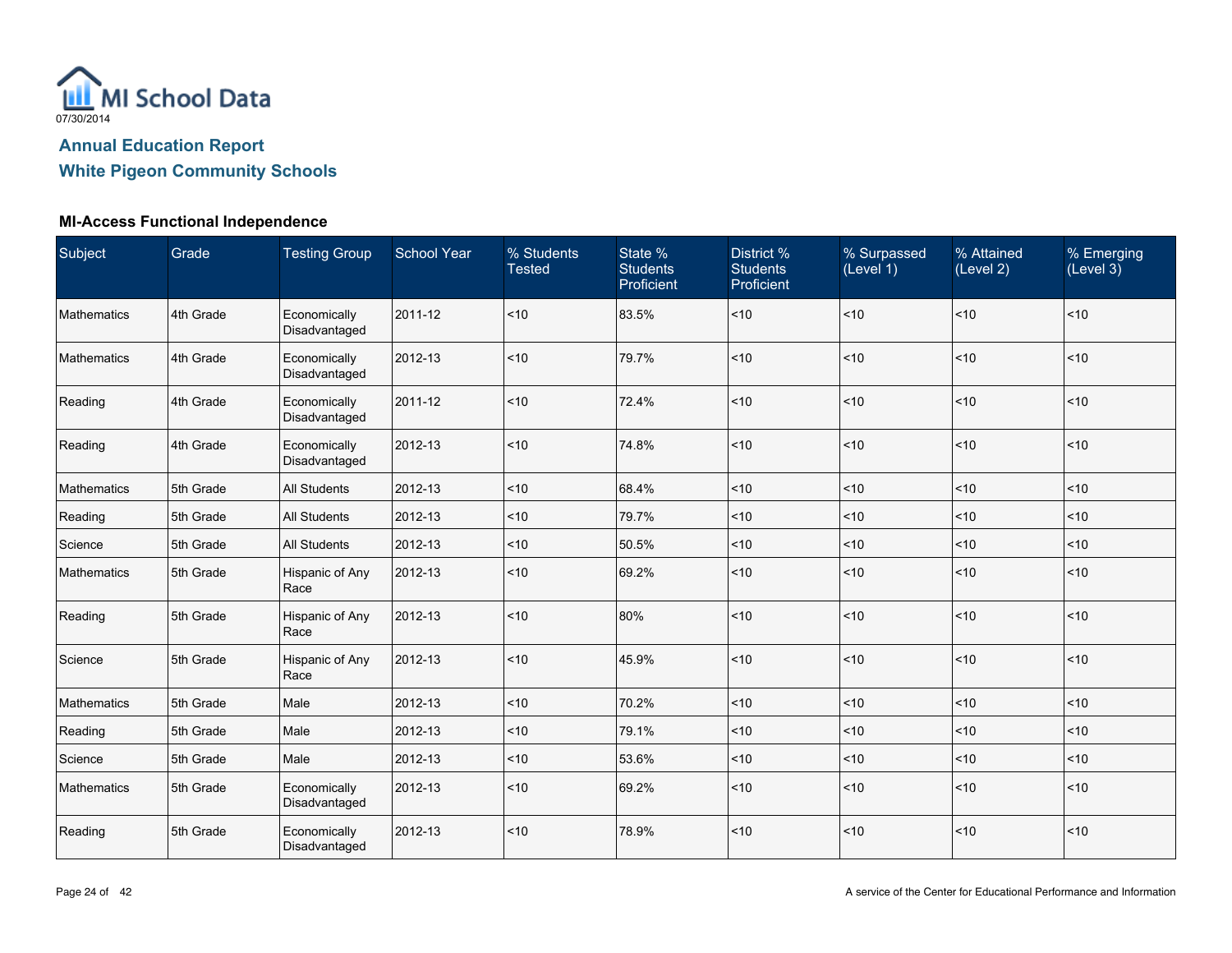

| Subject     | Grade     | <b>Testing Group</b>          | <b>School Year</b> | % Students<br><b>Tested</b> | State %<br><b>Students</b><br>Proficient | District %<br><b>Students</b><br>Proficient | % Surpassed<br>(Level 1) | % Attained<br>(Level 2) | % Emerging<br>(Level 3) |
|-------------|-----------|-------------------------------|--------------------|-----------------------------|------------------------------------------|---------------------------------------------|--------------------------|-------------------------|-------------------------|
| Science     | 5th Grade | Economically<br>Disadvantaged | 2012-13            | ~10                         | 51.1%                                    | ~10                                         | < 10                     | ~10                     | ~10                     |
| Mathematics | 6th Grade | All Students                  | 2011-12            | ~10                         | 74.2%                                    | ~10                                         | ~10                      | ~10                     | ~10                     |
| Reading     | 6th Grade | <b>All Students</b>           | 2011-12            | ~10                         | 84.9%                                    | ~10                                         | < 10                     | < 10                    | ~10                     |
| Mathematics | 6th Grade | White                         | 2011-12            | ~10                         | 76.8%                                    | ~10                                         | < 10                     | < 10                    | ~10                     |
| Reading     | 6th Grade | White                         | 2011-12            | ~10                         | 86.3%                                    | ~10                                         | < 10                     | $<10$                   | ~10                     |
| Mathematics | 6th Grade | Male                          | 2011-12            | ~10                         | 75.8%                                    | ~10                                         | < 10                     | ~10                     | ~10                     |
| Reading     | 6th Grade | Male                          | 2011-12            | < 10                        | 85%                                      | ~10                                         | < 10                     | ~10                     | < 10                    |
| Mathematics | 6th Grade | Economically<br>Disadvantaged | 2011-12            | < 10                        | 74.4%                                    | ~10                                         | < 10                     | < 10                    | < 10                    |
| Reading     | 6th Grade | Economically<br>Disadvantaged | 2011-12            | ~10                         | 84.9%                                    | ~10                                         | ~10                      | ~10                     | ~10                     |
| Mathematics | 7th Grade | <b>All Students</b>           | 2011-12            | $<10$                       | 71.6%                                    | ~10                                         | < 10                     | $<10$                   | ~10                     |
| Mathematics | 7th Grade | <b>All Students</b>           | 2012-13            | < 10                        | 63.1%                                    | ~10                                         | < 10                     | $ $ < 10                | < 10                    |
| Reading     | 7th Grade | <b>All Students</b>           | 2011-12            | < 10                        | 90.1%                                    | $<10$                                       | < 10                     | < 10                    | < 10                    |
| Reading     | 7th Grade | All Students                  | 2012-13            | ~10                         | 89.2%                                    | $<10$                                       | < 10                     | $<10$                   | $<10$                   |
| Mathematics | 7th Grade | White                         | 2011-12            | ~10                         | 76.7%                                    | ~10                                         | < 10                     | ~10                     | < 10                    |
| Mathematics | 7th Grade | White                         | 2012-13            | < 10                        | 67.5%                                    | ~10                                         | < 10                     | $ $ < 10                | < 10                    |
| Reading     | 7th Grade | White                         | 2011-12            | $<10$                       | 90.8%                                    | $ $ < 10                                    | ~10                      | $<10$                   | < 10                    |
| Reading     | 7th Grade | White                         | 2012-13            | ~10                         | 90.5%                                    | $<10$                                       | < 10                     | ~10                     | < 10                    |
| Mathematics | 7th Grade | Male                          | 2011-12            | < 10                        | 72%                                      | ~10                                         | ~10                      | < 10                    | < 10                    |
| Mathematics | 7th Grade | Male                          | 2012-13            | $<10$                       | 66.8%                                    | ~10                                         | < 10                     | < 10                    | ~10                     |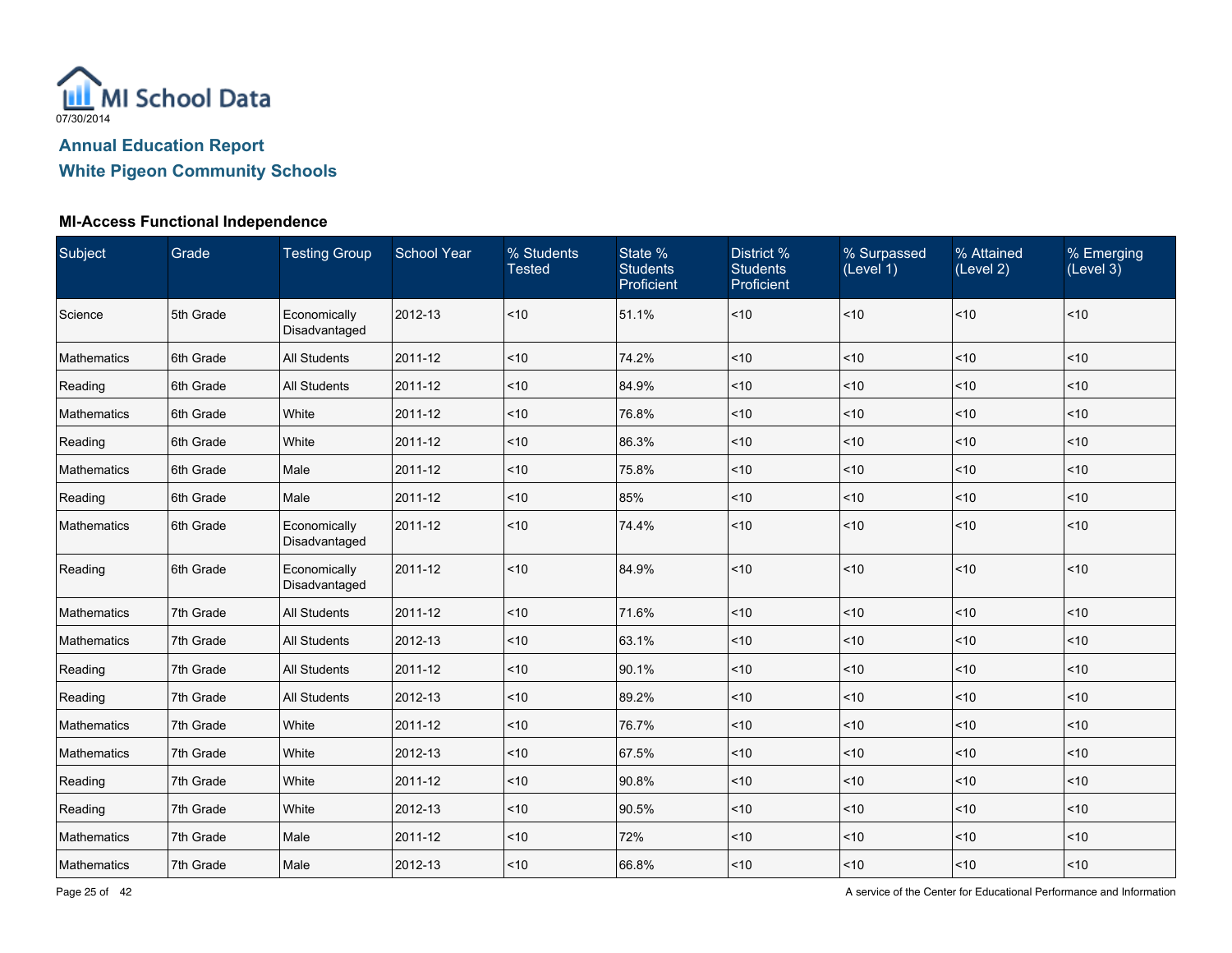

| Subject                  | Grade     | <b>Testing Group</b>          | <b>School Year</b> | % Students<br><b>Tested</b> | State %<br><b>Students</b><br>Proficient | District %<br><b>Students</b><br>Proficient | % Surpassed<br>(Level 1) | % Attained<br>(Level 2) | % Emerging<br>(Level 3)                                                                |
|--------------------------|-----------|-------------------------------|--------------------|-----------------------------|------------------------------------------|---------------------------------------------|--------------------------|-------------------------|----------------------------------------------------------------------------------------|
| Reading                  | 7th Grade | Male                          | 2011-12            | ~10                         | 89.7%                                    | ~10                                         | ~10                      | ~10                     | ~10                                                                                    |
| Reading                  | 7th Grade | Male                          | 2012-13            | $<10$                       | 89.3%                                    | ~10                                         | ~10                      | 10                      | ~10                                                                                    |
| Mathematics              | 7th Grade | Economically<br>Disadvantaged | 2011-12            | $<10$                       | 73.5%                                    | ~10                                         | ~10                      | 10                      | ~10                                                                                    |
| Mathematics              | 7th Grade | Economically<br>Disadvantaged | 2012-13            | < 10                        | 64.7%                                    | ~10                                         | < 10                     | ~10                     | <10                                                                                    |
| Reading                  | 7th Grade | Economically<br>Disadvantaged | 2011-12            | ~10                         | 90.6%                                    | ~10                                         | < 10                     | ~10                     | ~10                                                                                    |
| Reading                  | 7th Grade | Economically<br>Disadvantaged | 2012-13            | ~10                         | 88.8%                                    | ~10                                         | < 10                     | ~10                     | ~10                                                                                    |
| Mathematics              | 8th Grade | <b>All Students</b>           | 2011-12            | $<10$                       | 78.9%                                    | ~10                                         | ~10                      | ~10                     | < 10                                                                                   |
| Mathematics              | 8th Grade | <b>All Students</b>           | 2012-13            | ~10                         | 73.5%                                    | $<10$                                       | ~10                      | ~10                     | ~10                                                                                    |
| Reading                  | 8th Grade | <b>All Students</b>           | 2011-12            | ~10                         | 92.5%                                    | $<10$                                       | ~10                      | ~10                     | < 10                                                                                   |
| Reading                  | 8th Grade | <b>All Students</b>           | 2012-13            | ~10                         | 92.8%                                    | ~10                                         | ~10                      | ~10                     | ~10                                                                                    |
| Science                  | 8th Grade | <b>All Students</b>           | 2011-12            | ~10                         | 50.7%                                    | ~10                                         | ~10                      | ~10                     | ~10                                                                                    |
| Science                  | 8th Grade | <b>All Students</b>           | 2012-13            | ~10                         | 46.9%                                    | ~10                                         | ~10                      | ~10                     | < 10                                                                                   |
| Mathematics              | 8th Grade | Hispanic of Any<br>Race       | 2012-13            | $<10$                       | 79.1%                                    | ~10                                         | ~10                      | ~10                     | ~10                                                                                    |
| Reading                  | 8th Grade | Hispanic of Any<br>Race       | 2012-13            | ~10                         | 93.4%                                    | ~10                                         | < 10                     | ~10                     | ~10                                                                                    |
| Mathematics              | 8th Grade | White                         | 2011-12            | ~10                         | 82.8%                                    | ~10                                         | ~10                      | ~10                     | < 10                                                                                   |
| Mathematics              | 8th Grade | White                         | 2012-13            | ~10                         | 76.7%                                    | $<10$                                       | ~10                      | ~10                     | ~10                                                                                    |
| Reading                  | 8th Grade | White                         | 2011-12            | < 10                        | 94.1%                                    | ~10                                         | < 10                     | ~10                     | < 10                                                                                   |
| Reading<br>Page 26 of 42 | 8th Grade | White                         | 2012-13            | < 10                        | 93.6%                                    | ~10                                         |                          |                         | <10 <10 <10 <10<br>A service of the Center for Educational Performance and Information |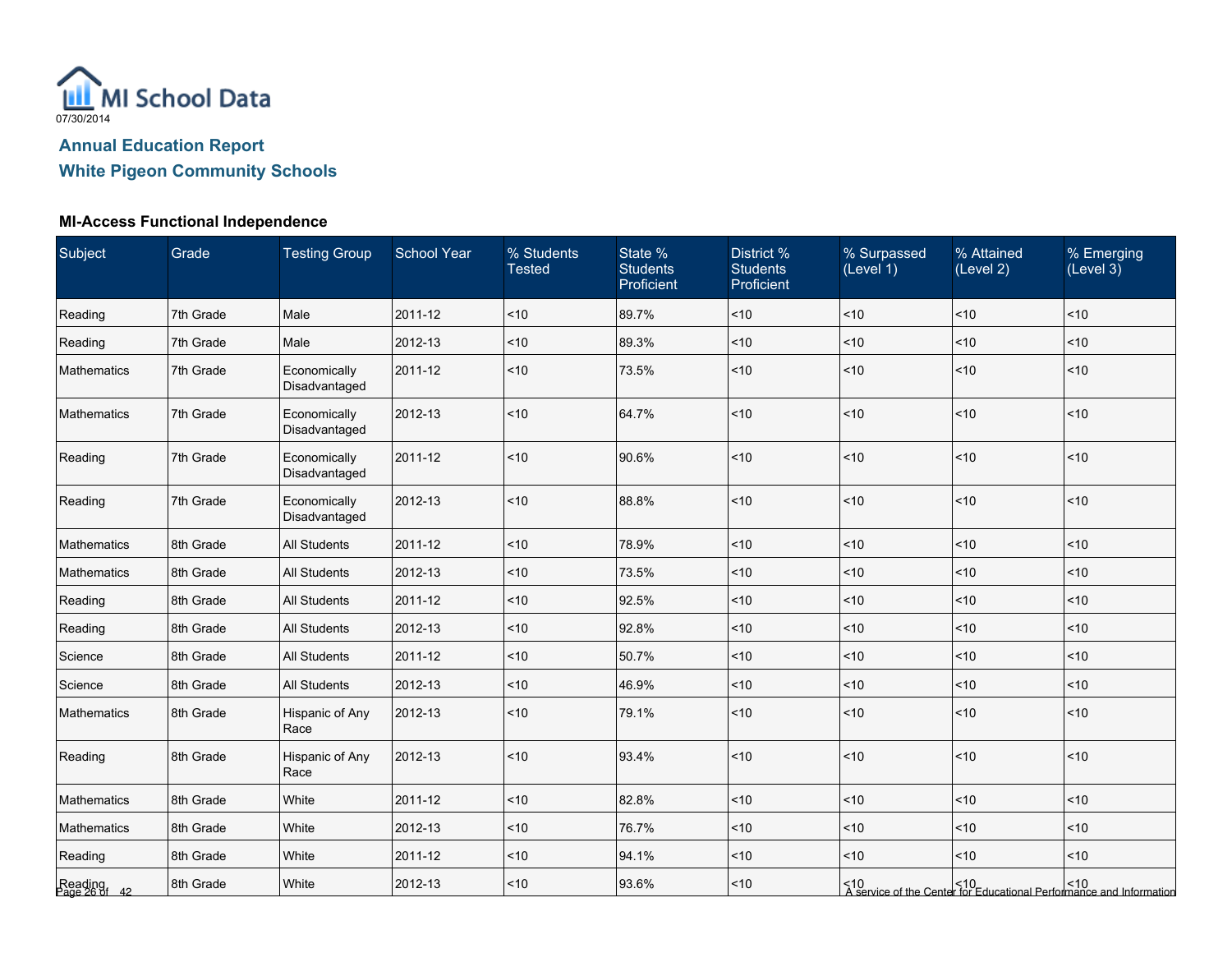

| Subject     | Grade     | <b>Testing Group</b>          | <b>School Year</b> | % Students<br><b>Tested</b> | State %<br><b>Students</b><br>Proficient | District %<br><b>Students</b><br>Proficient | % Surpassed<br>(Level 1) | % Attained<br>(Level 2) | % Emerging<br>(Level 3) |
|-------------|-----------|-------------------------------|--------------------|-----------------------------|------------------------------------------|---------------------------------------------|--------------------------|-------------------------|-------------------------|
| Science     | 8th Grade | White                         | 2011-12            | ~10                         | 57.5%                                    | $<10$                                       | 10                       | ~10                     | ~10                     |
| Science     | 8th Grade | White                         | 2012-13            | < 10                        | 53.2%                                    | ~10                                         | ~10                      | ~10                     | < 10                    |
| Mathematics | 8th Grade | Female                        | 2011-12            | ~10                         | 77.5%                                    | < 10                                        | < 10                     | ~10                     | < 10                    |
| Mathematics | 8th Grade | Female                        | 2012-13            | ~10                         | 68.1%                                    | < 10                                        | < 10                     | < 10                    | < 10                    |
| Reading     | 8th Grade | Female                        | 2011-12            | ~10                         | 93.3%                                    | $ $ < 10                                    | 10                       | ~10                     | ~10                     |
| Reading     | 8th Grade | Female                        | 2012-13            | < 10                        | 93.4%                                    | < 10                                        | < 10                     | < 10                    | < 10                    |
| Science     | 8th Grade | Female                        | 2011-12            | < 10                        | 46.7%                                    | $\leq 10$                                   | ~10                      | < 10                    | < 10                    |
| Mathematics | 8th Grade | Male                          | 2011-12            | $<10$                       | 79.8%                                    | < 10                                        | 10                       | ~10                     | ~10                     |
| Mathematics | 8th Grade | Male                          | 2012-13            | < 10                        | 76.6%                                    | ~10                                         | < 10                     | ~10                     | < 10                    |
| Reading     | 8th Grade | Male                          | 2011-12            | < 10                        | 92.1%                                    | < 10                                        | ~10                      | < 10                    | ~10                     |
| Reading     | 8th Grade | Male                          | 2012-13            | ~10                         | 92.5%                                    | ~10                                         | 10                       | ~10                     | ~10                     |
| Science     | 8th Grade | Male                          | 2011-12            | ~10                         | 53.1%                                    | ~10                                         | 10                       | ~10                     | ~10                     |
| Science     | 8th Grade | Male                          | 2012-13            | < 10                        | 48.3%                                    | < 10                                        | < 10                     | < 10                    | < 10                    |
| Mathematics | 8th Grade | Economically<br>Disadvantaged | 2011-12            | ~10                         | 78.6%                                    | ~10                                         | ~10                      | ~10                     | ~10                     |
| Mathematics | 8th Grade | Economically<br>Disadvantaged | 2012-13            | $<10$                       | 75.3%                                    | < 10                                        | ~10                      | < 10                    | < 10                    |
| Reading     | 8th Grade | Economically<br>Disadvantaged | 2011-12            | < 10                        | 93%                                      | $ $ < 10                                    | ~10                      | ~10                     | ~10                     |
| Reading     | 8th Grade | Economically<br>Disadvantaged | 2012-13            | $<10$                       | 92.9%                                    | $<10$                                       | 10                       | $<10$                   | ~10                     |
| Science     | 8th Grade | Economically<br>Disadvantaged | 2011-12            | $<10$                       | 50%                                      | $<10$                                       | ~10                      | ~10                     | ~10                     |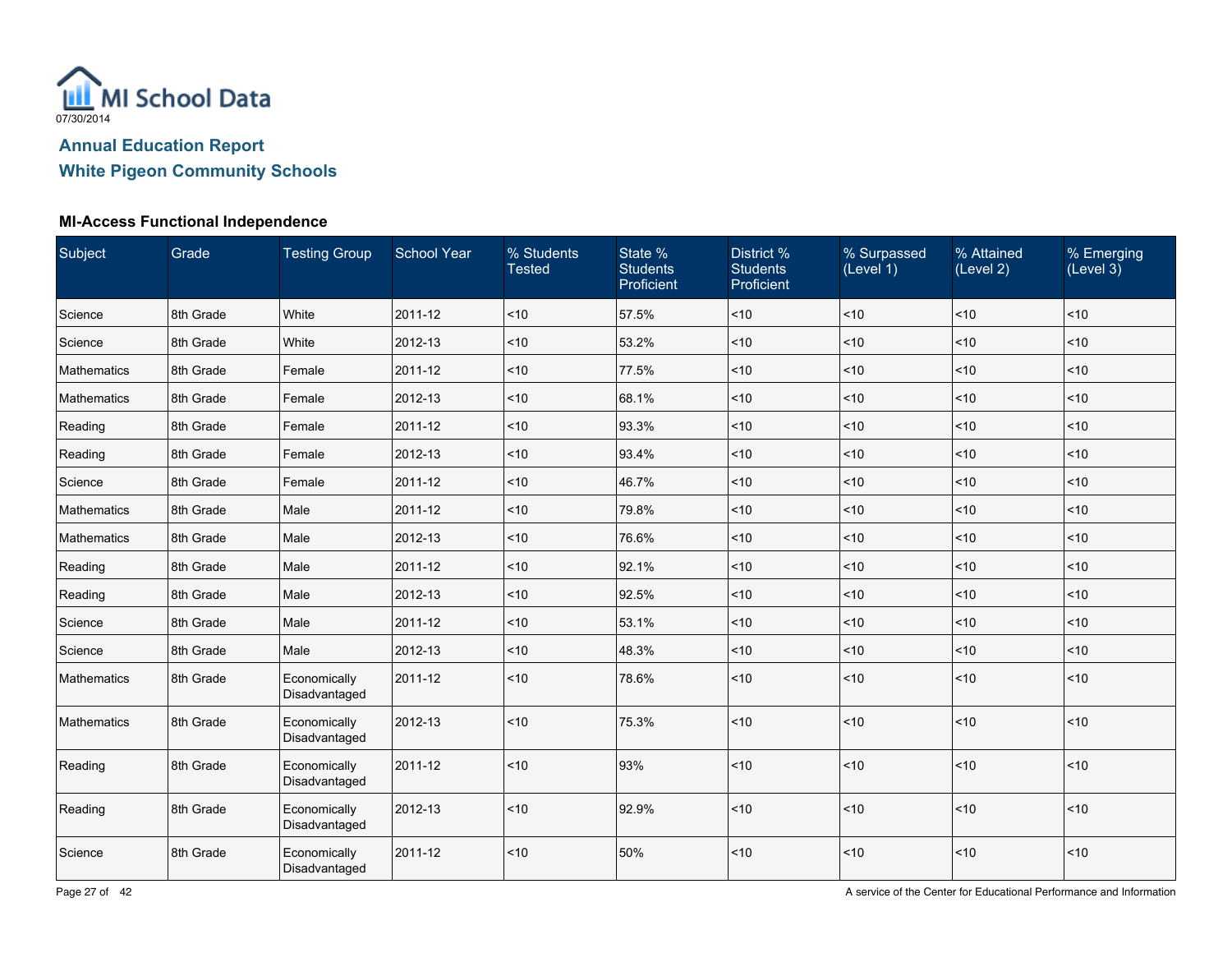

| Subject | Grade     | <b>Testing Group</b>          | School Year | % Students<br>Tested | State %<br><b>Students</b><br>Proficient | District %<br><b>Students</b><br>Proficient | % Surpassed<br>(Level 1) | % Attained<br>(Level 2) | % Emerging<br>(Level 3) |
|---------|-----------|-------------------------------|-------------|----------------------|------------------------------------------|---------------------------------------------|--------------------------|-------------------------|-------------------------|
| Science | 8th Grade | Economically<br>Disadvantaged | 2012-13     | ~10                  | 48.9%                                    | $\leq 10$                                   | <10                      | < 10                    | <10                     |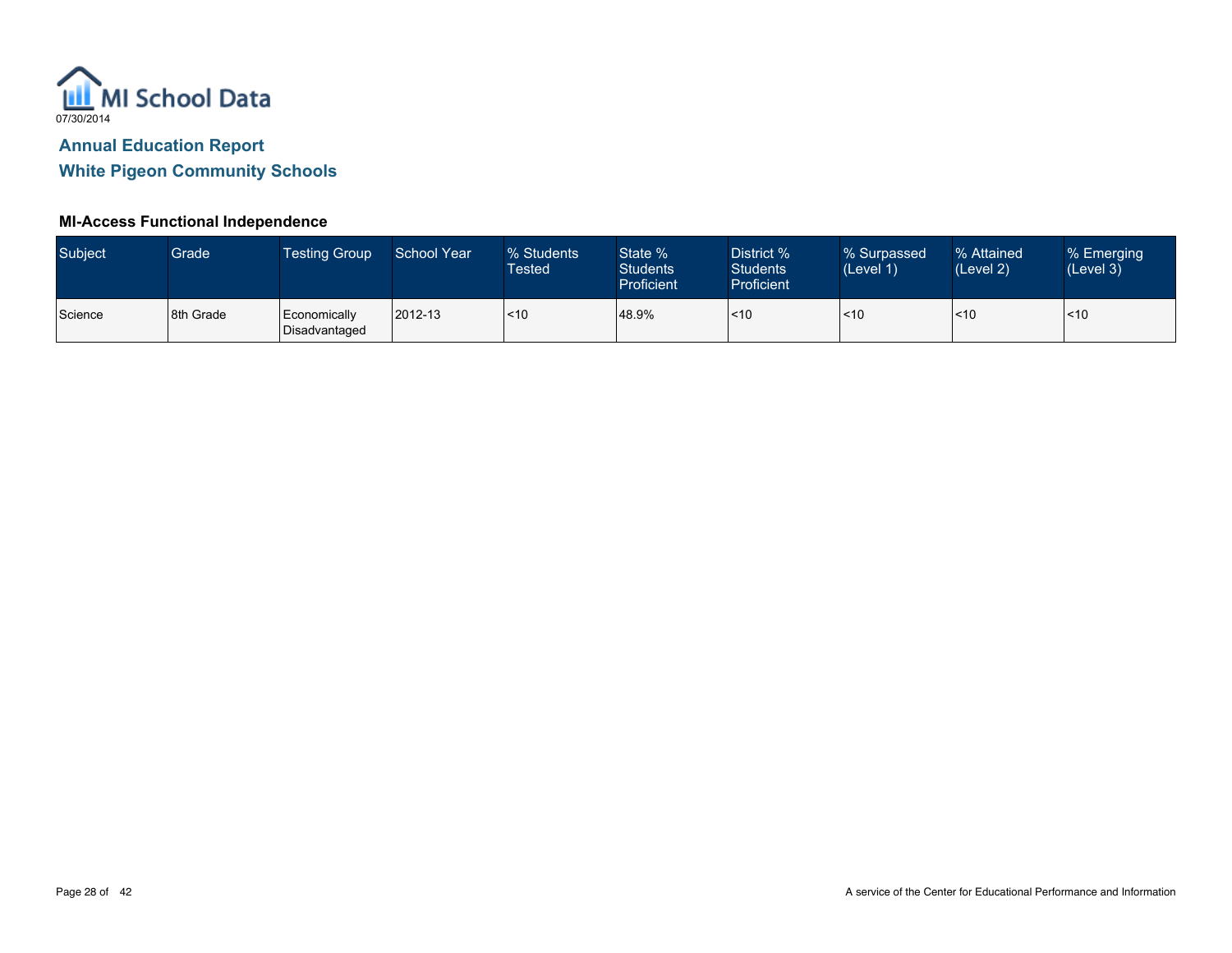

#### **MI-Access Supported Independence**

| Subject             | <b>Grade</b> | <b>Testing Group</b> | School Year | % Students<br><b>Tested</b> | State %<br><b>Students</b><br>Proficient | District % <sup>1</sup><br>Students<br>Proficient | % Surpassed<br>(Level 1) | % Attained<br>(Level 2) | % Emerging<br>(Level 3) |
|---------------------|--------------|----------------------|-------------|-----------------------------|------------------------------------------|---------------------------------------------------|--------------------------|-------------------------|-------------------------|
| Ala Data ta Diastau |              |                      |             |                             |                                          |                                                   |                          |                         |                         |

No Data to Display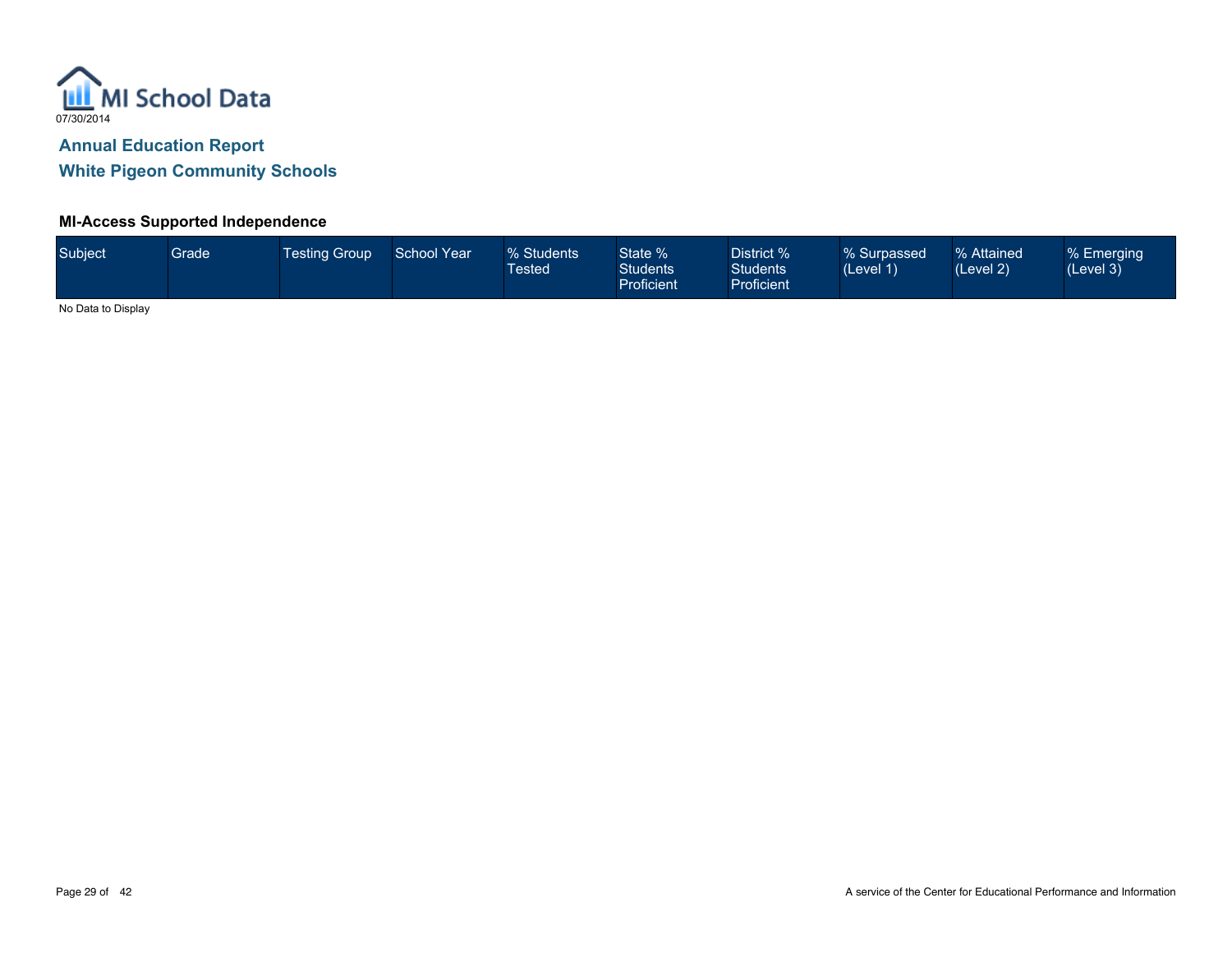

#### **MI-Access Participation**

| Subject                        | <b>Grade</b> | <b>Testing Group</b> | <b>School Year</b> | % Students<br>Tested\ | State %<br><b>Students</b><br><b>Proficient</b> | District %<br><b>Students</b><br><b>Proficient</b> | % Surpassed<br>(Level 1) | % Attained<br>(Level 2) | % Emerging<br>(Level 3) |
|--------------------------------|--------------|----------------------|--------------------|-----------------------|-------------------------------------------------|----------------------------------------------------|--------------------------|-------------------------|-------------------------|
| <b>ALCOHOL: IN INSTRUCTION</b> |              |                      |                    |                       |                                                 |                                                    |                          |                         |                         |

No Data to Display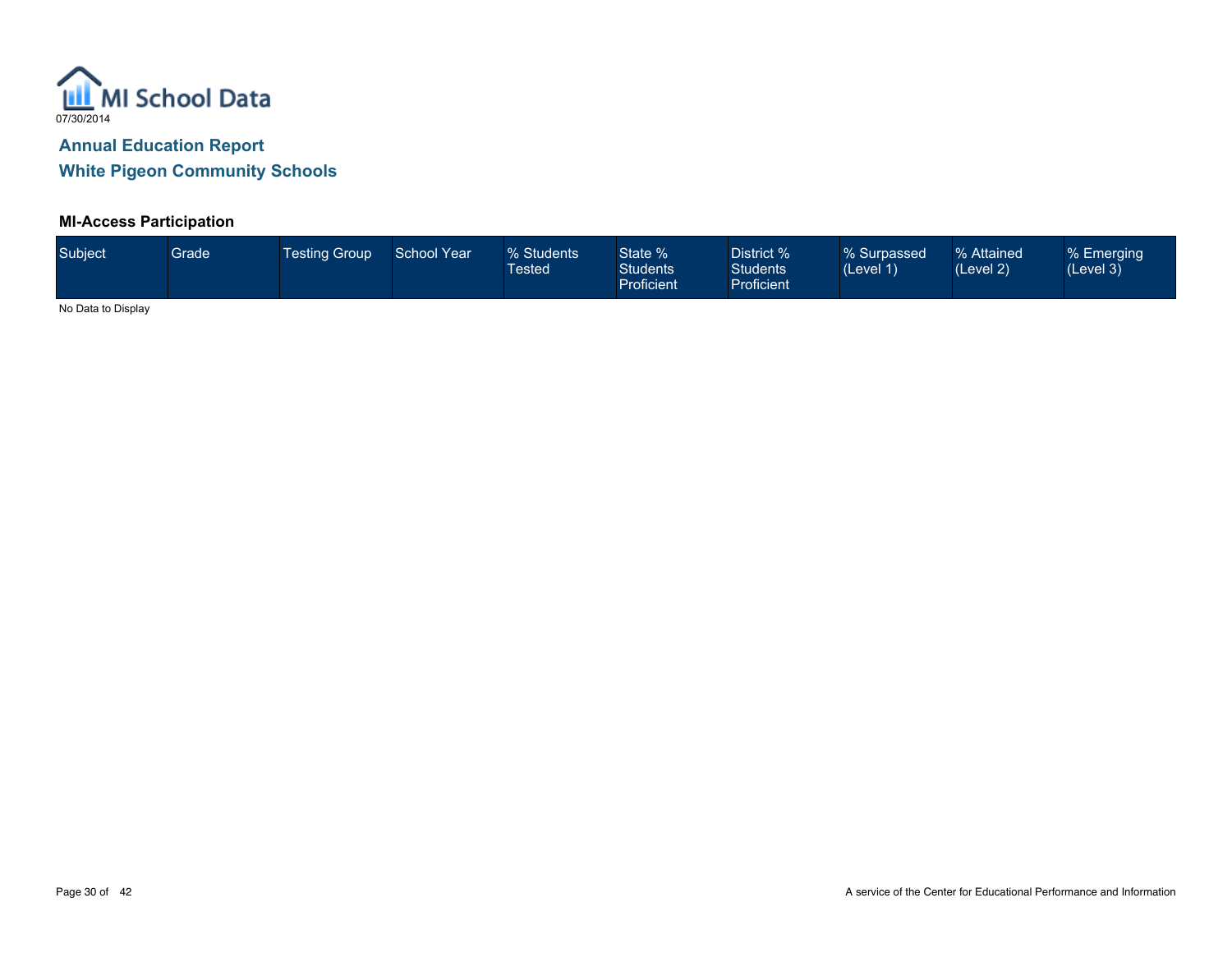

#### **Accountability Details Subject Data**

| <b>Testing Group</b>                | Location        | Subject            | % Tested Total(Goal<br>95%) | % Proficient for<br>Accountability* |
|-------------------------------------|-----------------|--------------------|-----------------------------|-------------------------------------|
| <b>All Students</b>                 | <b>District</b> | <b>Mathematics</b> | 99.3%                       | 58.6%                               |
| Bottom 30%                          | <b>District</b> | <b>Mathematics</b> |                             | 11.2%                               |
| American Indian                     | <b>District</b> | Mathematics        | $30$                        | $30$                                |
| African American                    | <b>District</b> | Mathematics        | $30$                        |                                     |
| Asian                               | <b>District</b> | Mathematics        | $30$                        | $30$                                |
| Hispanic of Any Race                | <b>District</b> | Mathematics        | $30$                        | $30$                                |
| Two or More Races                   | <b>District</b> | Mathematics        | $30$                        | $30$                                |
| White                               | <b>District</b> | Mathematics        | 99.2%                       | 59%                                 |
| Economically Disadvantaged          | <b>District</b> | Mathematics        | 99%                         | 53.8%                               |
| English Language Learners           | <b>District</b> | Mathematics        | $30$                        |                                     |
| <b>Students With Disabilities</b>   | <b>District</b> | Mathematics        | 95.7%                       | 41.5%                               |
| All Students                        | <b>District</b> | Reading            | 99.5%                       | 80.6%                               |
| Bottom 30%                          | <b>District</b> | Reading            |                             | 39.3%                               |
| American Indian                     | <b>District</b> | Reading            | $30$                        | $30$                                |
| African American                    | <b>District</b> | Reading            | $30$                        |                                     |
| Asian                               | <b>District</b> | Reading            | $30$                        | $30$                                |
| Hispanic of Any Race                | <b>District</b> | Reading            | $30$                        | $30$                                |
| Two or More Races                   | <b>District</b> | Reading            | $30$                        | $30$                                |
| White                               | <b>District</b> | Reading            | 99.5%                       | 80.5%                               |
| Economically Disadvantaged          | <b>District</b> | Reading            | 99.3%                       | 78.8%                               |
| English Language Learners           | <b>District</b> | Reading            | $30$                        |                                     |
| <b>Students With Disabilities</b>   | <b>District</b> | Reading            | 97.8%                       | 47.6%                               |
| <b>All Students</b>                 | <b>District</b> | Science            | 99.4%                       | 31%                                 |
| Bottom 30%                          | <b>District</b> | Science            |                             | 2.3%                                |
| African American                    | District        | Science            | $30$                        |                                     |
| Asian                               | <b>District</b> | Science            | $30$                        | $30$                                |
| Hispanic of Any Race                | <b>District</b> | Science            | $30$                        | $30$                                |
| Two or More Races                   | <b>District</b> | Science            | $30$                        | $30$                                |
| White                               | District        | Science            | 99.3%                       | 32.1%                               |
| Economically Disadvantaged District |                 | Science            | 99.1%                       | 21.8%                               |
| <b>Students With Disabilities</b>   | <b>District</b> | Science            | $30$                        | $30$                                |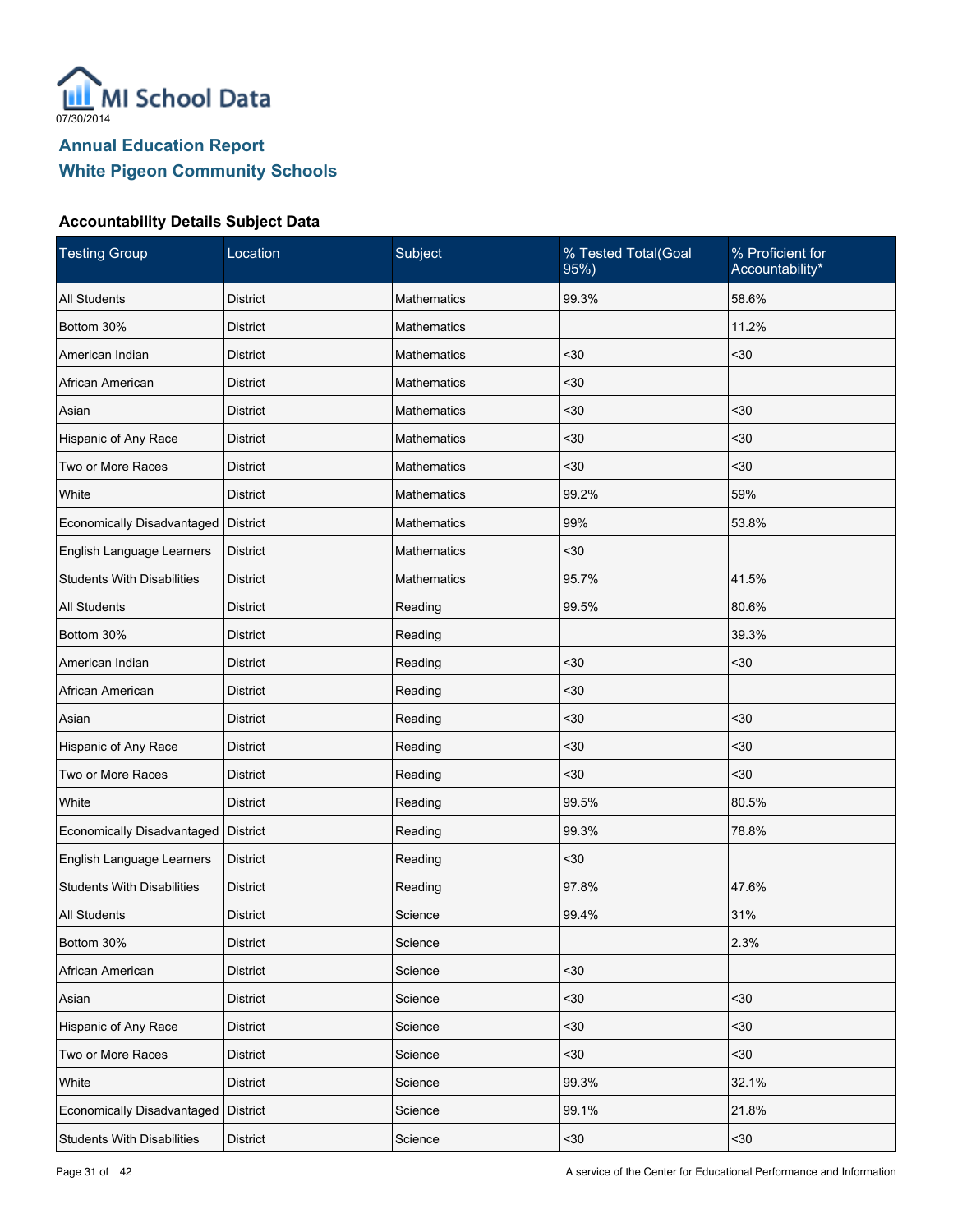

#### **Accountability Details Subject Data**

| <b>Testing Group</b>              | Location        | Subject               | % Tested Total(Goal<br>95%) | % Proficient for<br>Accountability* |
|-----------------------------------|-----------------|-----------------------|-----------------------------|-------------------------------------|
| <b>All Students</b>               | <b>District</b> | <b>Social Studies</b> | 98.8%                       | 54.3%                               |
| Bottom 30%                        | <b>District</b> | <b>Social Studies</b> |                             | 0%                                  |
| African American                  | <b>District</b> | Social Studies        | < 30                        |                                     |
| Asian                             | <b>District</b> | <b>Social Studies</b> | $30$                        | $30$                                |
| Hispanic of Any Race              | <b>District</b> | <b>Social Studies</b> | $30$                        | $30$                                |
| Two or More Races                 | <b>District</b> | <b>Social Studies</b> | $30$                        | $30$                                |
| White                             | <b>District</b> | <b>Social Studies</b> | 98.7%                       | 52.8%                               |
| Economically Disadvantaged        | <b>District</b> | <b>Social Studies</b> | 98.4%                       | 52.7%                               |
| <b>Students With Disabilities</b> | <b>District</b> | <b>Social Studies</b> | $30$                        | $30$                                |
| <b>All Students</b>               | <b>District</b> | Writing               | 98.9%                       | 55.8%                               |
| Bottom 30%                        | <b>District</b> | Writing               |                             | 0%                                  |
| American Indian                   | <b>District</b> | Writing               | $30$                        | $30$                                |
| African American                  | <b>District</b> | Writing               | $30$                        |                                     |
| Asian                             | <b>District</b> | Writing               | $30$                        | $30$                                |
| Hispanic of Any Race              | <b>District</b> | Writing               | $30$                        | $30$                                |
| Two or More Races                 | <b>District</b> | Writing               | $30$                        | $30$                                |
| White                             | <b>District</b> | Writing               | 98.8%                       | 55.8%                               |
| Economically Disadvantaged        | <b>District</b> | Writing               | 98.6%                       | 49.5%                               |
| English Language Learners         | <b>District</b> | Writing               | $30$                        |                                     |
| <b>Students With Disabilities</b> | <b>District</b> | Writing               | $30$                        | $30$                                |

*Note: 1062 Recently arrived LEP students took part in the State's ELPA instead of the MEAP/MME/MI-Access.*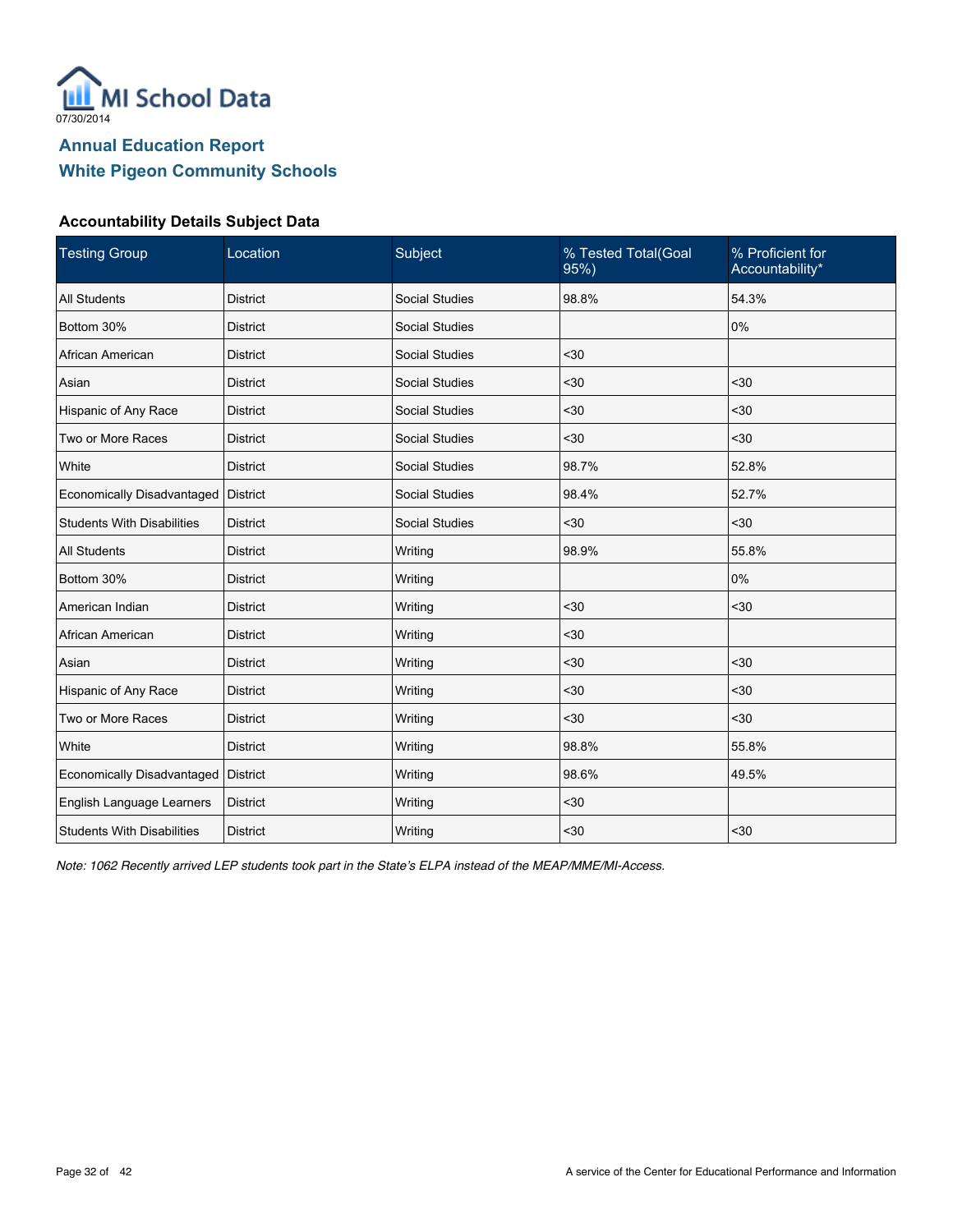

#### **Accountability Details Graduation Data**

| <b>Testing Group</b>                      | Location        | <b>Accountability Scorecard Completion Rate</b><br>(High Schools only)<br>(Goal 80%) |
|-------------------------------------------|-----------------|--------------------------------------------------------------------------------------|
| All Students                              | Statewide       | 76.2%                                                                                |
| American Indian                           | Statewide       | 66.4%                                                                                |
| African American                          | Statewide       | 59.9%                                                                                |
| Asian                                     | Statewide       | 87.4%                                                                                |
| Hispanic of Any Race                      | Statewide       | 64.3%                                                                                |
| Migrant                                   | Statewide       | 68.3%                                                                                |
| Native Hawaiian or Other Pacific Islander | Statewide       | 73.2%                                                                                |
| Two or More Races                         | Statewide       | 73.5%                                                                                |
| White                                     | Statewide       | 81.5%                                                                                |
| Female                                    | Statewide       | 80.8%                                                                                |
| Male                                      | Statewide       | 72%                                                                                  |
| Economically Disadvantaged                | Statewide       | 64%                                                                                  |
| English Language Learners                 | Statewide       | 63.1%                                                                                |
| <b>Students With Disabilities</b>         | Statewide       | 53.5%                                                                                |
| <b>Homeless</b>                           | Statewide       | 53.8%                                                                                |
| All Students                              | <b>District</b> | 89.3%                                                                                |
| White                                     | <b>District</b> | 88.7%                                                                                |
| Economically Disadvantaged                | <b>District</b> | 90%                                                                                  |

*\* All data based on students enrolled for a full academic year.*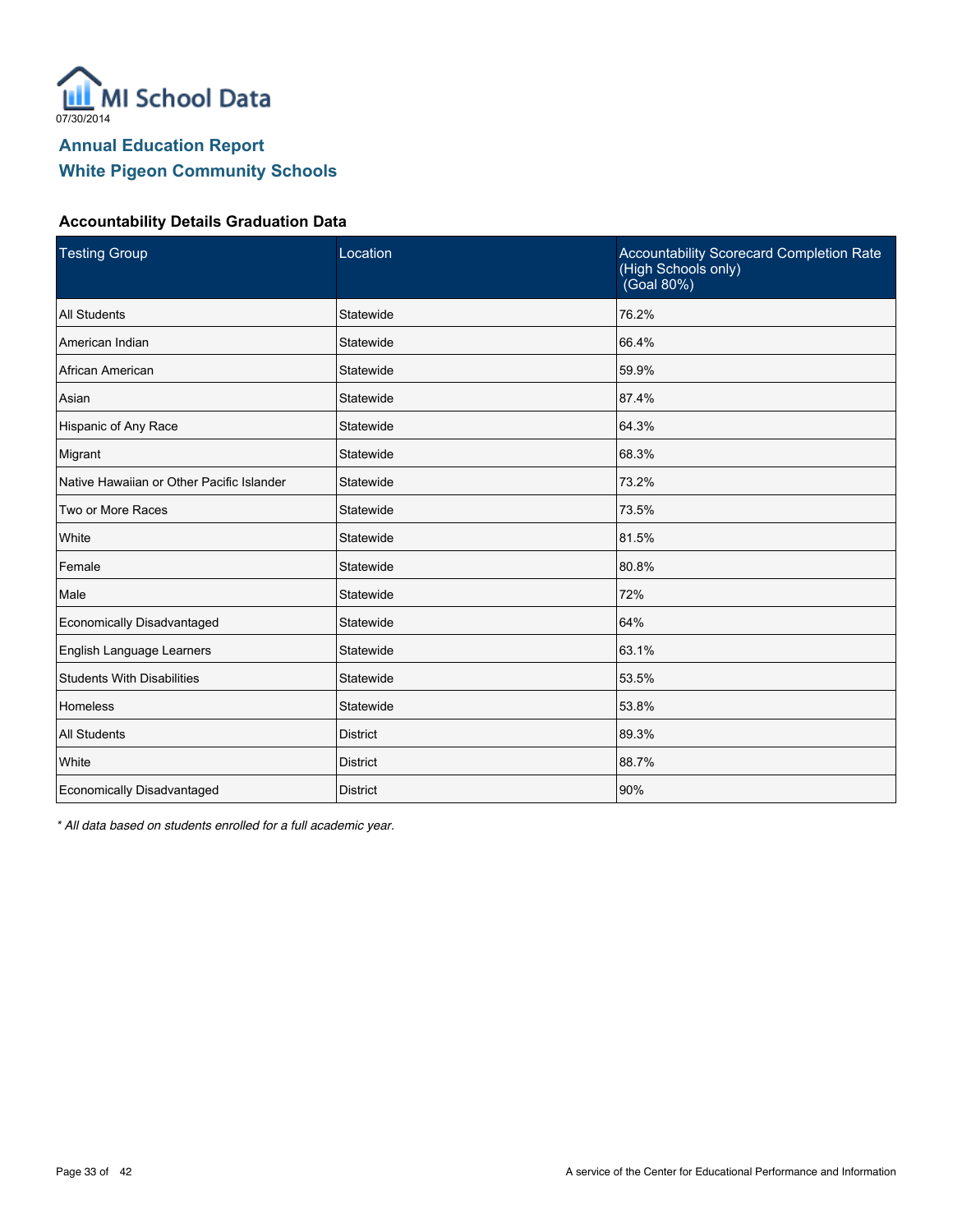

#### **Accountability Details Attendance Data**

| <b>Testing Group</b> | Location | Attendance Rate<br>(Goal 90%) |
|----------------------|----------|-------------------------------|
| All Students         | District | 96%                           |

*\* All data based on students enrolled for a full academic year.*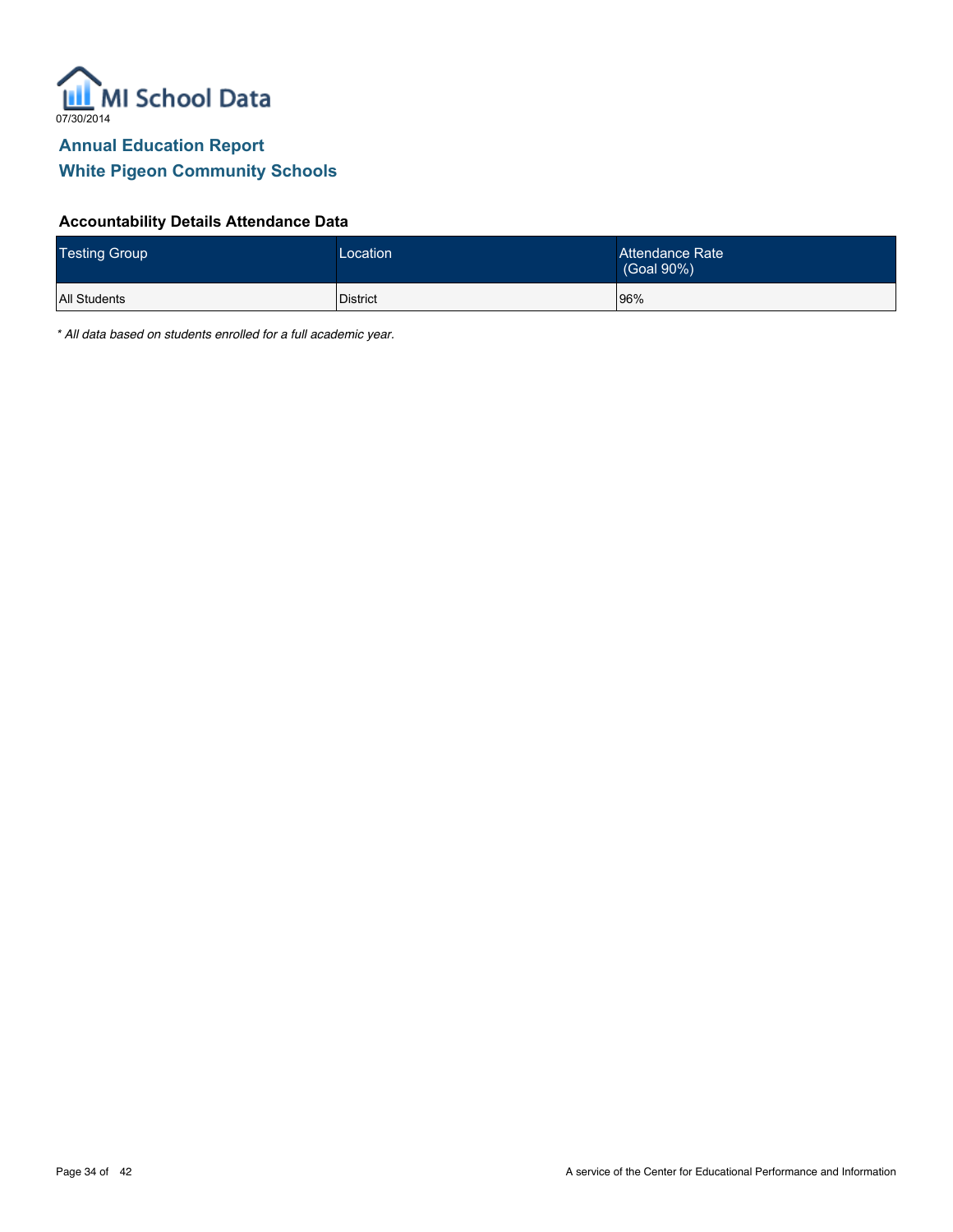

#### **Accountability Status District Data**

| <b>District</b><br><b>Name</b>              | <b>Reading</b><br><b>Status</b> | <b>Reading</b><br>Score | Writing<br><b>Status</b> | Writing<br>Score | Math Status   Math Score | Science<br><b>Status</b> | <b>Science</b><br>Score | Social<br><b>Studies</b><br><b>Status</b> | Social<br>Studies <sup>1</sup><br>Score | Overall<br><b>Status</b> | Overall<br>Score |
|---------------------------------------------|---------------------------------|-------------------------|--------------------------|------------------|--------------------------|--------------------------|-------------------------|-------------------------------------------|-----------------------------------------|--------------------------|------------------|
| <b>White Pigeon</b><br>Community<br>Schools | <b>S</b> reen                   |                         | l Green                  | ╺                | Green                    | Green                    |                         | Green                                     |                                         | <b>Yellow</b>            | 42               |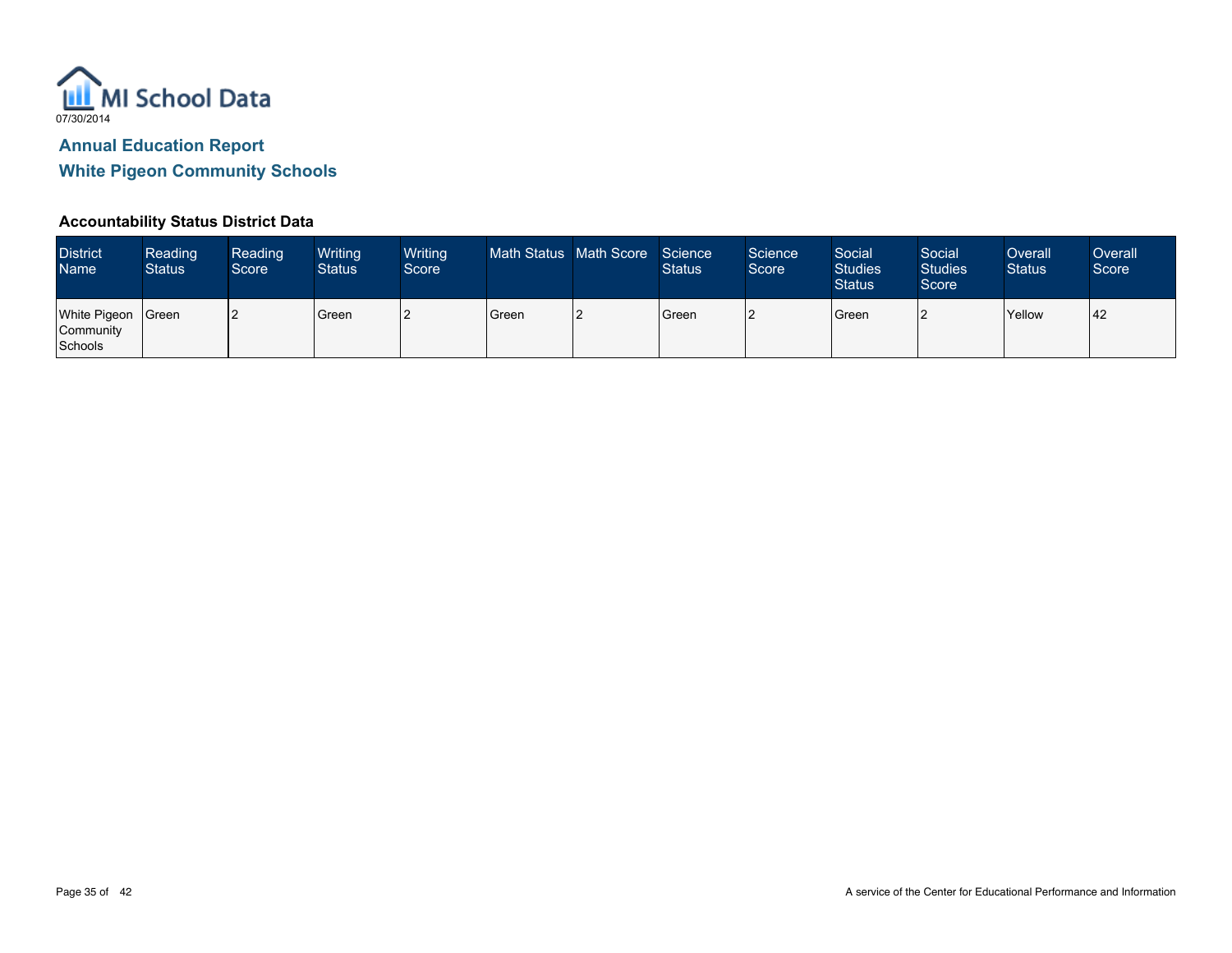

#### **Accountability Status School Data**

| <b>District</b><br><b>Name</b>                 | School<br><b>Name</b>                            | Title 1<br>Status | Reading<br><b>Status</b> | Reading<br>Score | Writing<br><b>Status</b> | Writing<br>Score | Math<br><b>Status</b> | Math<br>Score | Science<br><b>Status</b> | Science<br>Score | Social<br><b>Studies</b><br><b>Status</b> | Social<br><b>Studies</b><br>Score | Overall<br><b>Status</b> | Overall<br>Score |
|------------------------------------------------|--------------------------------------------------|-------------------|--------------------------|------------------|--------------------------|------------------|-----------------------|---------------|--------------------------|------------------|-------------------------------------------|-----------------------------------|--------------------------|------------------|
| White<br>Pigeon<br>Schools                     | White<br>Pigeon Jr/Sr<br>Community   High School |                   | Green                    | 2                | l Green                  |                  | Green                 | 12            | Green                    | 12               | Green                                     | l2                                | Yellow                   | 40               |
| White<br>Pigeon<br>Community School<br>Schools | Central<br>Elementary                            |                   | Green                    | 12               | Green                    |                  | Green                 |               | Green                    | 12               | Green                                     | l2                                | Yellow                   | 34               |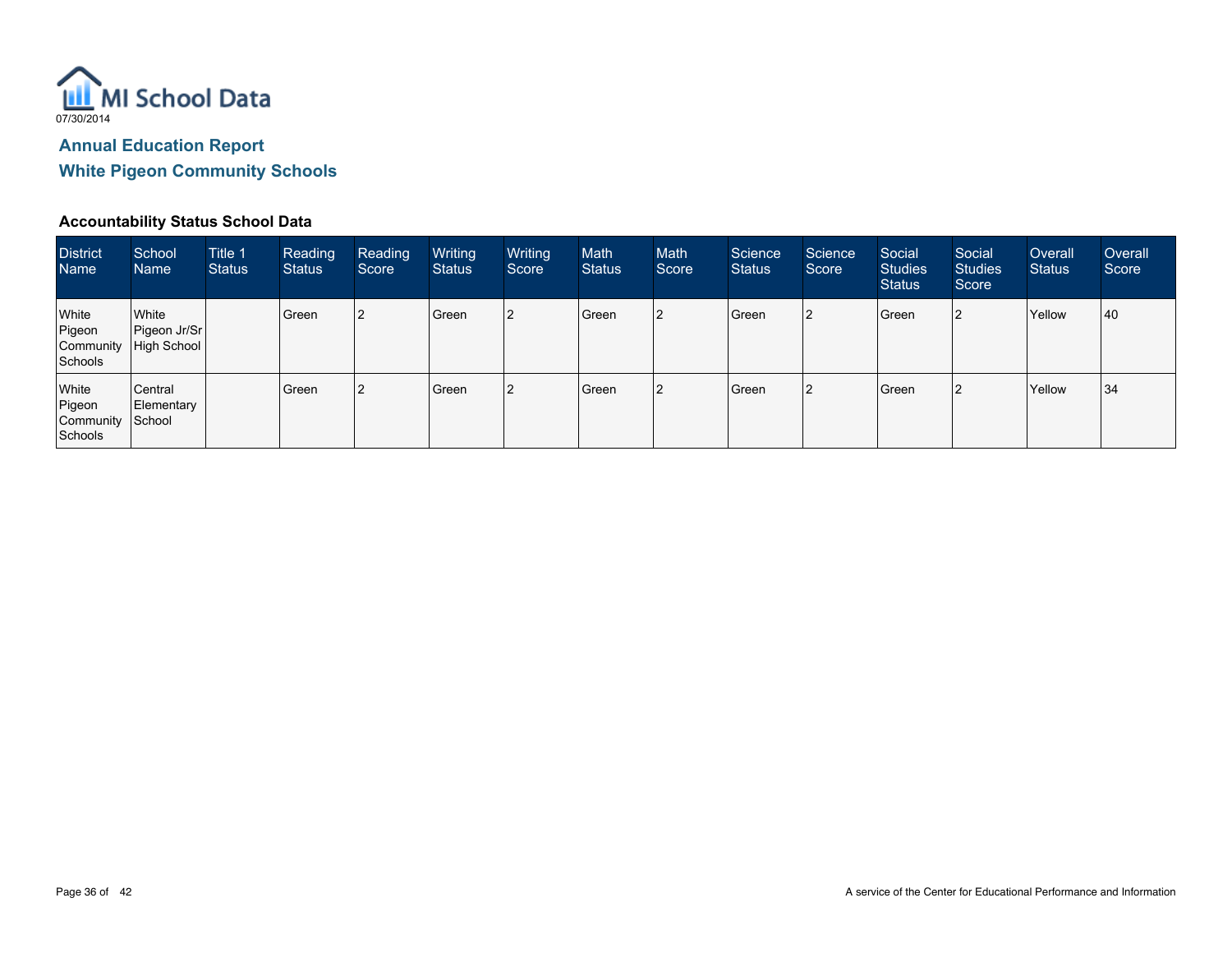

#### **Teacher Quality - Qualification**

|                                                                                                               | Other | B.A. | MA. | IP.H.D. |
|---------------------------------------------------------------------------------------------------------------|-------|------|-----|---------|
| Professional Qualifications of 1<br>All Public Elementary and<br>Secondary School Teachers<br>in the District |       | 28   | 20  |         |

*Professional Qualifications are defined by the State and may include information such as the degrees of public school teachers (e.g., percentage of teachers with Bachelors Degrees or Masters Degrees) or the percentage of fully certified teachers*

#### **Teacher Quality - Class**

|                                                                                                                              | <b>District Aggregate</b> | <b>High-Poverty Schools</b> | Low-Poverty Schools |
|------------------------------------------------------------------------------------------------------------------------------|---------------------------|-----------------------------|---------------------|
| Percentage of Core Academic<br>Subject Elementary and Secondary<br>School Classes not Taught by Highly<br>Qualified Teachers | $0.0\%$                   | $0.0\%$                     | $0.0\%$             |

#### **Teacher Quality - Provisional**

|                                                                                                               | <b>Certification Percent</b> |
|---------------------------------------------------------------------------------------------------------------|------------------------------|
| Percentage of Public Elementary and Secondary School Teachers in the<br>District with Emergency Certification | 16.1%                        |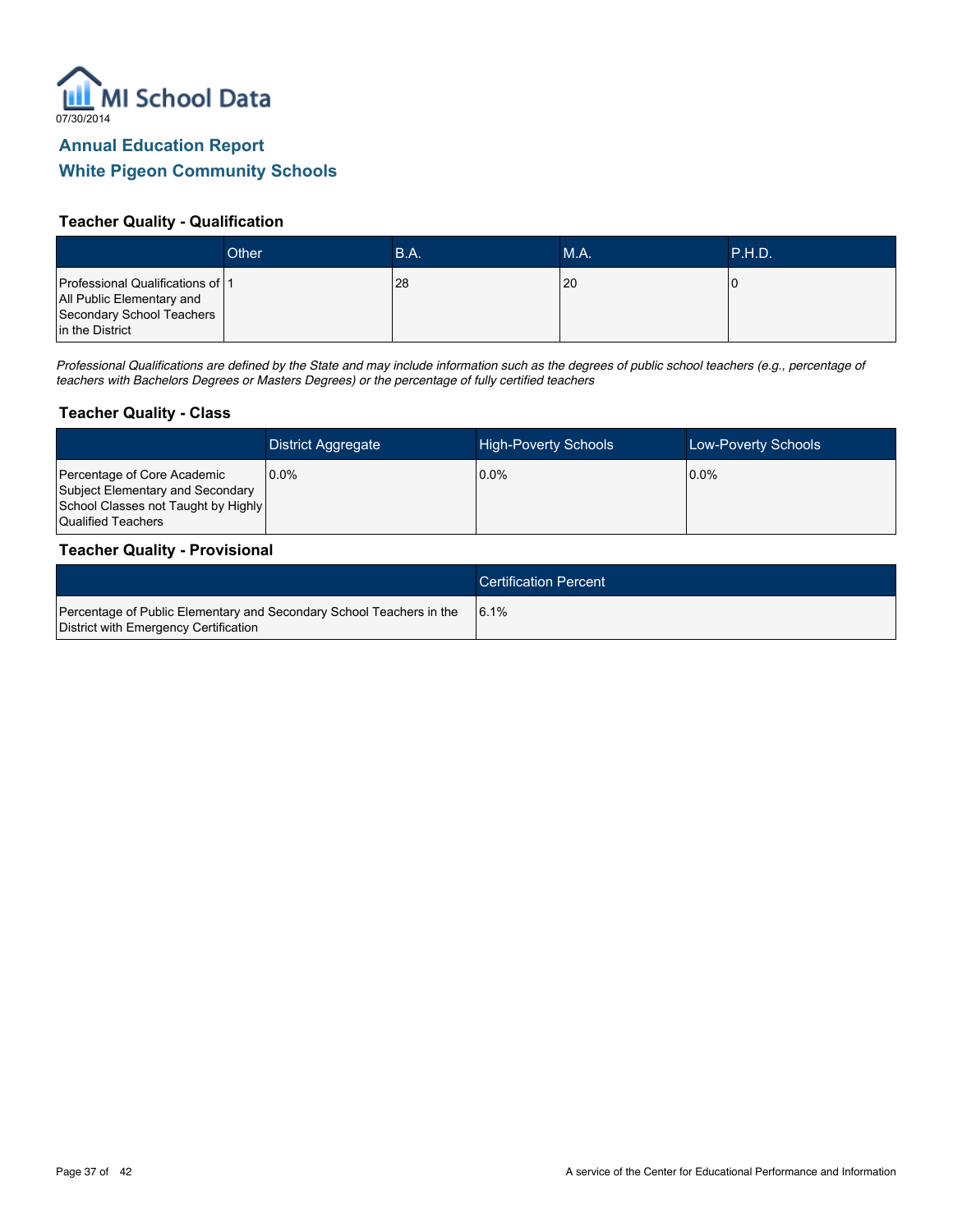

#### **NAEP Grade 4 Math**

|                                                                                                                                             | <b>Percent of Students</b>           | Percent below Basic  | <b>Percent Basic</b>                          | <b>Percent Proficient</b>            | <b>Percent Advanced</b> |
|---------------------------------------------------------------------------------------------------------------------------------------------|--------------------------------------|----------------------|-----------------------------------------------|--------------------------------------|-------------------------|
| <b>All Students</b>                                                                                                                         | 100                                  | 22                   | 43                                            | 30                                   | 5                       |
| Male<br>Female                                                                                                                              | 50<br>50                             | 21<br>22             | 42<br>45                                      | 31<br>29                             | 6<br>4                  |
| National Lunch<br>Program Eligibility<br>Eligible<br>Not Eligible<br>Info not available                                                     | 43<br>56                             | 35<br>11             | 47<br>41                                      | 17<br>41                             | 8                       |
| Race/Ethnicity<br>White<br><b>Black</b><br>Hispanic<br>Asian<br>American Indian<br>Native Hawaiian/Pacific<br>Islander<br>Two or More Races | 71<br>16<br>6<br>3<br>$\overline{c}$ | 14<br>53<br>31<br>23 | 45<br>39<br>48<br>22<br>ŧ<br>$\ddagger$<br>50 | 36<br>8<br>19<br>45<br>ŧ,<br>ŧ<br>21 | 5<br>2<br>26<br>l 6     |
| Student classified as<br>having a disability<br><b>SD</b><br>Not SD                                                                         | 13<br>87                             | 50<br>18             | 37<br>44                                      | 13<br>32                             | 5                       |
| Student is an English<br>Language Learner<br>ELL<br>Not ELL                                                                                 | 4<br>96                              | 47<br>21             | 41<br>44                                      | 11<br>31                             | 5                       |

*‡ Reporting Standards not met. Note: Observed differences are not necessarily statistically significant. Detail may not sum to total because of rounding. SOURCE: U.S. Department of Education. Institute for Education Sciences. National Center for Education Statistics. National Assessment Program (NAEP) 2011 Mathematics Achievement.*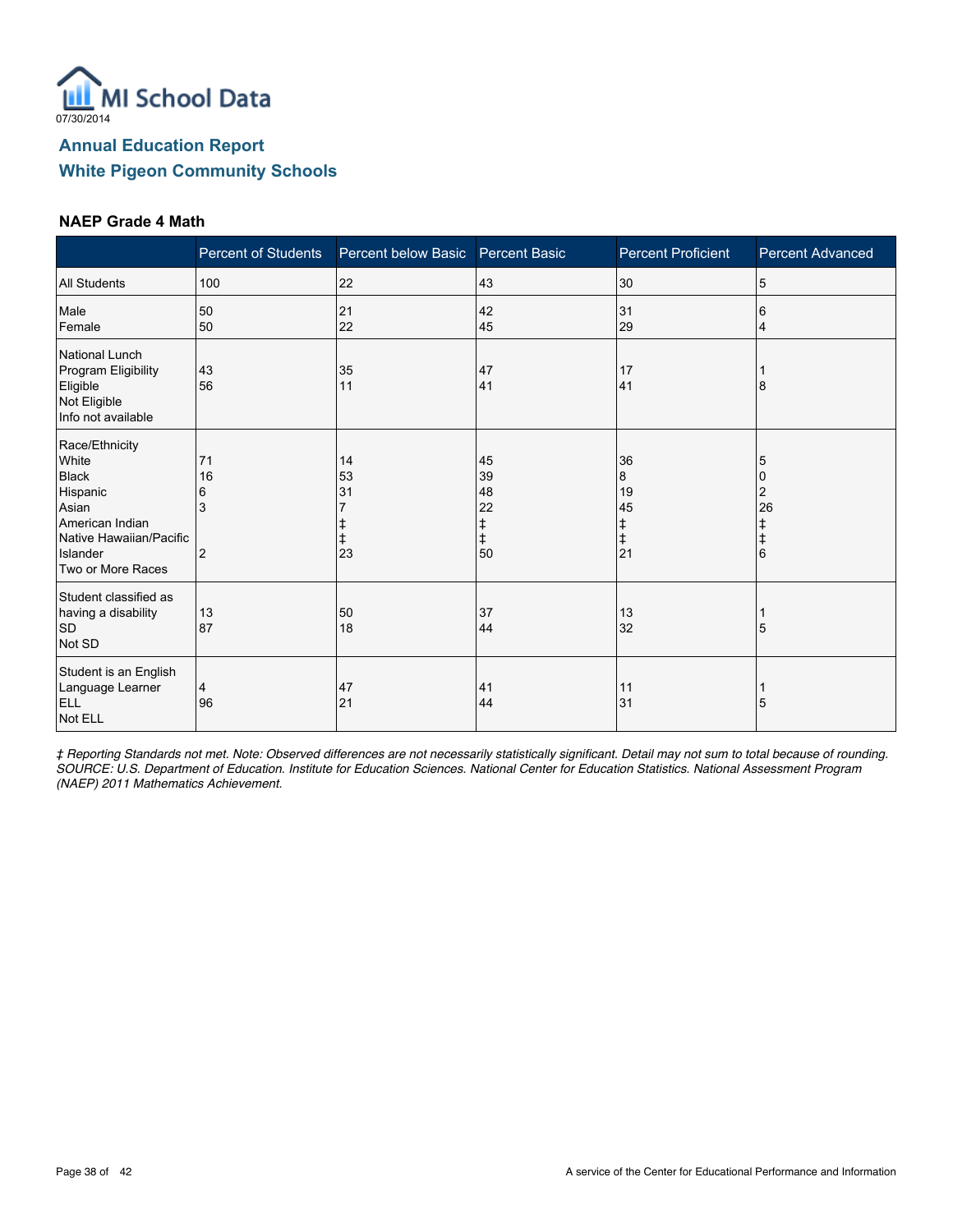

#### **NAEP Grade 8 Math**

|                                                                                                                                             | <b>Percent of Students</b>           | Percent below Basic Percent Basic |                                                       | <b>Percent Proficient</b> | <b>Percent Advanced</b> |
|---------------------------------------------------------------------------------------------------------------------------------------------|--------------------------------------|-----------------------------------|-------------------------------------------------------|---------------------------|-------------------------|
| <b>All Students</b>                                                                                                                         | 100                                  | 29                                | 40                                                    | 25                        | 6                       |
| Male<br>Female                                                                                                                              | 51<br>49                             | 28<br>30                          | 39<br>41                                              | 26<br>24                  | 5                       |
| National Lunch<br>Program Eligibility<br>Eligible<br>Not Eligible<br>Info not available                                                     | 42<br>58                             | 45<br>18                          | 39<br>41                                              | 15<br>32                  | 2<br>9                  |
| Race/Ethnicity<br>White<br><b>Black</b><br>Hispanic<br>Asian<br>American Indian<br>Native Hawaiian/Pacific<br>Islander<br>Two or More Races | 74<br>16<br>4<br>3<br>$\overline{2}$ | 22<br>66<br>26<br>13<br>‡         | 43<br>26<br>41<br>25<br>ŧ<br>$\ddagger$<br>$\ddagger$ | 29<br>7<br>18<br>31<br>l‡ | 6<br>5<br>32            |
| Student classified as<br>having a disability<br><b>SD</b><br>Not SD                                                                         | 12<br>88                             | 70<br>25                          | 23<br>41                                              | 5<br>27                   | 6                       |
| Student is an English<br>Language Learner<br>ELL<br>Not ELL                                                                                 | 2<br>98                              | 57<br>29                          | 27<br>40                                              | 25                        | 10<br>6                 |

*‡ Reporting Standards not met. NOTE: Detail may not sum to totals because of rounding. Some apparent differences between estimates may not be statistically significant. SOURCE: U.S. Department of Education. Institute for Education Sciences. National Center for Education Statistics. National Assessment Program (NAEP) 2011 Mathematics Achievement.*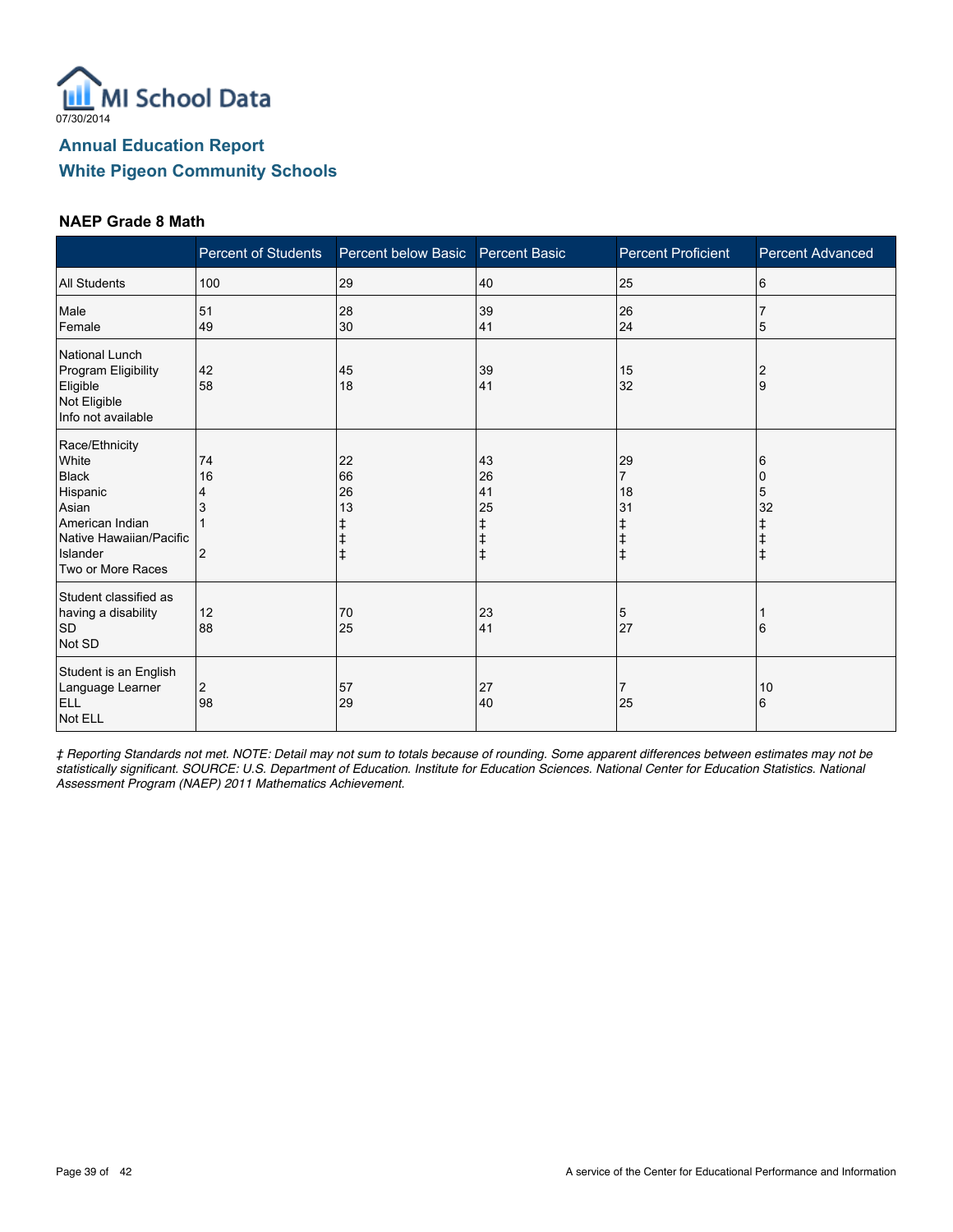

#### **NAEP Grade 4 Reading**

|                                                                                                                                             | <b>Percent of Students</b>                       | Percent below Basic             | <b>Percent Basic</b>                 | <b>Percent Proficient</b>                                 | <b>Percent Advanced</b> |
|---------------------------------------------------------------------------------------------------------------------------------------------|--------------------------------------------------|---------------------------------|--------------------------------------|-----------------------------------------------------------|-------------------------|
| <b>All Students</b>                                                                                                                         | 100                                              | 34                              | 34                                   | 25                                                        | 6                       |
| Male<br>Female                                                                                                                              | 50<br>50                                         | 38<br>31                        | 33<br>36                             | 24<br>26                                                  | 6                       |
| National Lunch<br>Program Eligibility<br>Eligible<br>Not Eligible<br>Info not available                                                     | 45<br>55                                         | 51<br>21                        | 32<br>36                             | 15<br>33                                                  | 2<br>10                 |
| Race/Ethnicity<br>White<br><b>Black</b><br>Hispanic<br>Asian<br>American Indian<br>Native Hawaiian/Pacific<br>Islander<br>Two or More Races | 70<br>17<br>6<br>3<br>$\Omega$<br>$\overline{2}$ | 26<br>67<br>51<br>19<br>ŧ<br>36 | 37<br>24<br>29<br>33<br>ŧ<br>ŧ<br>31 | 30<br>$\overline{7}$<br>17<br>33<br>ŧ<br>$\ddagger$<br>19 | 3<br>15<br>ŧ<br>14      |
| Student classified as<br>having a disability<br><b>SD</b><br>Not SD                                                                         | 13<br>87                                         | 73<br>30                        | 17<br>36                             | 8<br>27                                                   | 2                       |
| Student is an English<br>Language Learner<br>ELL<br>Not ELL                                                                                 | 3<br>97                                          | 67<br>33                        | 26<br>35                             | 7<br>25                                                   | 0                       |

*# Rounds to zero*

*‡ Reporting Standards not met. NOTE: Detail may not sum to totals because of rounding. Some apparent differences between estimates may not be statistically significant. SOURCE: U.S. Department of Education, Institute of Education Sciences, National Center for Education Statistics, National Assessment of Educational Progress (NAEP), 2011 Reading Assessment.*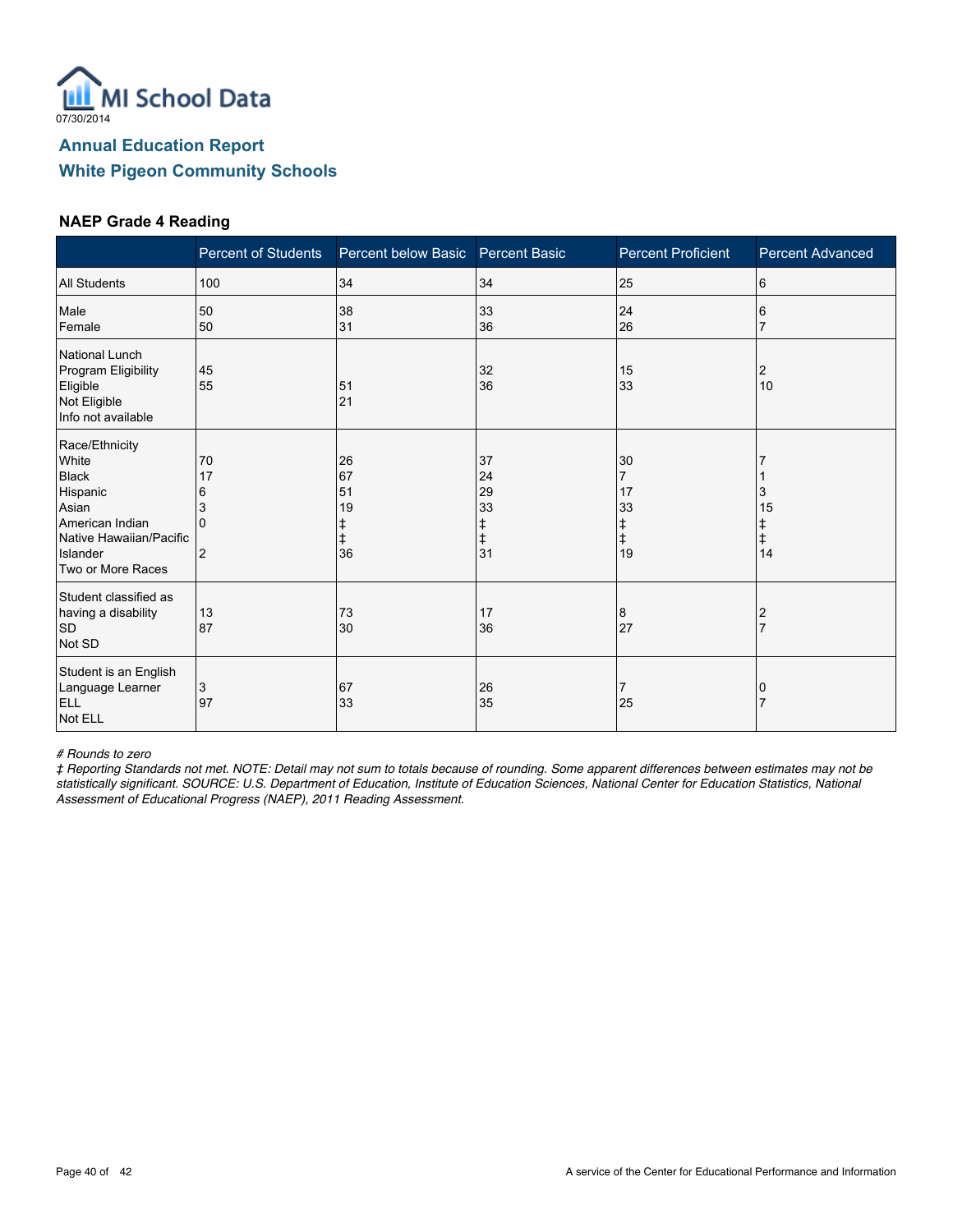

#### **NAEP Grade 8 Reading**

|                                                                                                                                             | Percent of Students | Percent below Basic Percent Basic |                                                       | <b>Percent Proficient</b>  | <b>Percent Advanced</b> |
|---------------------------------------------------------------------------------------------------------------------------------------------|---------------------|-----------------------------------|-------------------------------------------------------|----------------------------|-------------------------|
| <b>All Students</b>                                                                                                                         | 100                 | 23                                | 45                                                    | 29                         | 3                       |
| Male<br>Female                                                                                                                              | 50<br>50            | 28<br>18                          | 47<br>43                                              | 24<br>35                   | $\overline{2}$<br>4     |
| National Lunch<br>Program Eligibility<br>Eligible<br>Not Eligible<br>Info not available                                                     | 42<br>58            | 35<br>14                          | 46<br>44                                              | 18<br>37                   | Δ                       |
| Race/Ethnicity<br>White<br><b>Black</b><br>Hispanic<br>Asian<br>American Indian<br>Native Hawaiian/Pacific<br>Islander<br>Two or More Races | 74<br>16<br>4<br>3  | 18<br>46<br>25<br>19              | 46<br>43<br>50<br>27<br>ŧ<br>$\ddagger$<br>$\ddagger$ | 33<br>10<br>25<br>39<br>∣‡ | 3<br>14                 |
| Student classified as<br>having a disability<br><b>SD</b><br>Not SD                                                                         | 12<br>88            | 67<br>19                          | 27<br>46                                              | 6<br>31                    | 3                       |
| Student is an English<br>Language Learner<br>ELL<br>Not ELL                                                                                 | 2<br>98             | 52<br>22                          | 40<br>45                                              | 8<br>30                    | 0<br>3                  |

*# Rounds to zero*

*‡ Reporting Standards not met. NOTE: Detail may not sum to totals because of rounding. Some apparent differences between estimates may not be statistically significant. SOURCE: U.S. Department of Education, Institute of Education Sciences, National Center for Education Statistics, National Assessment of Educational Progress (NAEP), 2011 Reading Assessment.*